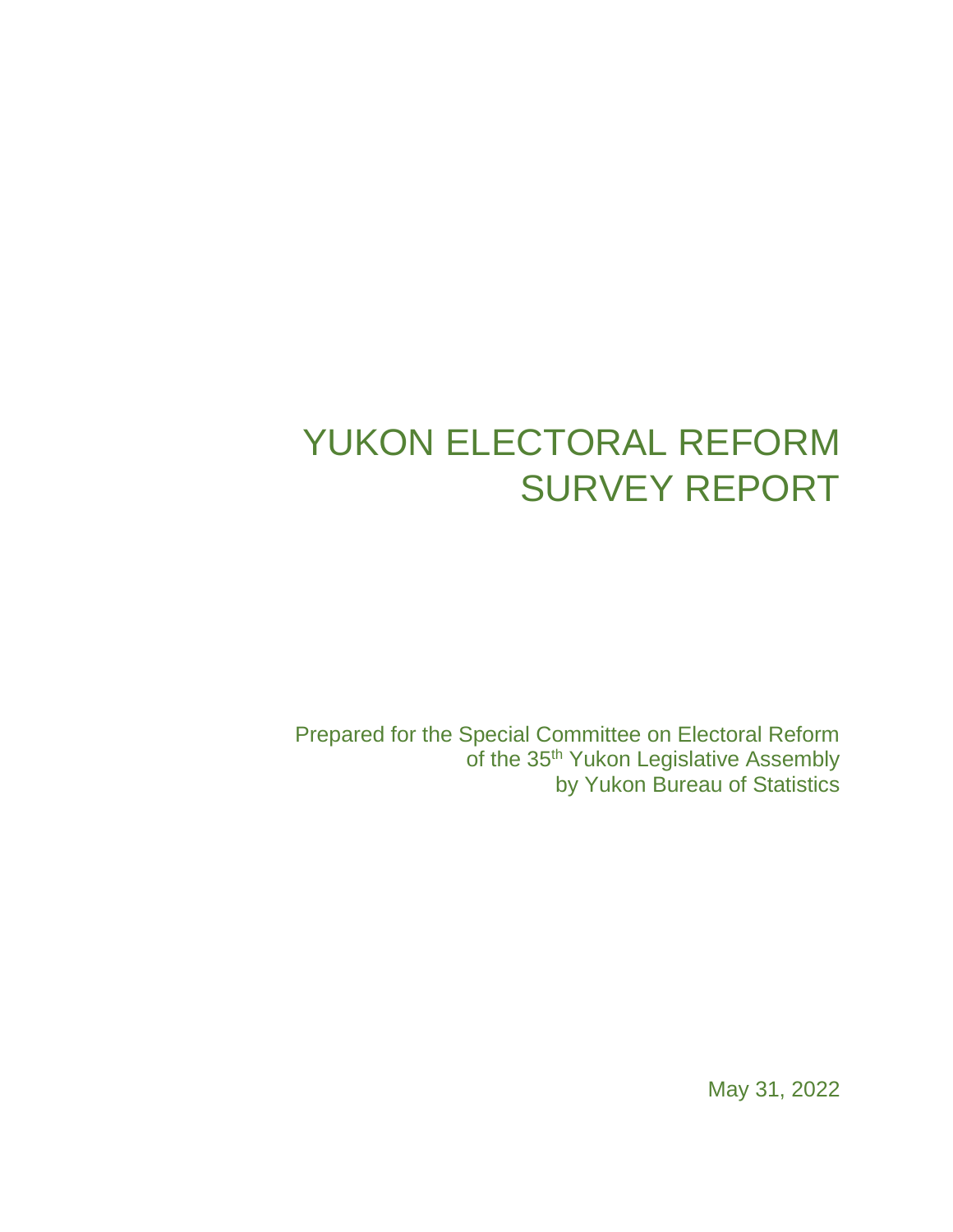# **Table of Contents**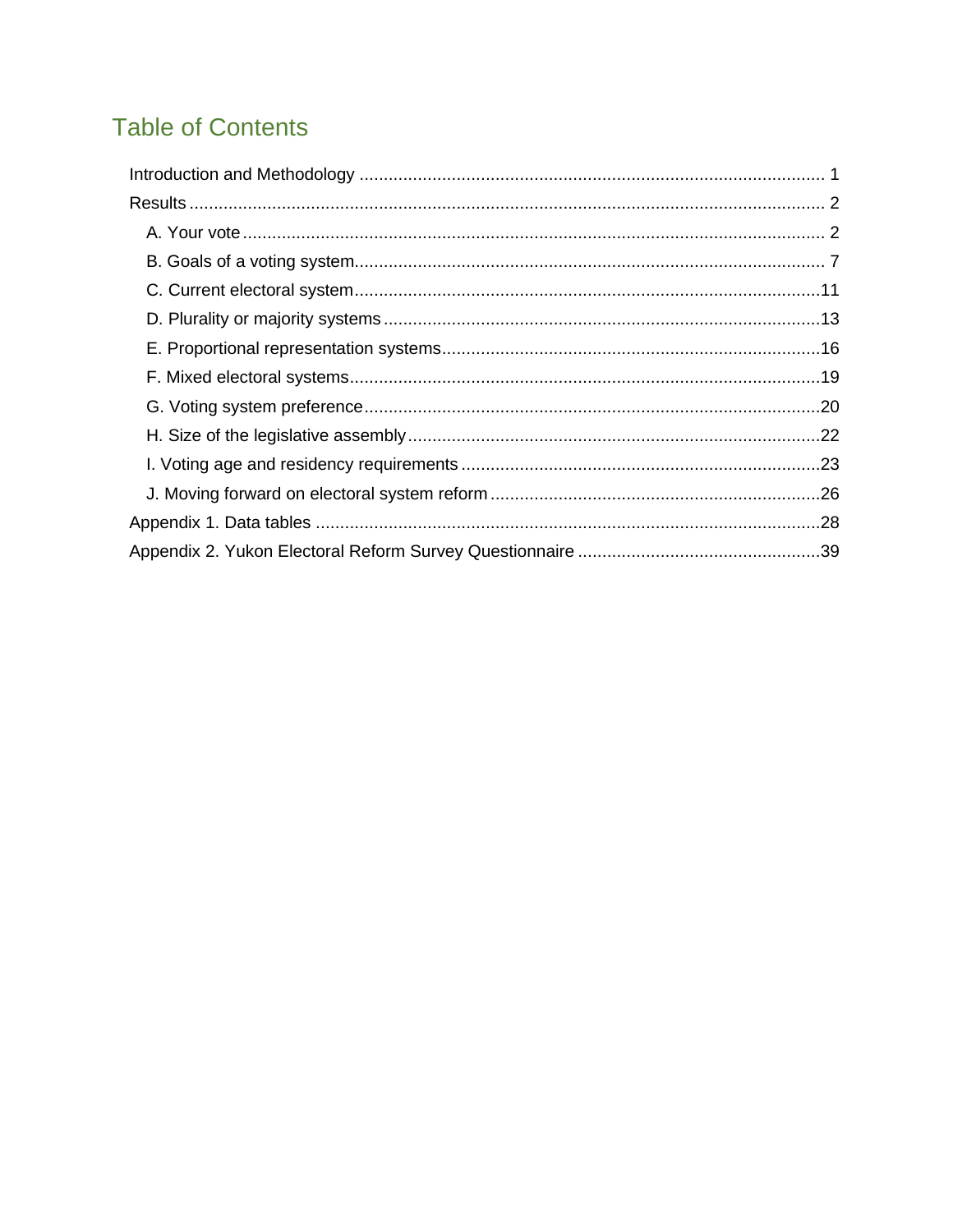# **Yukon Electoral Reform Survey Report**

## <span id="page-2-0"></span>Introduction and Methodology

The Yukon Electoral Reform Survey was conducted by Yukon Bureau of Statistics (YBS) on behalf of the Special Committee on Electoral Reform of the 35<sup>th</sup> Yukon Legislative Assembly. The purpose of this survey was to collect input from Yukoners on electoral reform including their perceptions of various voting systems and outcomes.

The survey was a census of all Yukon residents aged 16 years and over. YBS started sending invitations to all eligible individuals in the Bureau's Household Survey Frame on February 15, 2022, and the process was completed in a week. Each eligible person received either an email invitation with a unique and non-shareable link or a letter invitation with a unique PIN and a simplified URL. Individuals in the 65 years and older age group, whose email addresses were not available in the survey frame, received a letter invitation along with a printed copy of the questionnaire. The initial invitation was followed by reminders and the survey was closed on April 10, 2022.

Out of 35,858 eligible individuals, 6,129 completed the survey with a response rate of 17.1%. The percentage distribution of responses by stratum (i.e., geography, age group, and gender) was compared with that of the eligible population. The difference between the two distributions by stratum ranged from -2.4 to +4.7 percentage points. Calibration factors were derived for each stratum to minimize the distributional differences and to better represent the geographies and demographics. The distribution of the calibration factors was compared with the distributions of the population and responses to validate their alignments, and then the calibration factors were applied to responses.

In most surveys of the general population without any non-response follow-up, older adults and women tend to respond in a relatively higher proportion than other demographic groups, and this survey was no exception. Therefore, calibration of responses was necessary to minimize any participation bias and to improve the distributional balance of responses. The results presented in this report reflect the responses of the survey participants without under- or overrepresenting any groups based on geography, age group, or gender. The application of the calibration factors helped reduce the participation bias and improve the survey results. However, the results may not be representative of the eligible population.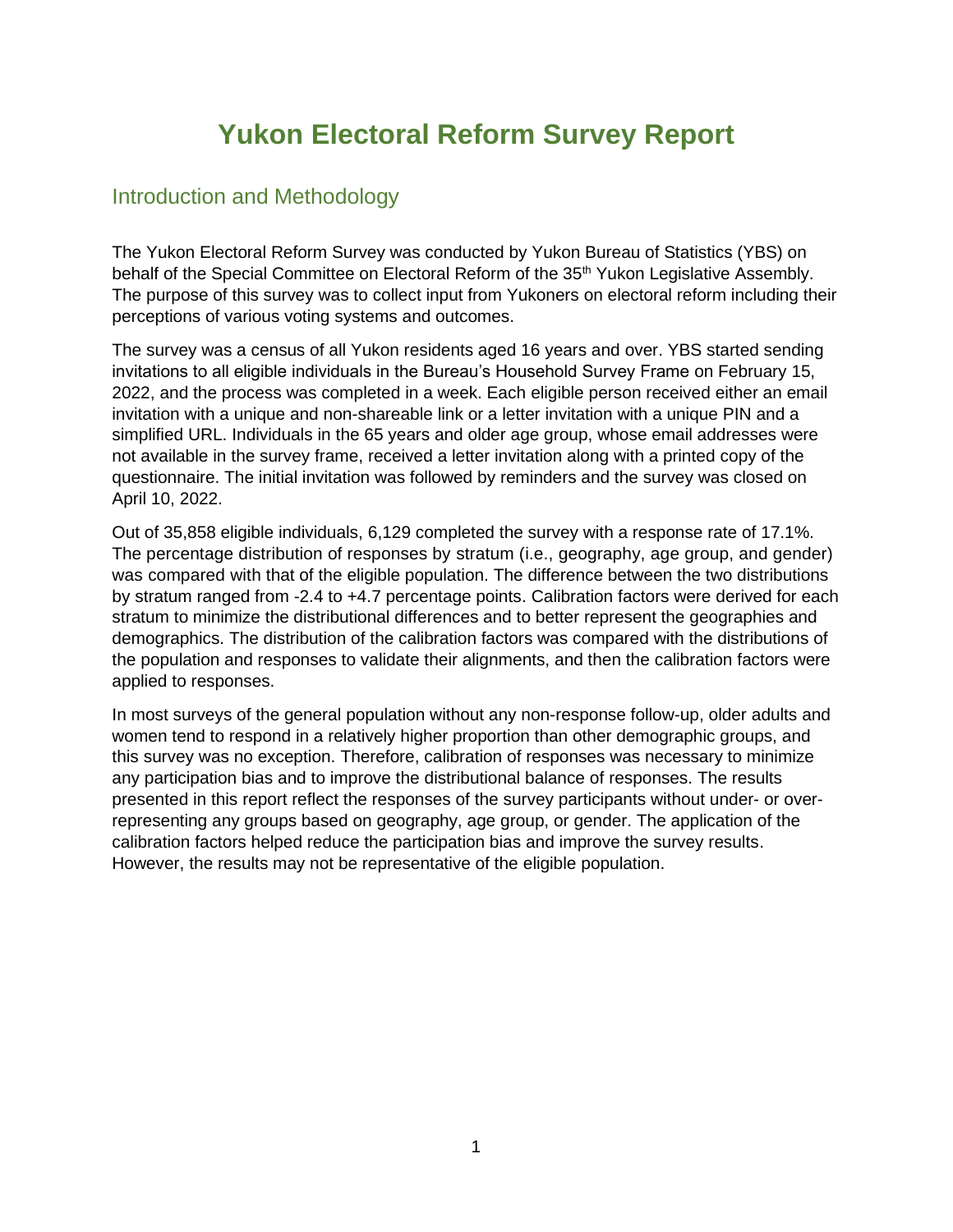## <span id="page-3-0"></span>Results

The survey questionnaire included 28 Likert-scale statements, 1 ranking question, and 6 other questions organized in 10 sections (A to J). The other questions provided binary ('yes' or 'no'), 'select one', or 'check all that apply' response options.

The questionnaire included seven paired statements — one about the majority or a minority government as an electoral outcome, and two each about electoral systems, voting age and residency requirement. For example, in section C, respondents were asked to share their level of agreement with the following consecutive statements: "The current electoral system should be maintained", and "The current electoral system should be changed." As the statements are essentially opposites, it is logical that a respondent would agree or disagree with only one of them. However, a respondent could remain neutral to both statements. Respondents' levels of agreement to paired opposing statements were checked for response consistency, and the extent of inconsistency is noted with the relevant results.

The survey results are presented below by section (A to J).

## <span id="page-3-1"></span>**A. Your vote**

The first section of the survey asked respondents if they voted in territorial elections.

- 76.6% of respondents said they **voted in the last territorial election** (Figure A1);
- 71.6% of respondents said they **voted in previous territorial elections**, on every occasion when they were eligible to vote (Figure A2).

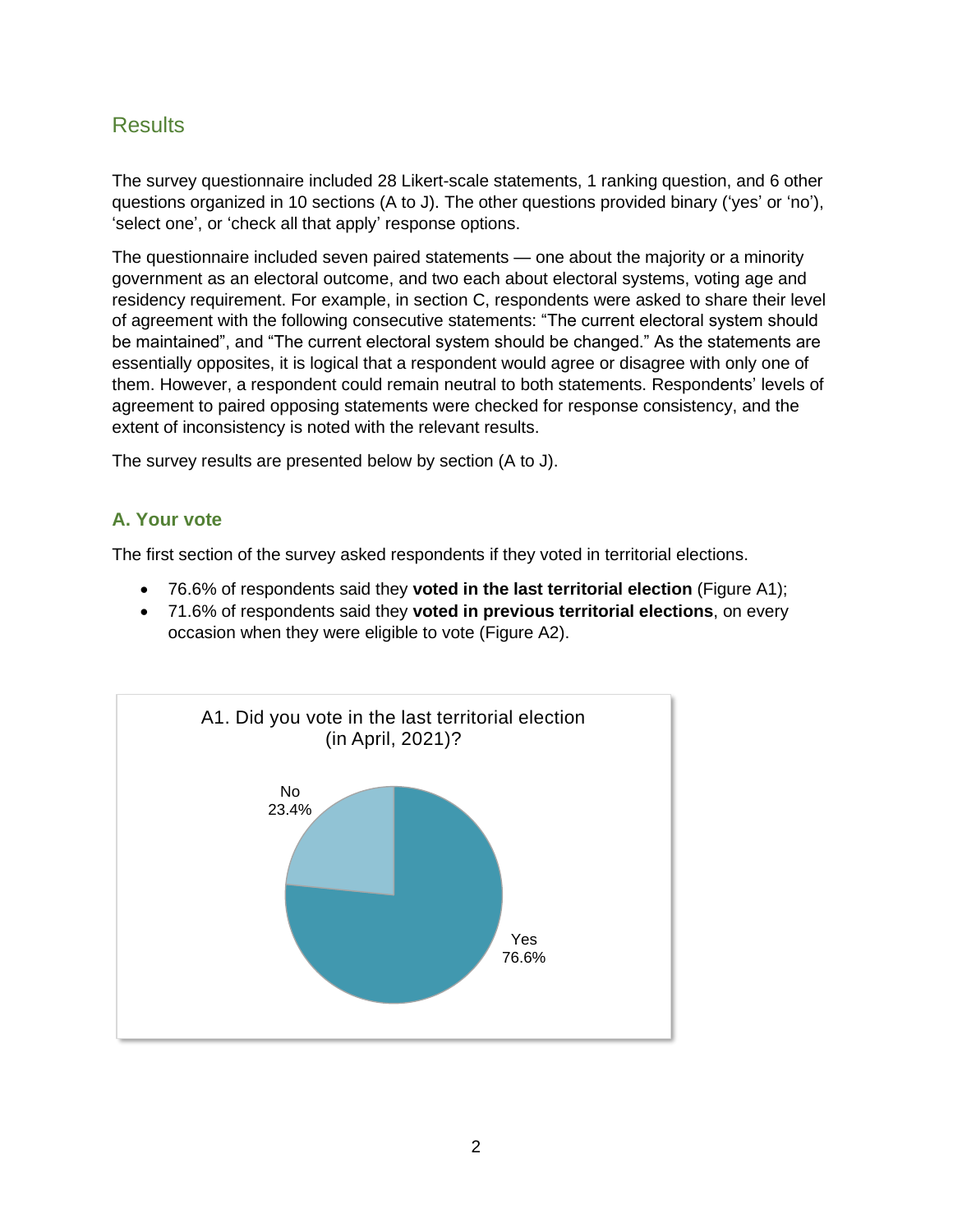

The survey asked respondents, who indicated that they did not always vote, to share their reasons for not voting (Figure A3). The top eight reasons given were:

- Not a Canadian citizen (20.6% of those who have not always voted; 6.6% of all respondents);
- Lack of time or other responsibilities (18.2% of those who have not always voted; 5.8% of all respondents);
- Lack of confidence in candidates and/or parties and/or leaders (16.4% of those who have not always voted; 5.3% of all respondents);
- Did not meet the residency requirement (15.7% of those who have not always voted; 5.0% of all respondents);
- Felt that their vote would not count or would not impact the outcome (14.1% of those who have not always voted; 4.5% of all respondents);
- Was not old enough to vote (13.8% of those who have not always voted; 4.4% of all respondents);
- Did not support any candidate (12.2% of those who have not always voted; 3.9% of all respondents); and
- Was not interested (11.8% of those who have not always voted; 3.8% of all respondents).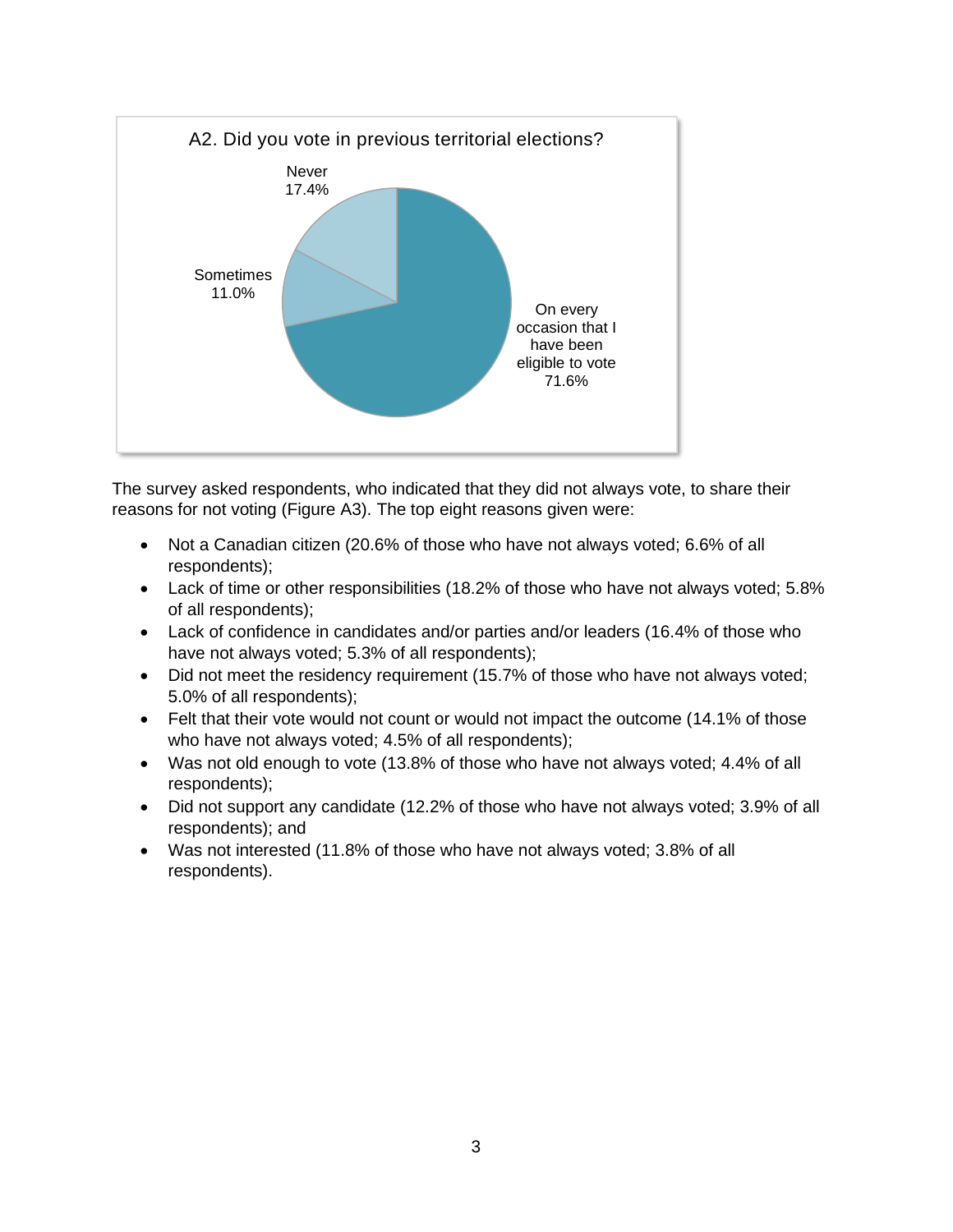

Note: question A3 was only asked of those respondents who did not always vote in territorial elections (n=1,974).

The survey asked those who said they voted in a territorial election whether they felt that their vote mattered. Less than half of the respondents (46.2%) answered 'yes', while 34.7% said 'sometimes', and 13.7% said 'no' (Figure A4).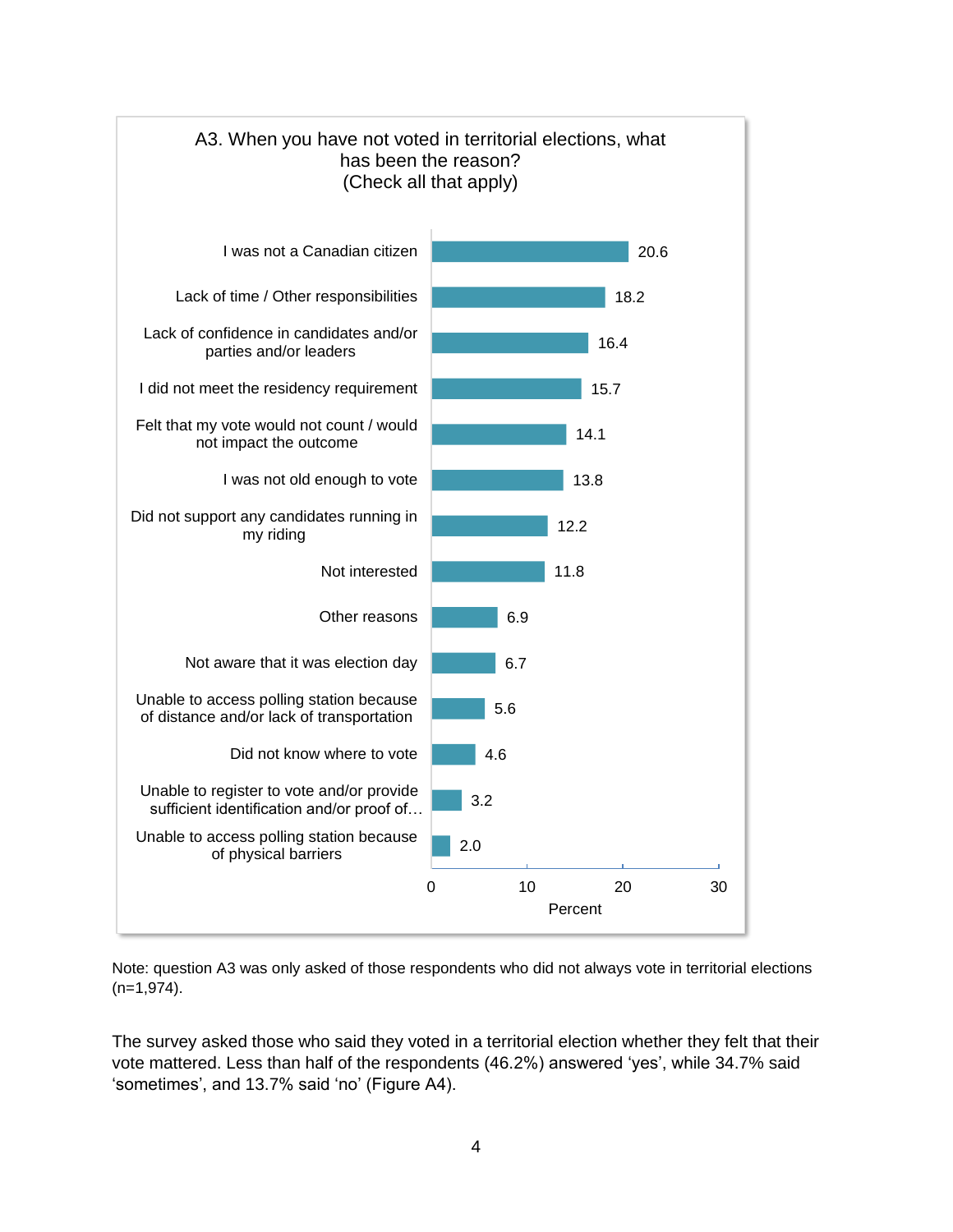

Note: question A4 was only asked of those respondents who voted in territorial elections (n=5,200).

For those who have voted in territorial elections, there were a few motivating factors (Figure A5). Most often, respondents said they voted:

- to **support a local candidate** (60.5% of those who voted in territorial elections);
- because of their **civic duty** (60.1% of those who voted in territorial elections); or
- to **support a party policy or platform** (59.0% of those who voted in territorial elections).

Respondents were more likely to say they voted to support a local candidate, a party policy or platform (around 60%), and less likely to say they voted to support a political party (35.1%) or a party leader (27.3%). Similarly, respondents were less likely to have been motivated to vote by their opposition to a party policy or platform (35.1%), a local candidate (27.8%), or a political party or party leader (20.7%).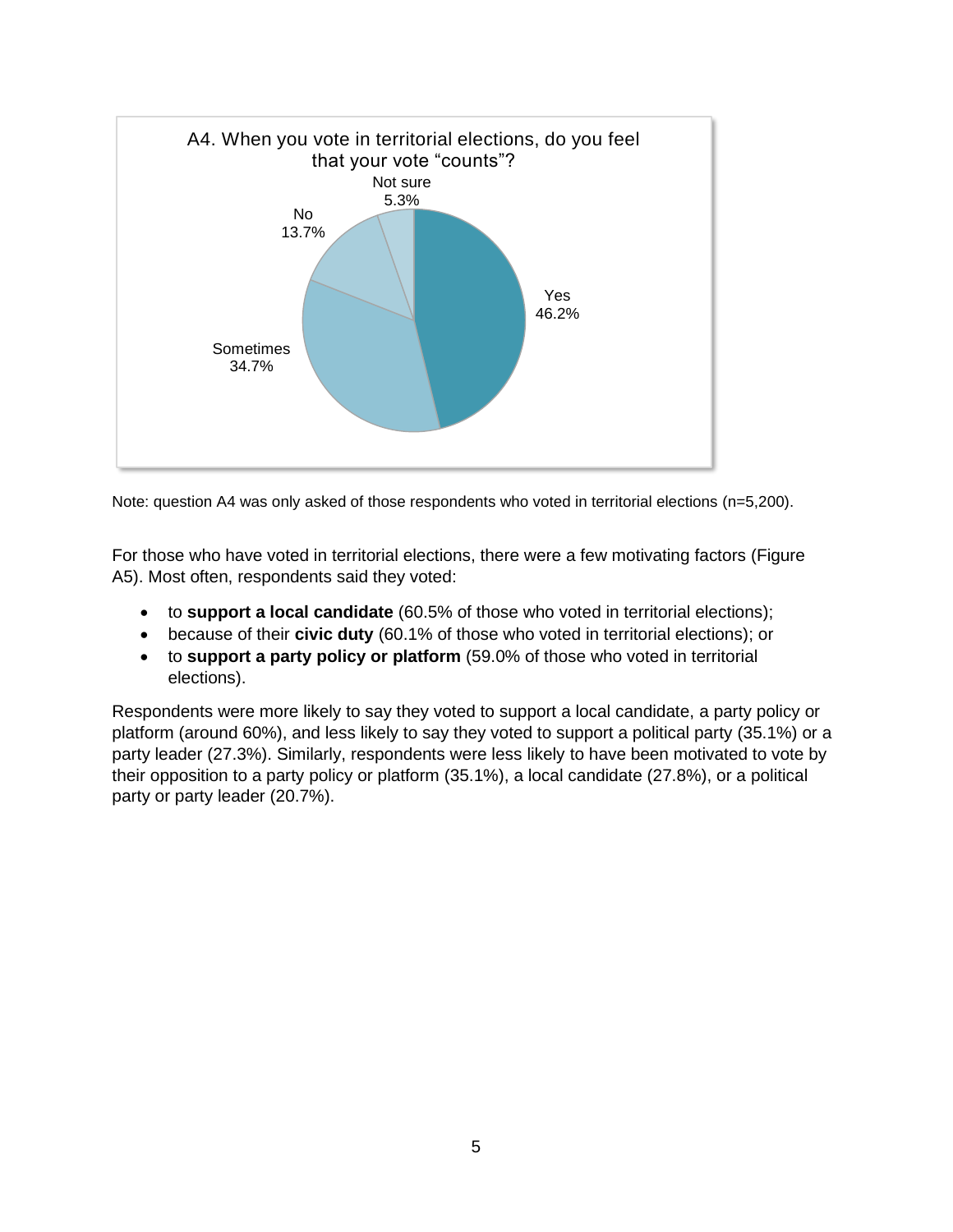

Note: question A5 was only asked of those respondents who voted in territorial elections (n=5,200).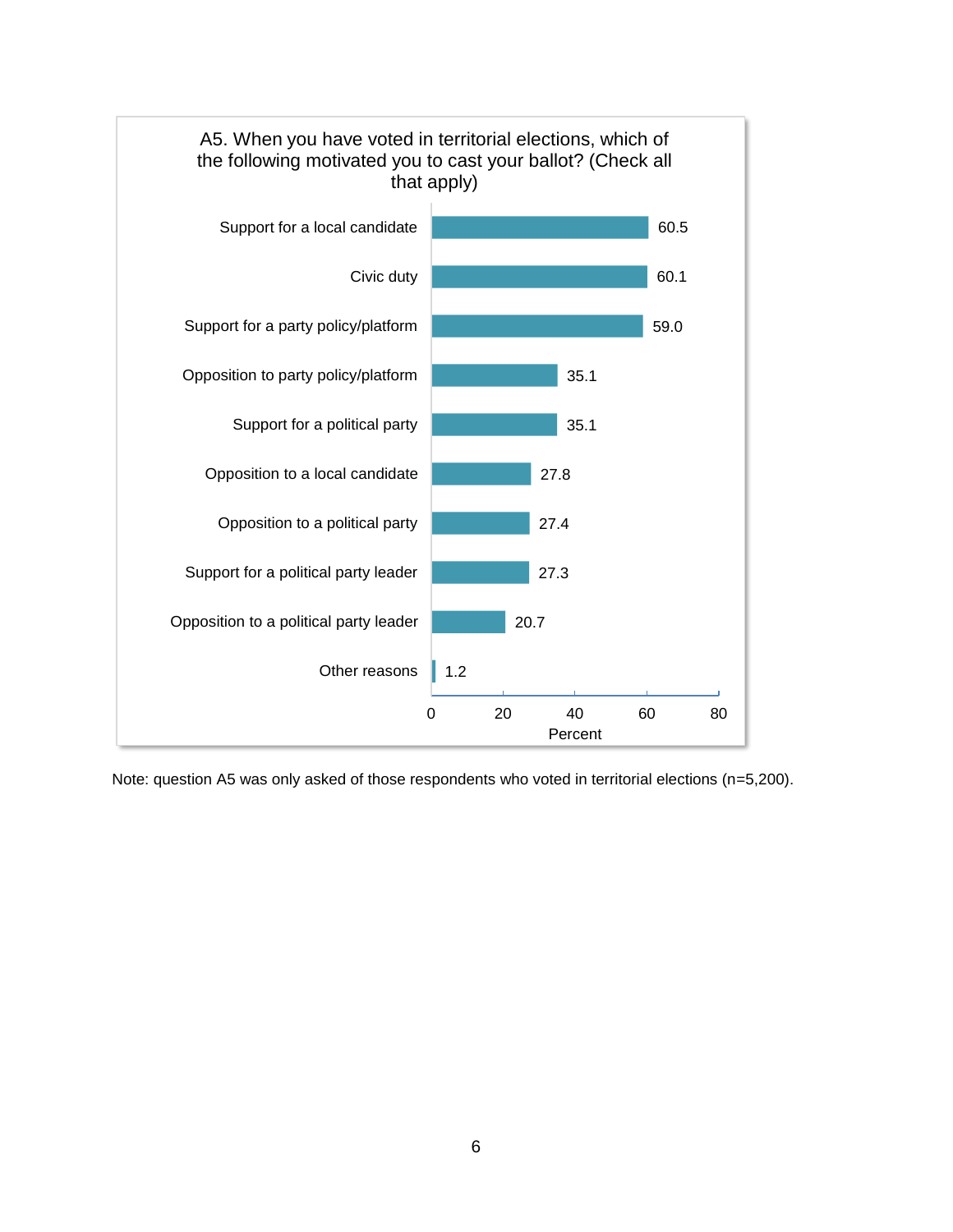## <span id="page-8-0"></span>**B. Goals of a voting system**

The first three questions in this section asked respondents about the importance of the following elements of Yukon territorial elections: local representation, a political party and/or its leader, and political party platforms. The majority of respondents rated all three elements as important or very important —

- 76.5% said having a **local representative** was important or very important (Figure B1);
- 67.5% said **political party and/or its leader** were important or very important (Figure B2); and
- 79.2% said **political party platforms** were important or very important (Figure B3).



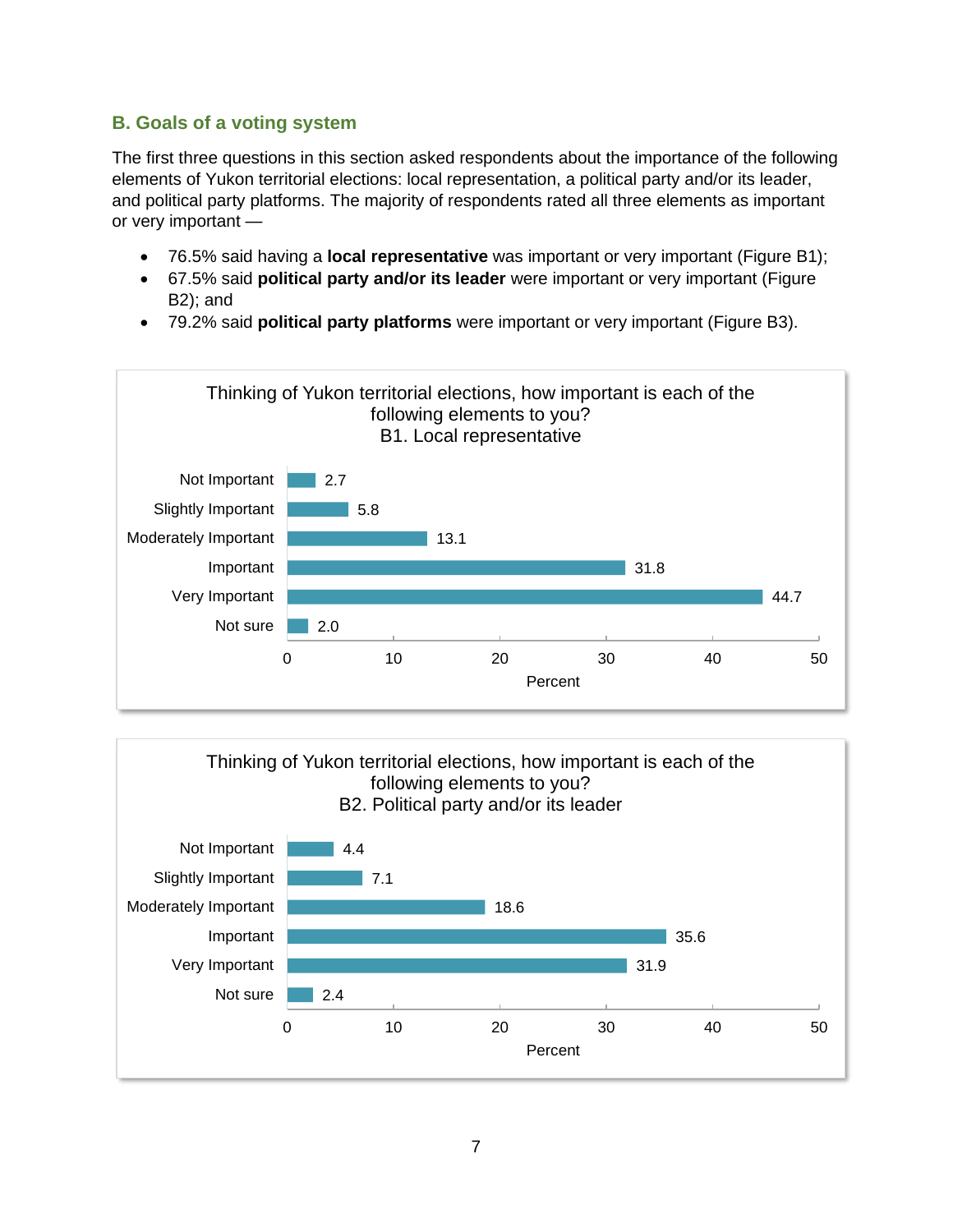

The next four questions in this section asked respondents to indicate their level of agreement to electoral system's outcomes. While respondents were divided in their level of agreement with a majority or a minority government as an electoral outcome, the majority agreed that Yukon's electoral system should ensure local representation and proportional representation. The results are as follows:

- 42.5% agreed or strongly agreed that Yukon's electoral system should favour the outcome that *one political party holds a majority of seats in the Legislative Assembly and is able to implement its campaign platform*, while 28.2% disagreed or strongly disagreed (Figure B4);
- 49.3% agreed or strongly agreed that Yukon's electoral system should favour the outcome that *no single political party holds the majority of seats in the Legislative Assembly, thereby increasing the likelihood that political parties will have to work together*, and 23.6% disagreed or strongly disagreed (Figure B5);
- 78.4% agreed or strongly agreed that Yukon's electoral system should ensure that *voters elect local candidates to represent them in the Legislative Assembly*, while 4.8% disagreed or strongly disagreed (Figure B6); and
- 71.6% agreed or strongly agreed that Yukon's electoral system should ensure that *the number of seats held by a party in the Legislative Assembly reflects the proportion of votes it received across the territory*, and 10.1% disagreed or strongly disagreed with this outcome (Figure B7).

**Response consistency** was checked for respondents' level of agreement with a majority or a minority government as an electoral outcome (questions B4 and B5). Since a third option (e.g., a consensus government) was not provided, a respondent could disagree or strongly disagree with both outcomes. Also, a respondent could prefer one outcome over the other, or remain neutral to, or agree with (i.e., a *soft* agreement) both considering the pros and cons of both outcomes. However, it is logical that a respondent would strongly agree with only one of them.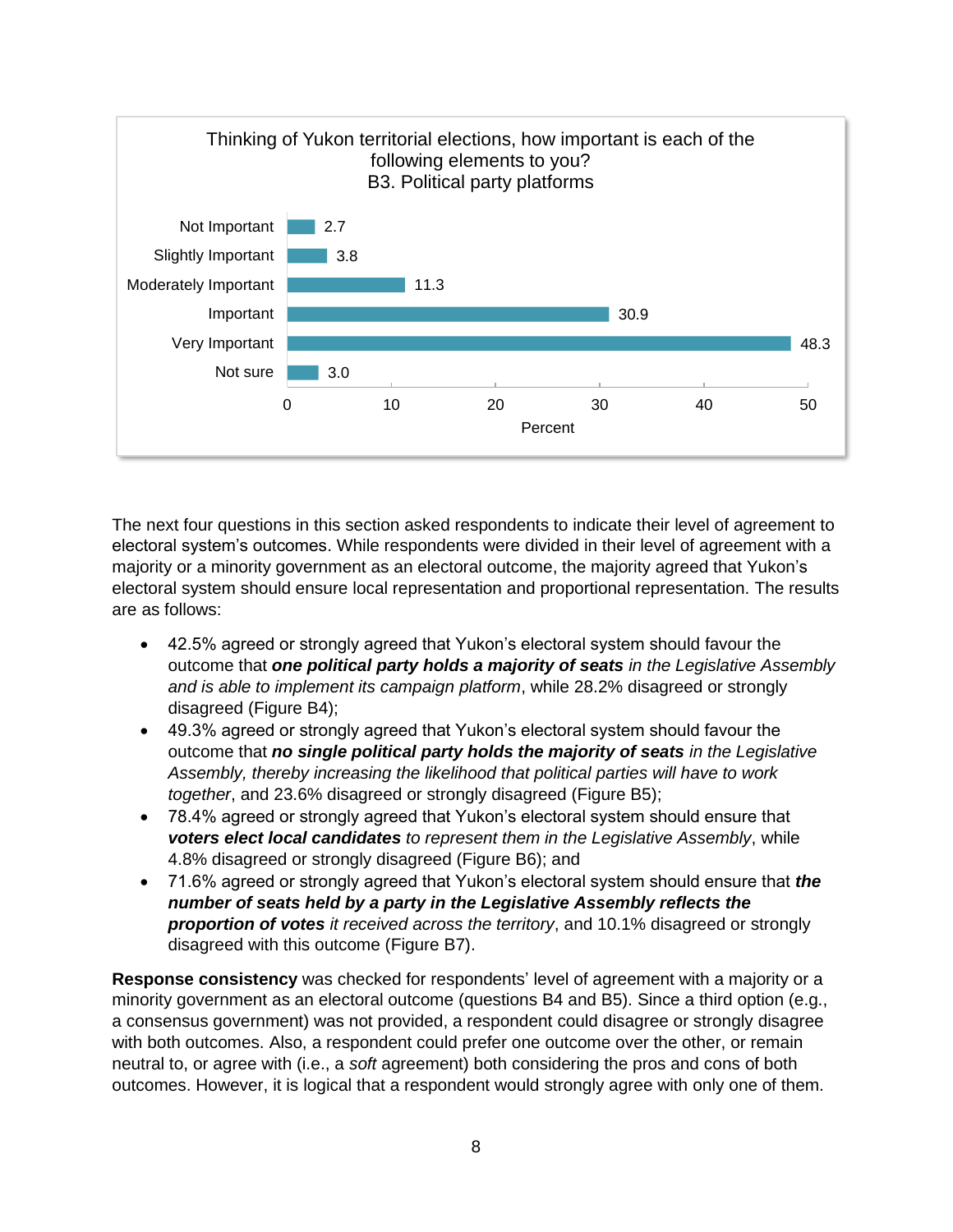An analysis of responses shows that about 98% of the responses to these two questions were consistent as only 1.6% respondents strongly agreed with both outcomes.



B5. Yukon's electoral system should favour the following outcome: No single political party holds the majority of seats in the Legislative Assembly, thereby increasing the likelihood that political parties will have to work together.

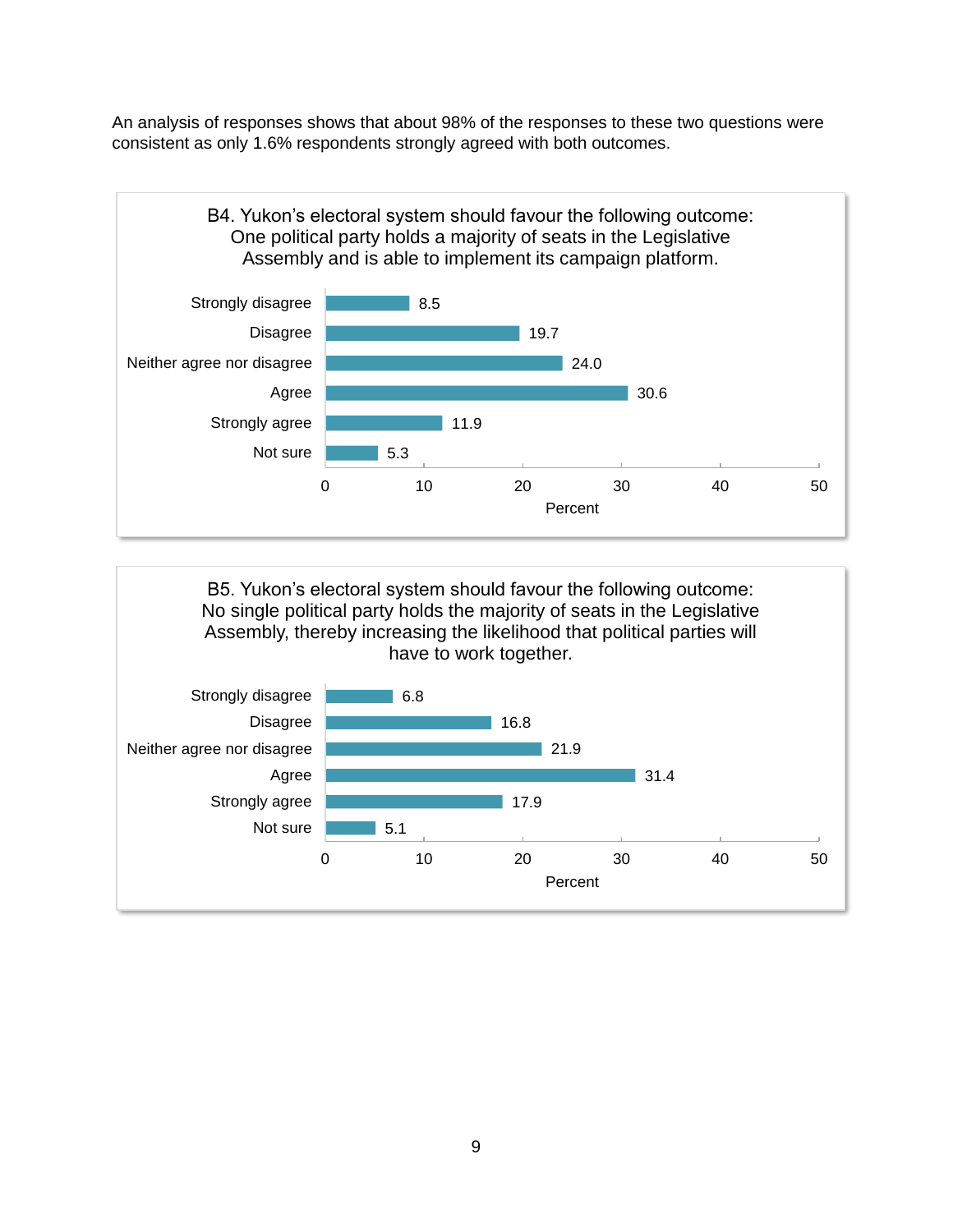

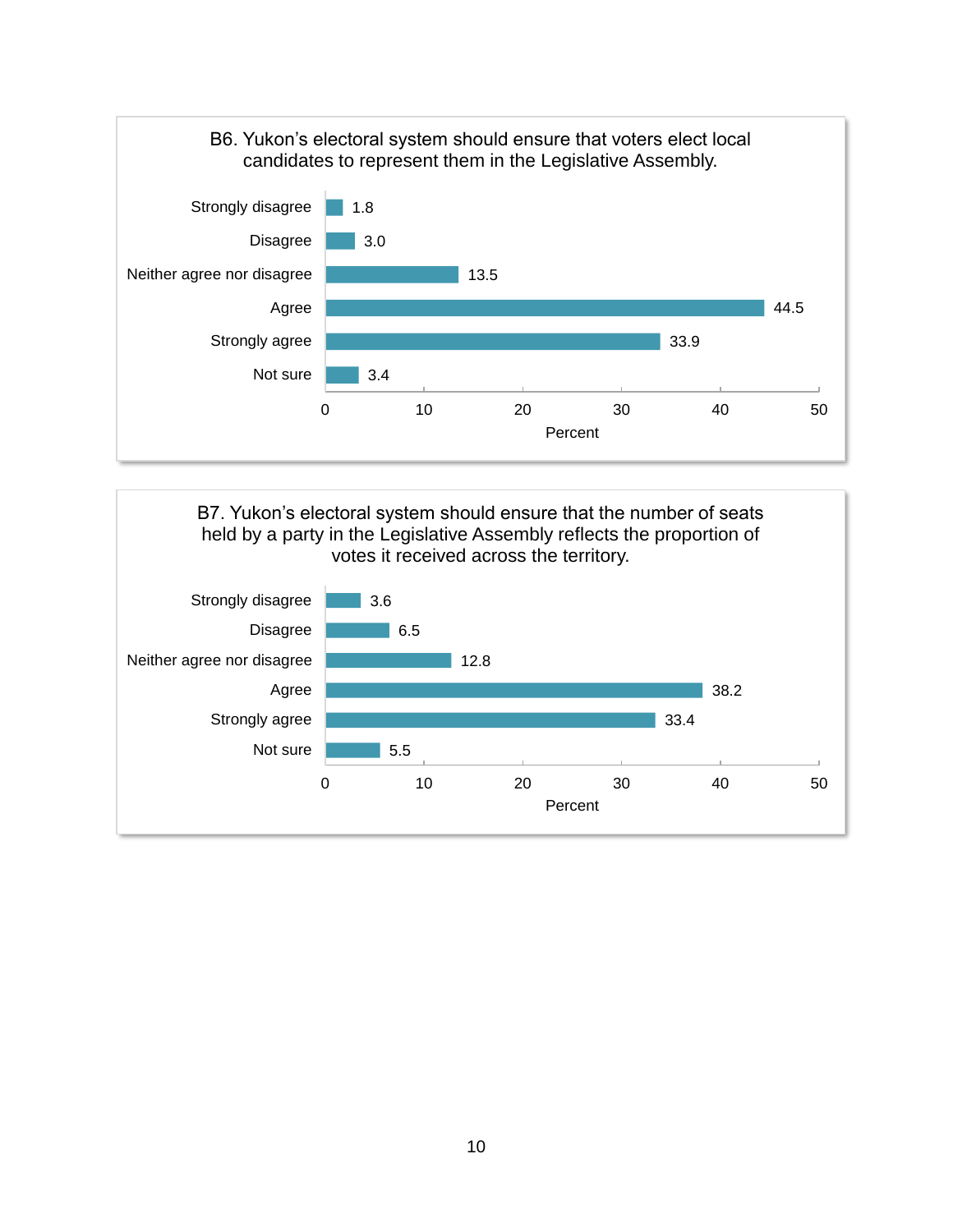## <span id="page-12-0"></span>**C. Current electoral system**

This section of the survey assessed respondents' perception of the current electoral system. Questions C1 and C2 asked respondents to indicate their level of agreement to the statements that *the current electoral system adequately reflects voters' intentions*, and that *their vote is wasted if the candidate they vote for does not win*. In response —

- 29.5% of respondents agreed or strongly agreed that *the current electoral system adequately reflects voters' intentions*, while 41.4% disagreed or strongly disagreed (Figure C1); and
- 29.2% of respondents agreed or strongly agreed that *their vote is wasted if the candidate they vote for does not win in their riding*, while 48.3% disagreed or strongly disagreed (Figure C2).



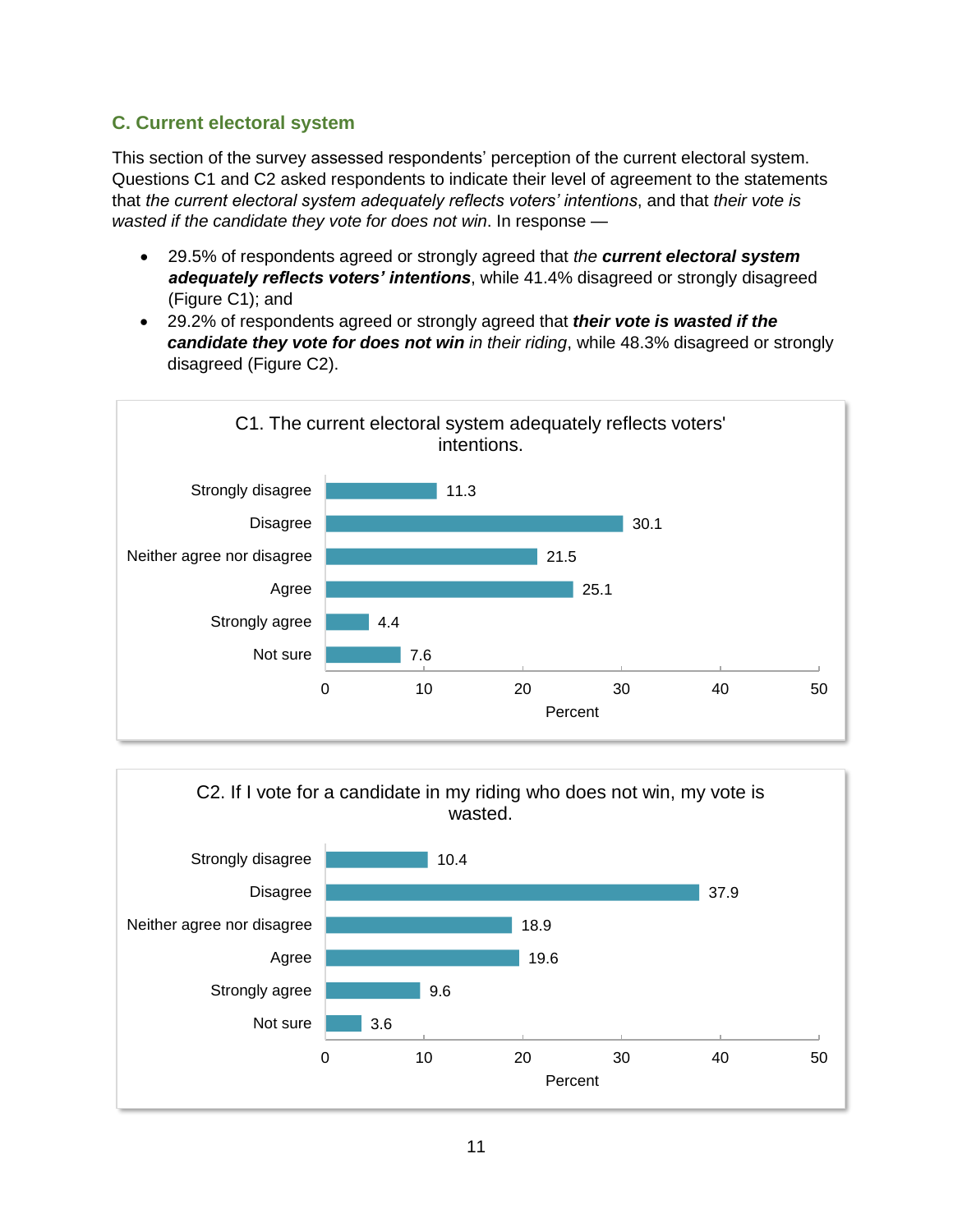Questions C3 and C4 asked respondents to indicate their level of agreement with two opposing statements that *the current electoral system should be maintained*, and that *the current electoral system should be changed*. In response —

- 25.1% of respondents agreed or strongly agreed that **the current electoral system should be maintained**, while 41.8% disagreed or strongly disagreed (Figure C3); and
- 48.7% of respondents agreed or strongly agreed that **the current electoral system should be changed**, while 16.5% disagreed or strongly disagreed (Figure C4).





**Consistency** was checked for individual responses to questions C3 and C4, since they are mutually exclusive at both ends of the response scale. A respondent could prefer one option over the other or remain neutral to both options. However, it is logical that a respondent would agree or disagree at the same scale with only one option. About 97% of the responses to these two questions were consistent; only 0.6% of respondents disagreed or strongly disagreed, and 2.5% agreed or strongly agreed with both options.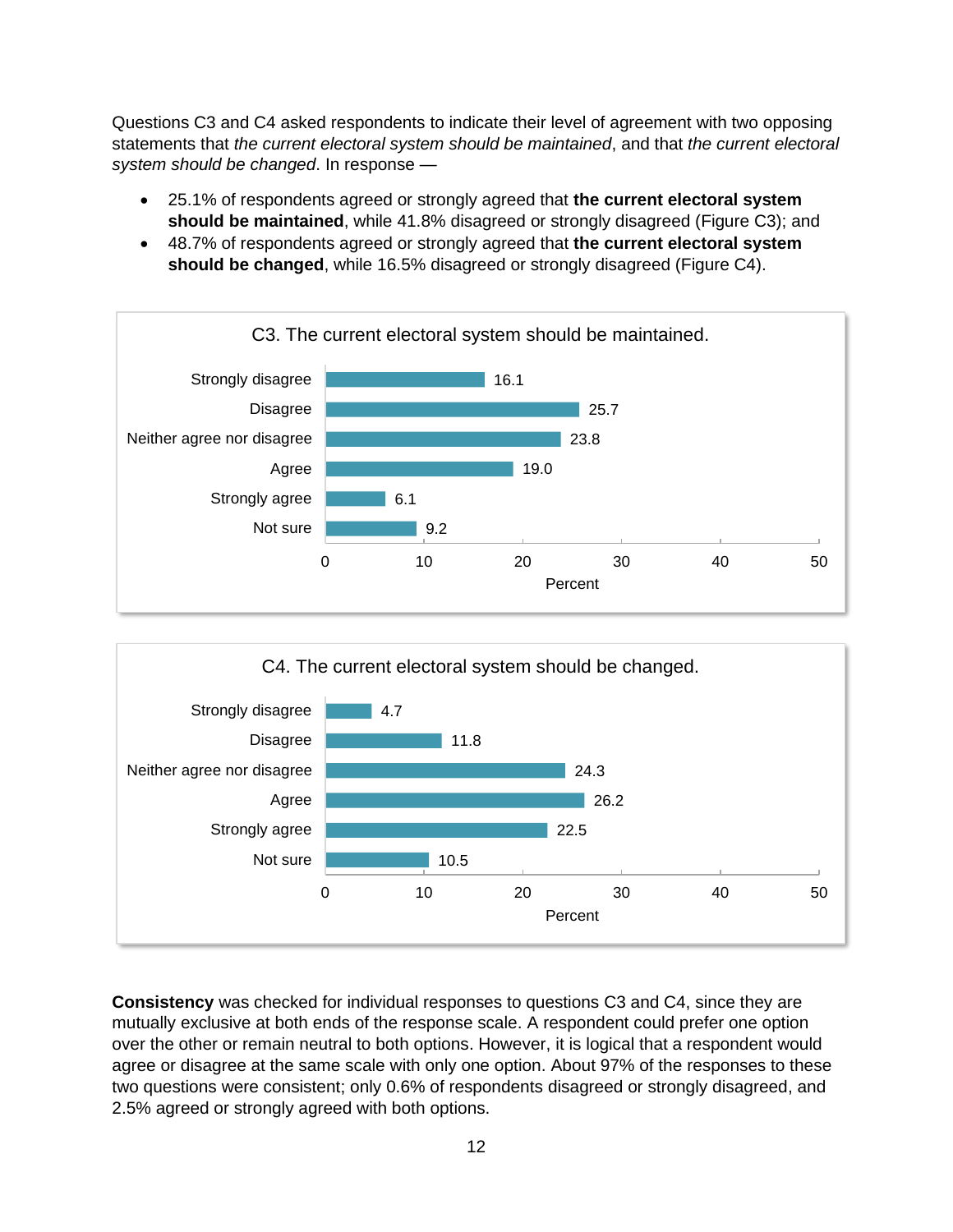## <span id="page-14-0"></span>**D. Plurality or majority systems**

In a plurality system (commonly known as first-past-the-post system), the candidate who receives more votes than any other candidate is elected. Our current electoral system is a plurality system.

In a majority system, the party or candidate winning more than 50% of the vote cast in a riding is awarded the contested seat. This can involve a ranked ballot or a second round of voting.

Questions D1 and D2 asked respondents to indicate their level of agreement with the plurality and the majority systems. In response —

- 47.5% of respondents agreed or strongly agreed that **a candidate who receives the most votes, even if it is less than 50% of the total votes cast, should be elected** to the Legislative Assembly, while 30.1% disagreed or strongly disagreed (Figure D1); and
- 45.0% of respondents agreed that **a candidate should have to obtain more than 50% of the votes cast in order to be elected**, while 30.1% disagreed or strongly disagreed (Figure D2).

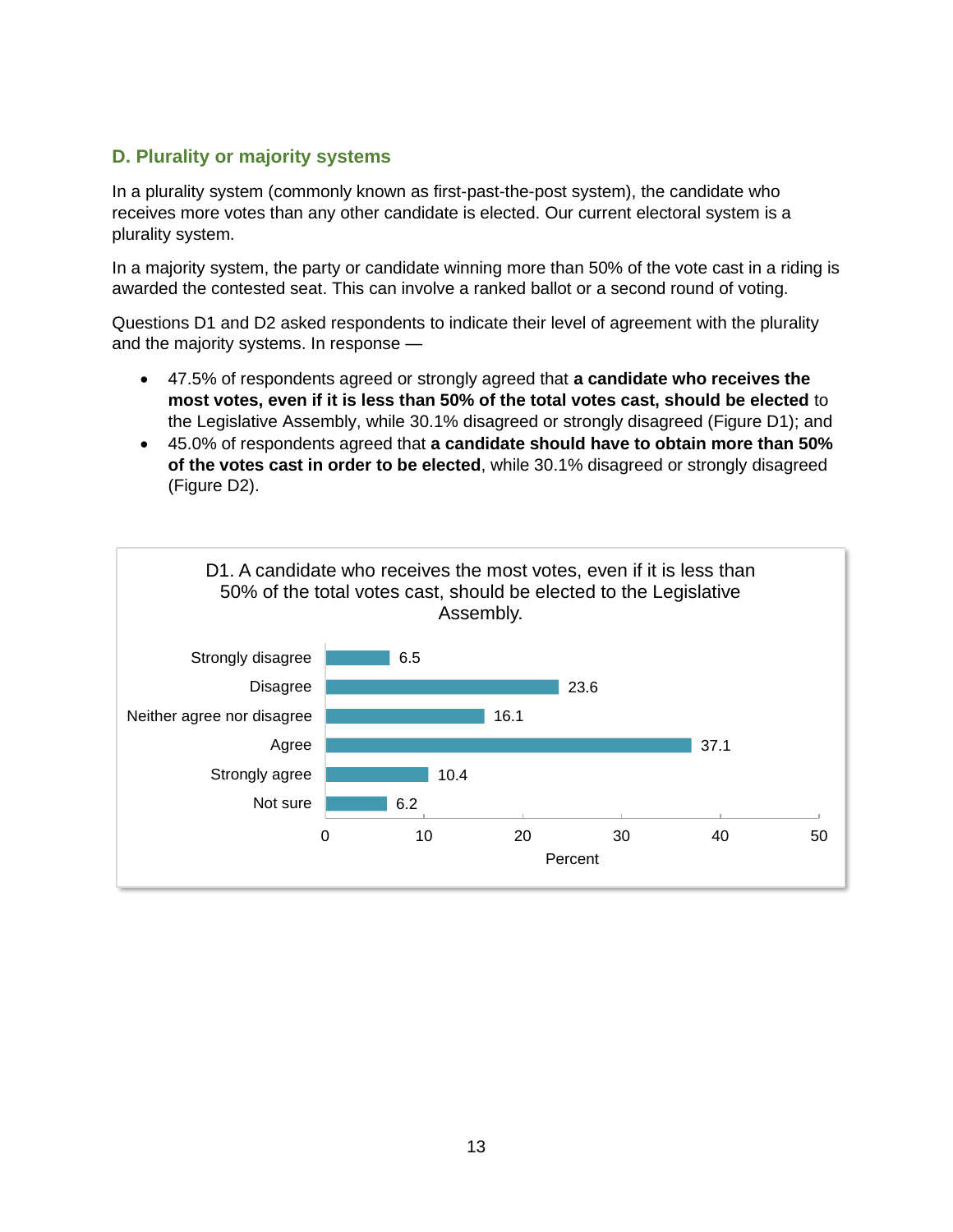

Respondents' levels of agreement to statements in questions D1 and D2 were checked for **consistency**. Since the statements provided options only for two systems (i.e., the plurality and majority systems), a respondent could disagree or strongly disagree with both options. Also, a respondent could prefer one option over the other, or remain neutral to, or agree with (i.e., a *soft* agreement) both considering the merits and demerits of both options. However, it is logical that a respondent would strongly agree with only one of them. About 99% of the responses were consistent; less than 1.0% respondents strongly agreed with both options, showing no preference for one option over the other.

The next two questions assessed respondents' level of agreement with two different approaches to a majority system: ranked ballots and a second round of voting. The results are as follows:

- 59.5% of respondents agreed or strongly agreed that *in a system that requires a candidate to receive more than 50% of votes cast, voters should be able to rank candidates on the ballot in order to elect a candidate in one round of voting*; 14.9% disagreed or strongly disagreed with that approach (Figure D3); and
- 45.4% of respondents agreed or strongly agreed *that in a system that requires a candidate to receive more than 50% of votes cast, a second round of voting should take place between the top two candidates to determine the victor if no candidate obtains more than half the votes cast during a first round*; 29.6% of respondents disagreed or strongly disagreed with that approach (Figure D4).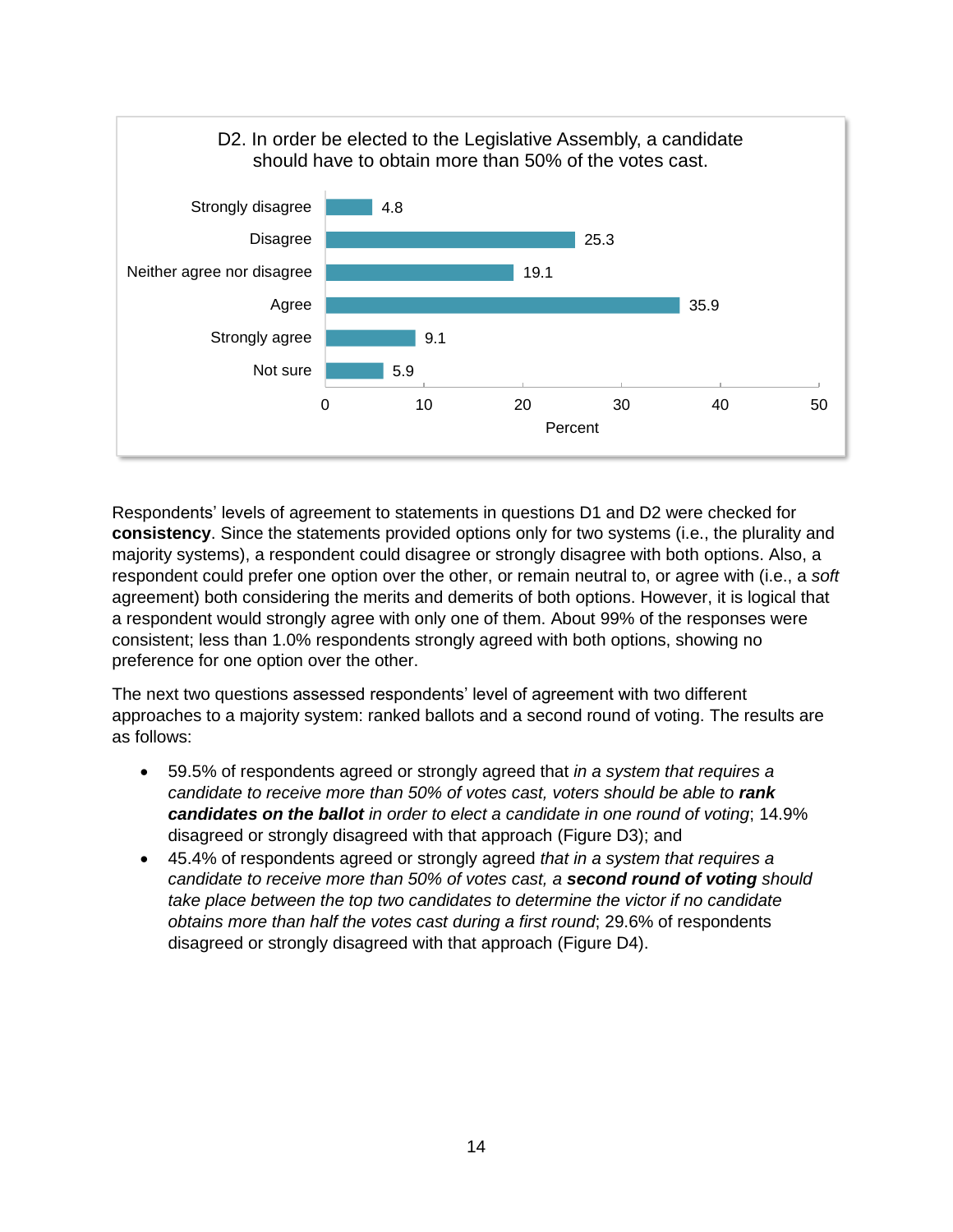



Respondents' levels of agreement to statements in questions D3 and D4 were checked for **consistency**. As in D1 and D2, a respondent could disagree or strongly disagree with both options, prefer one option over the other, or remain neutral to, or agree with (i.e., a *soft* agreement) both considering the pros and cons of both options. However, it is logical that a respondent would strongly agree with only one of them. About 94% of the responses were consistent as 5.8% respondents strongly agreed with both options, showing no preference for one option over the other.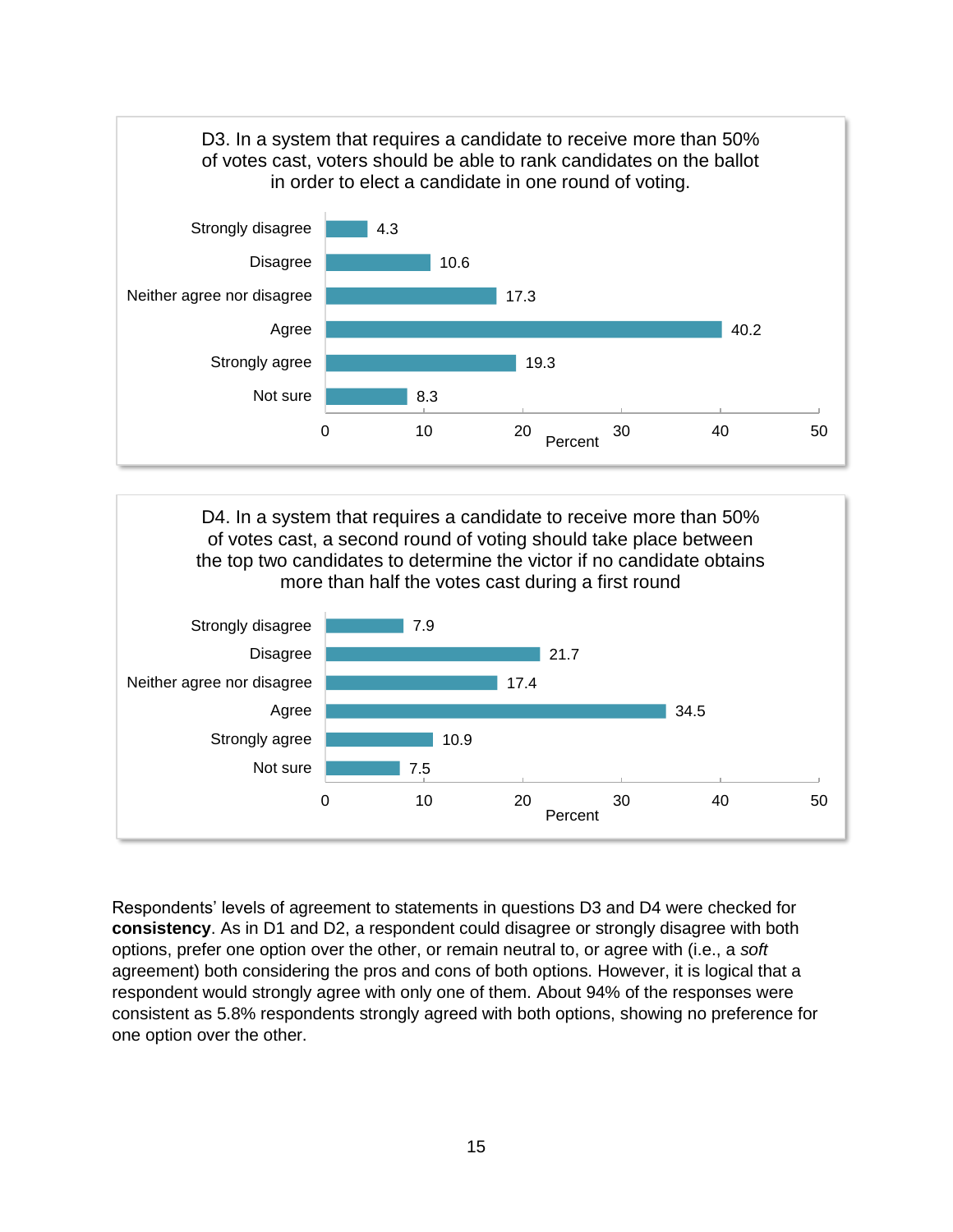## <span id="page-17-0"></span>**E. Proportional representation systems**

In a proportional representation system, the distribution of seats is broadly proportional to the distribution of the popular vote among political parties. This section of the survey asked respondents to share their level of agreement with four statements relating to a proportional representation system.

The first question asked respondents to indicate their level of agreement to the statement that *voters should vote for political parties (not specific candidates), and the seats should be allocated based on the percentage of votes obtained by each political party*. Overall, 34.4% of respondents agreed or strongly agreed, and 44.2% of respondents disagreed or strongly disagreed with this statement (Figure E1).

The next two questions asked respondents to indicate their level of agreement to the statement that when voters vote for political parties, instead of specific candidates, *political parties should determine which of their candidates get elected from the party's list*, or *voters should determine which candidates get elected*. In response —

- 18.3% of respondents agreed or strongly agreed that **political parties** should determine which candidates get elected, while 57.7% disagreed or strongly disagreed (Figure E2); and
- 63.2% of respondents agreed or strongly agreed that **voters** should determine which candidates get elected, while 14.3% disagreed or strongly disagreed (Figure E3).

**Response consistency** was checked for respondents' level of agreement to statements in questions E2 and E3. The statements provided two options for the election of candidates specifically in a proportional representation system. Therefore, a respondent could disagree or strongly disagree with both options, prefer one option over the other, or remain neutral to both options. A respondent could also agree with (i.e., a *soft* agreement) both considering the merits and demerits of both options. However, it is logical that a respondent would strongly agree with only one of them. About 99% of the responses were consistent as only 1.4% respondents strongly agreed with both options.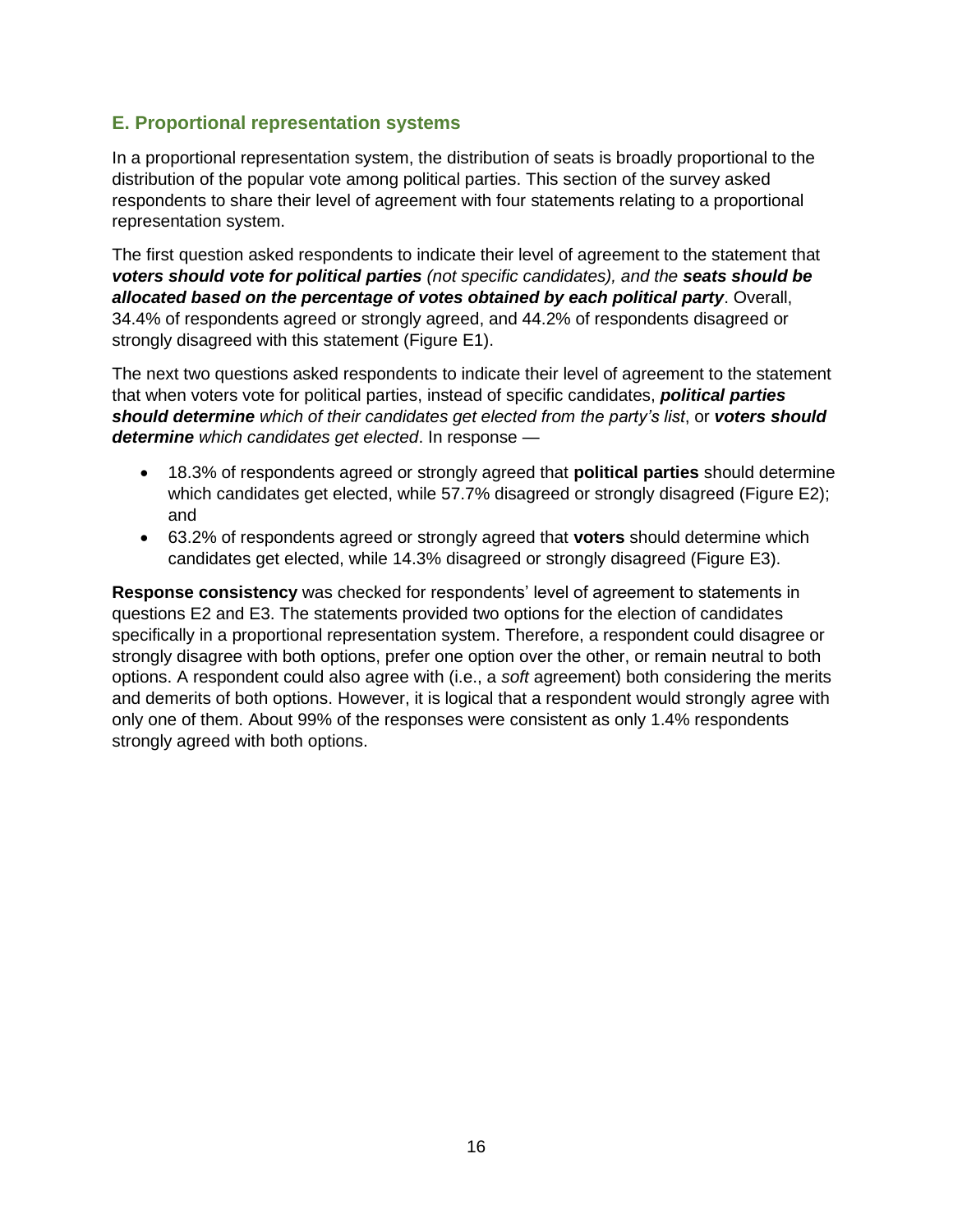

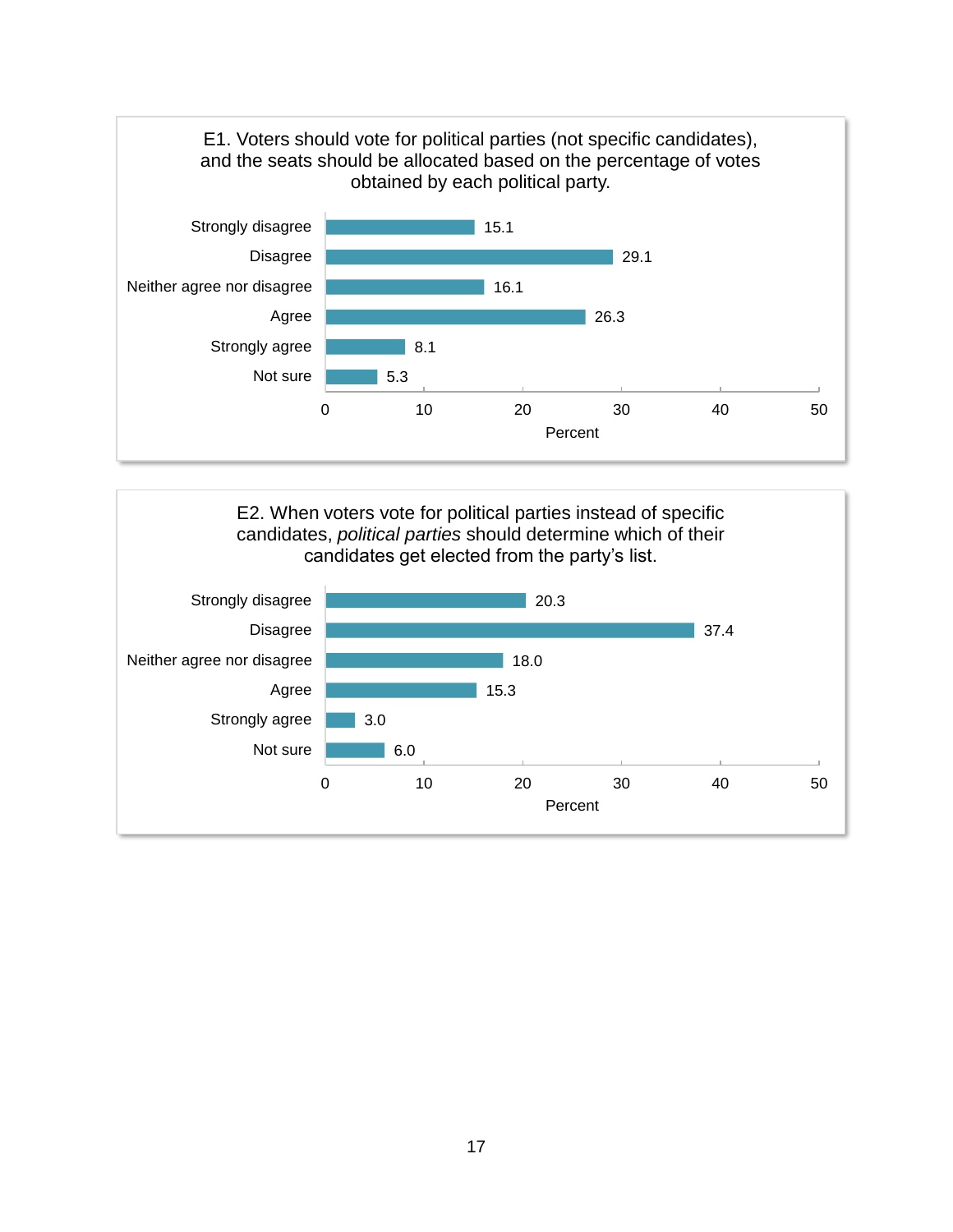

Question E4 asked respondents to indicate their level of agreement to the statement that *Yukon's electoral system should produce a proportional Legislative Assembly (where seats roughly match the parties' vote shares) through the direct election of local representatives in multi-member ridings*.

The survey questionnaire informed respondents that "a multi-member riding is an electoral district that has more than one member in the Legislative Assembly. Voters in a multi-member riding mark off as many names on their ballots as there are seats to be filled, and candidates with the most votes are declared elected".

Overall, 47.9% of respondents agreed or strongly agreed with the **multi-member riding** approach, and 15.1% disagreed or strongly disagreed with that approach (Figure E4).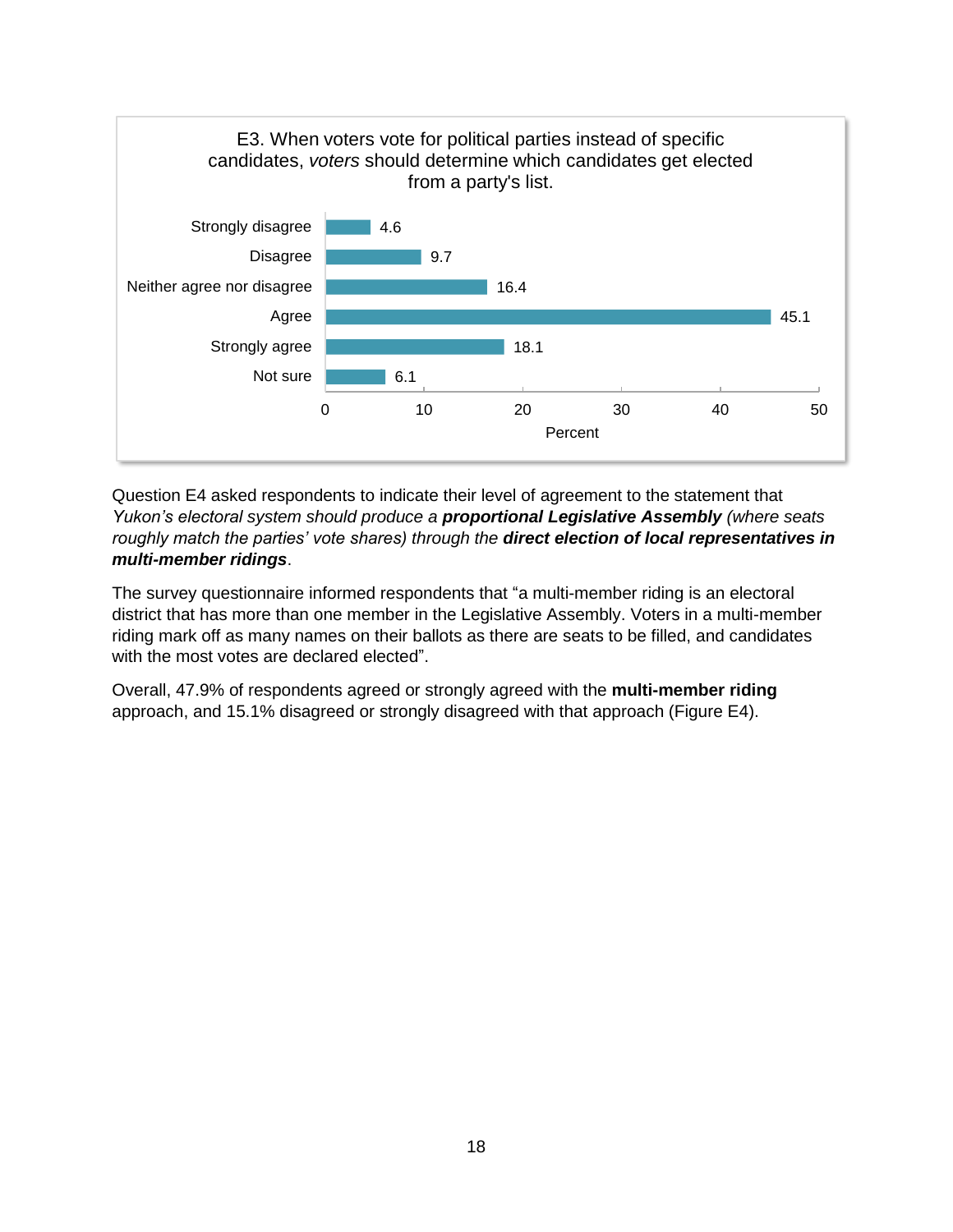

## <span id="page-20-0"></span>**F. Mixed electoral systems**

A mixed electoral system blends different voting systems. Members in some ridings are elected directly (the candidate who receives more votes than any other candidate) and members in the remaining ridings are elected from party lists based on each party's vote share.

Respondents were asked to share their level of agreement with two statements relating to the mixed electoral system. In response —

- 44.8% of respondents agreed or strongly agreed that *voters should cast two votes on their ballots: one to directly elect a member to serve as their representative, and a second for a party or parties to fill remaining seats in the Legislative Assembly based on each party's vote share*; 26.6% disagreed or strongly disagreed with this option (Figure F1); and
- 52.5% of respondents agreed or strongly agreed that *remaining seats in the Legislative Assembly should be allocated in proportion to the percentage of votes received by each political party*, while 19.4% of respondents disagreed or strongly disagreed (Figure F2).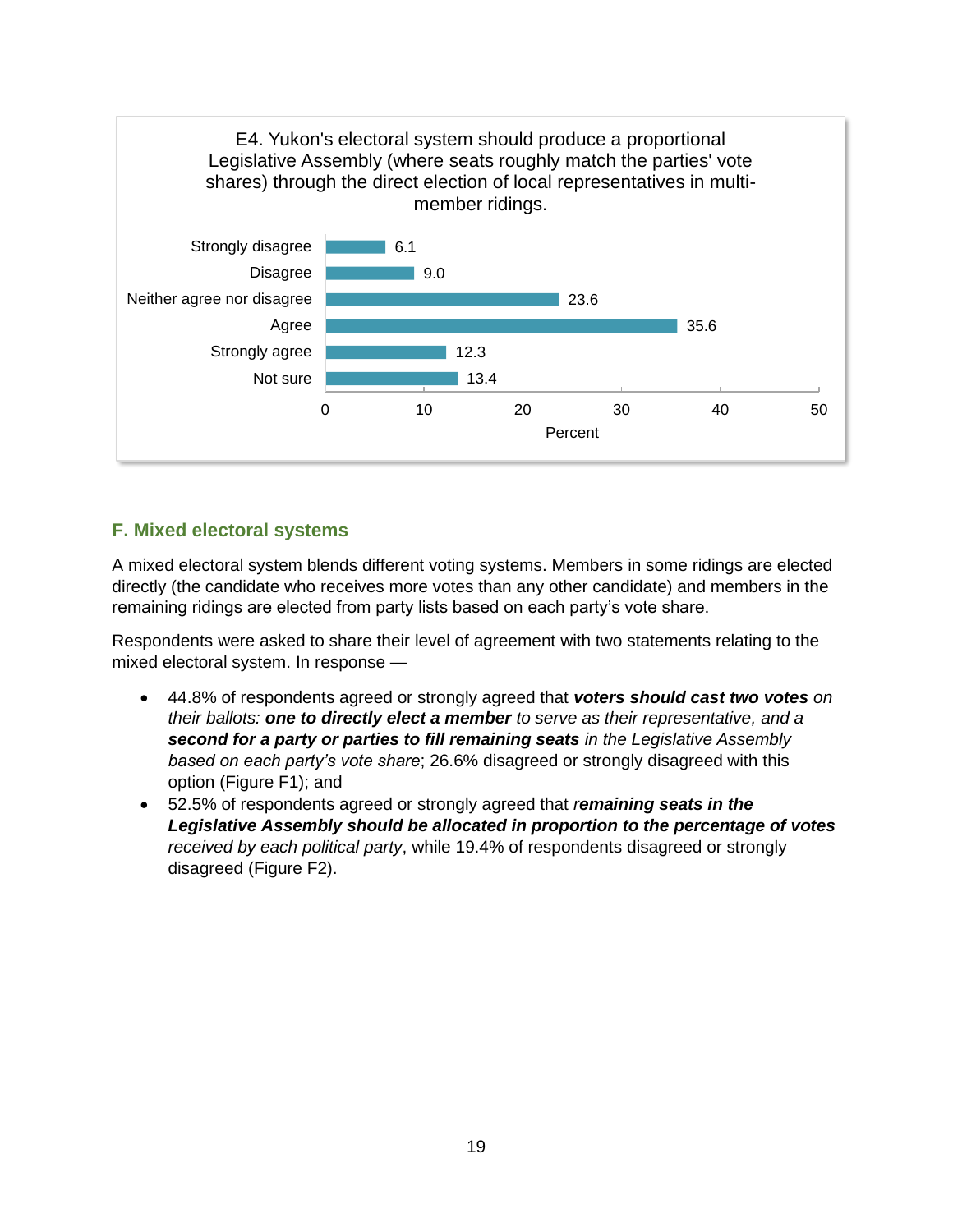



## <span id="page-21-0"></span>**G. Voting system preference**

The survey considered four voting systems. In section G, respondents were provided with the following summary of the voting systems, then they were asked to rank the systems in order of their preference.

- In a **plurality system**, the candidate who receives more votes than any other candidate is elected. Our current electoral system is a plurality system.
- In a **majority system**, the party or candidate winning more than 50% of the votes cast in a riding is awarded the contested seat.
- In a **proportional representation system**, the distribution of seats is broadly proportional to the distribution of the popular vote among political parties.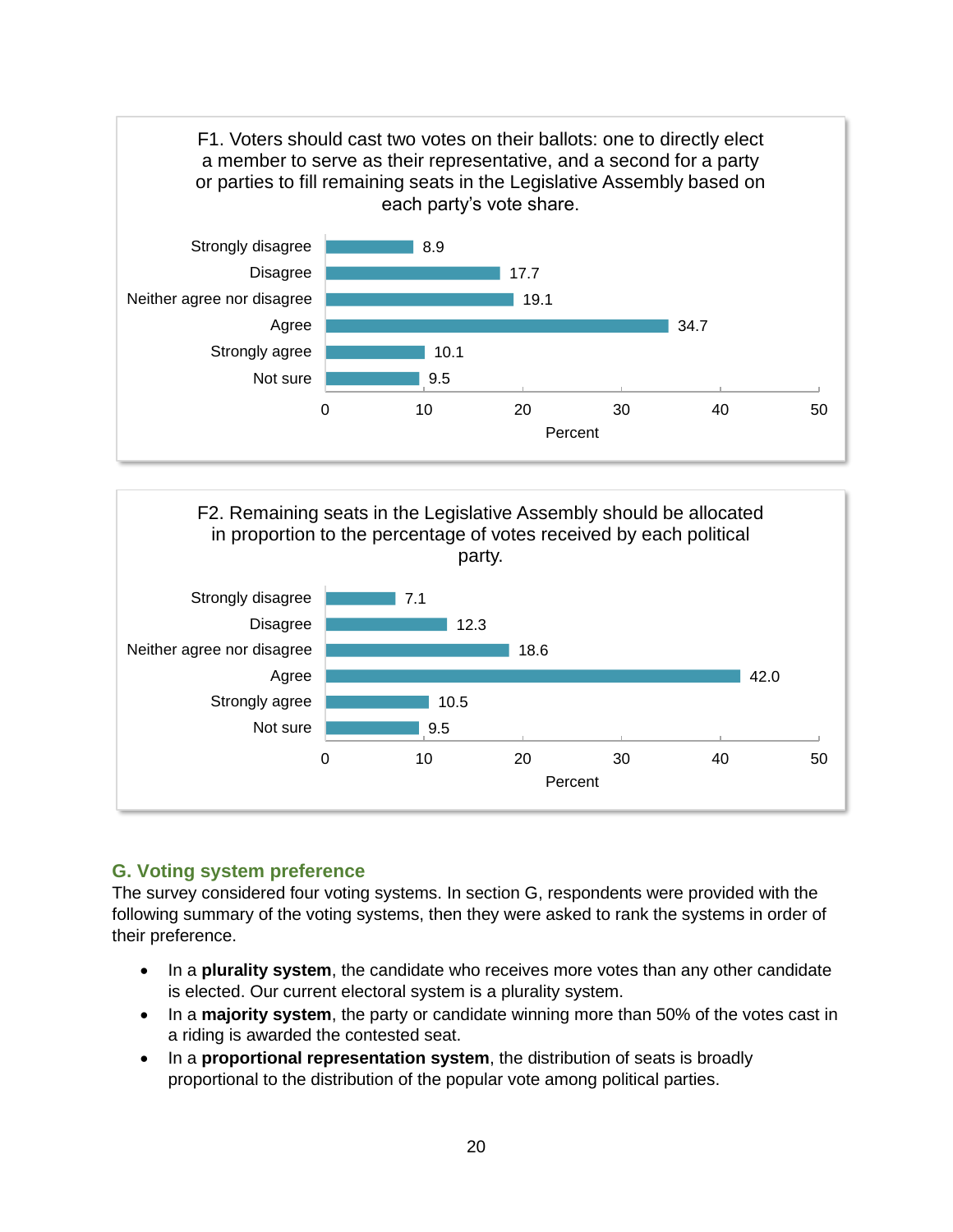• A **mixed electoral system** blends different voting systems. Members in some ridings are elected directly (the candidate who receives more votes than any other candidate) and members in the remaining ridings are elected from party lists based on each party's vote share.

As the first preference, respondents were slightly more likely to select the current plurality system (31.1%) than the proportional representation system (27.3%), followed by the majority system (23.7%) and the mixed electoral system (17.9%). However, when first and second preferences are combined, 54.9% of respondents preferred the majority system, followed by the proportional representation system (54.1%), the plurality system (49.0%), and the mixed electoral system (42.0%; Figure G1).



To determine the overall ranks of respondents' preferences, further analysis of the preferences was done using **Rank Sum weighting**<sup>1</sup> and **Centroid weighting**<sup>2</sup> methods. Rank weights were derived using both methods and applied to respondents' preferences. The order of overall preference of the respondents for each of the options was derived from these weighted preferences.

The order of preference for the four voting system options was consistent between the two weighting methods. In both methods, the **proportional representation** system received the

<sup>1</sup> Ranking question responses are most often interpreted through Rank Sum method of weighting. In this method, a weight is assigned to each preference in a reverse order of the preference. The first preference receives the highest weight, and the last preference receives the lowest with the sum of weights being 1.0. The following Rank Sum weights were calculated and applied to responses to question G1: a weight of 0.4 was applied to respondents' first preference, 0.3 to the second preference, 0.2 to the third preference, and 0.1 to their last preference.

<sup>&</sup>lt;sup>2</sup> Another commonly used weighting method is the Centroid method. This method produces weights that minimizes the error of each weight by identifying the centroid of all possible weights and maintaining the rank order of objective importance. The following Centroid weights were calculated and applied to responses to question G1: a weight of 0.52 was applied to respondents' first preference, 0.27 to the second preference, 0.15 to the third preference, and 0.06 to their last preference.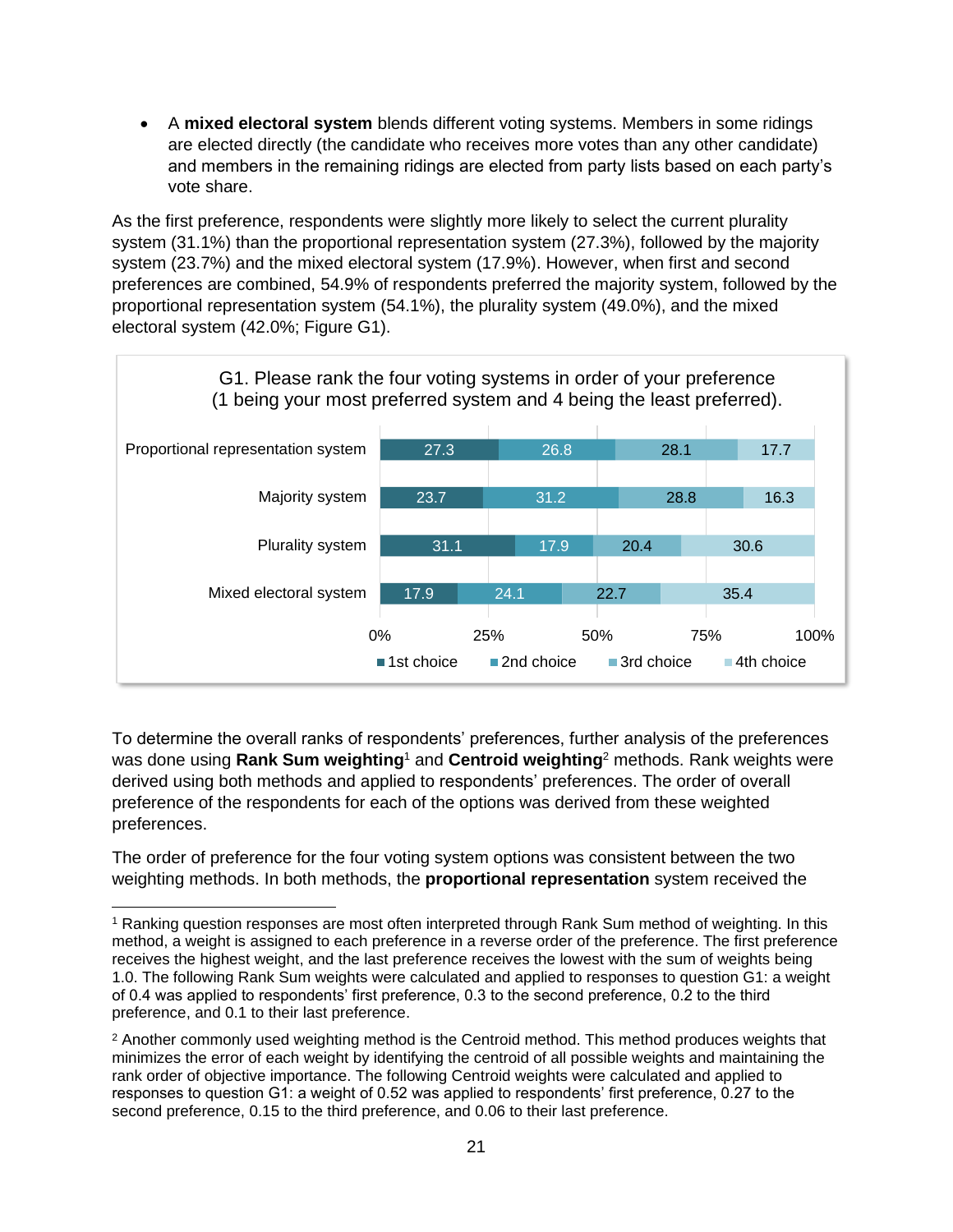highest score, followed by the majority system, the plurality system, and the mixed electoral system (Figure G2).



## <span id="page-23-0"></span>**H. Size of the legislative assembly**

Yukon has 19 Members of the Legislative Assembly (MLAs) for a population of about 43,000 and an area of 482,443 km<sup>2</sup>. In comparison, the Northwest Territories (area 1,346,106 km<sup>2</sup>) has 19 MLAs for 45,500 population, Nunavut (area 2,093,190 km<sup>2</sup> ) has 22 MLAs for 39,400 population, and Prince Edward Island (area 5,660 km<sup>2</sup>) has 27 MLAs for 164,300 population.

In this section, respondents were asked whether they thought the number of MLAs in the Yukon Legislative Assembly should remain the same, increase to improve levels of representation, increase to support a different voting system, or something else ("Other").

While 46.1% of respondents said they felt the Yukon Legislative Assembly should remain the same size, 45.1% said they thought it should increase, either to improve levels of representation (29.6%), or to support a different voting system (15.5%; Figure H1).

Two popular "Other" responses included:

- different representation, e.g., First Nations or rural (37.0% of "Other" responses; 3.0% of all responses); and
- the size should decrease (30.6% of "Other" responses; 2.5% of all responses).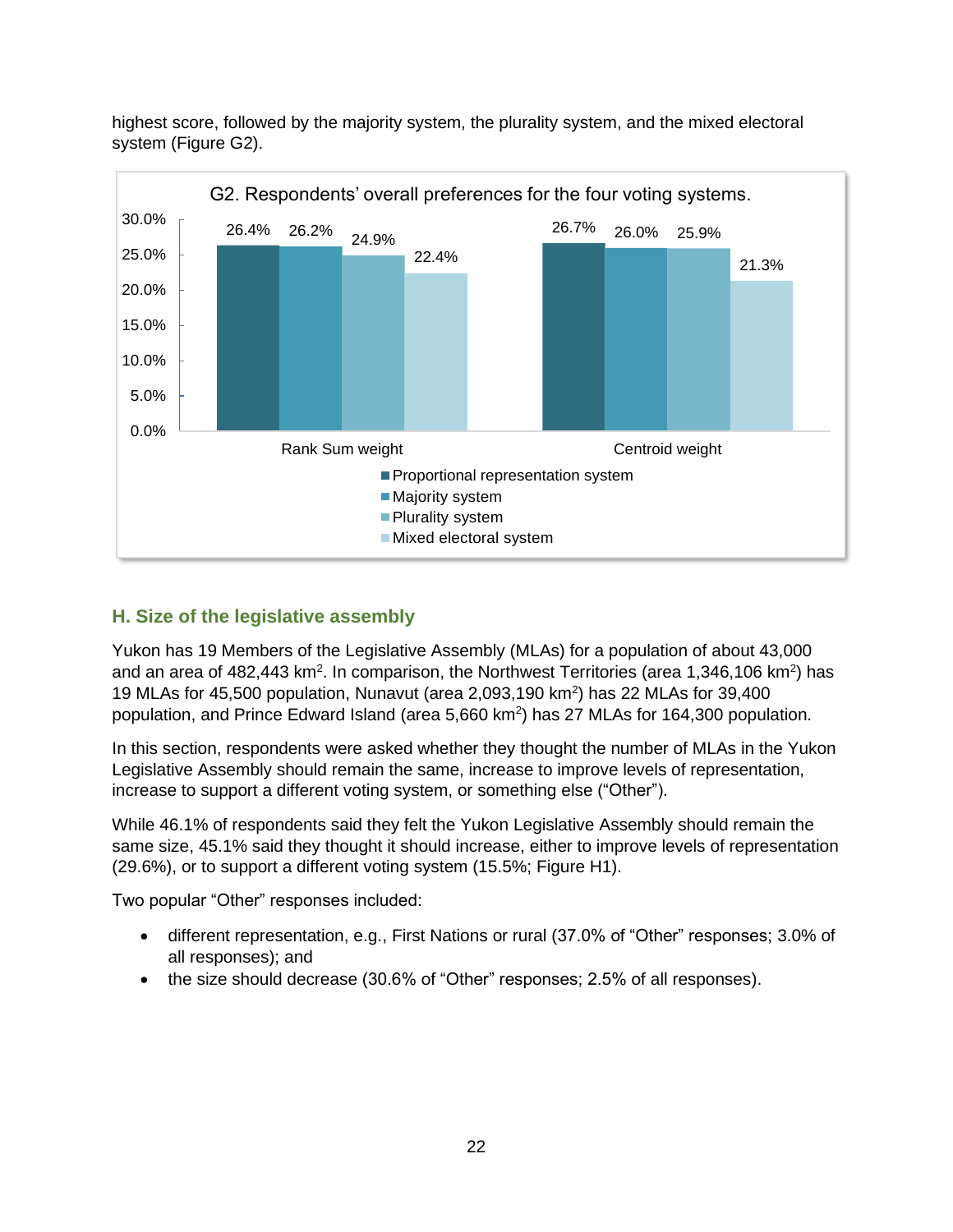

## <span id="page-24-0"></span>**I. Voting age and residency requirements**

Currently, to vote in Yukon territorial elections, one must be at least 18 years of age, a Canadian citizen, and a resident of Yukon for at least 12 months prior to the polling day.

Questions I1 and I2 asked respondents whether they thought the voting age should remain the same, or whether they thought it should be lowered to 16. In response —

- 68.2% agreed or strongly agreed that the **voting age should remain the same**, while 20.5% disagreed or strongly disagreed (Figure I1); and
- 24.4% agreed or strongly agreed that the **voting age should be lowered to 16**, while 60.8% disagreed or strongly disagreed (Figure I2).

Respondents' levels of agreement with these two statements on voting age were further analyzed for two age groups (Appendix 1, Tables I1\_1 and I2\_1). The results are as follows:

- respondents aged 16–17 years (46.9%) were *less* likely to agree or strongly agree with the statement that the **voting age should remain the same** compared to all other respondents (68.7%); and
- respondents aged 16–17 years (38.9%) were *more* likely to agree or strongly agree with the statement that the **voting age should be lowered to 16** compared to all other respondents (24.0%).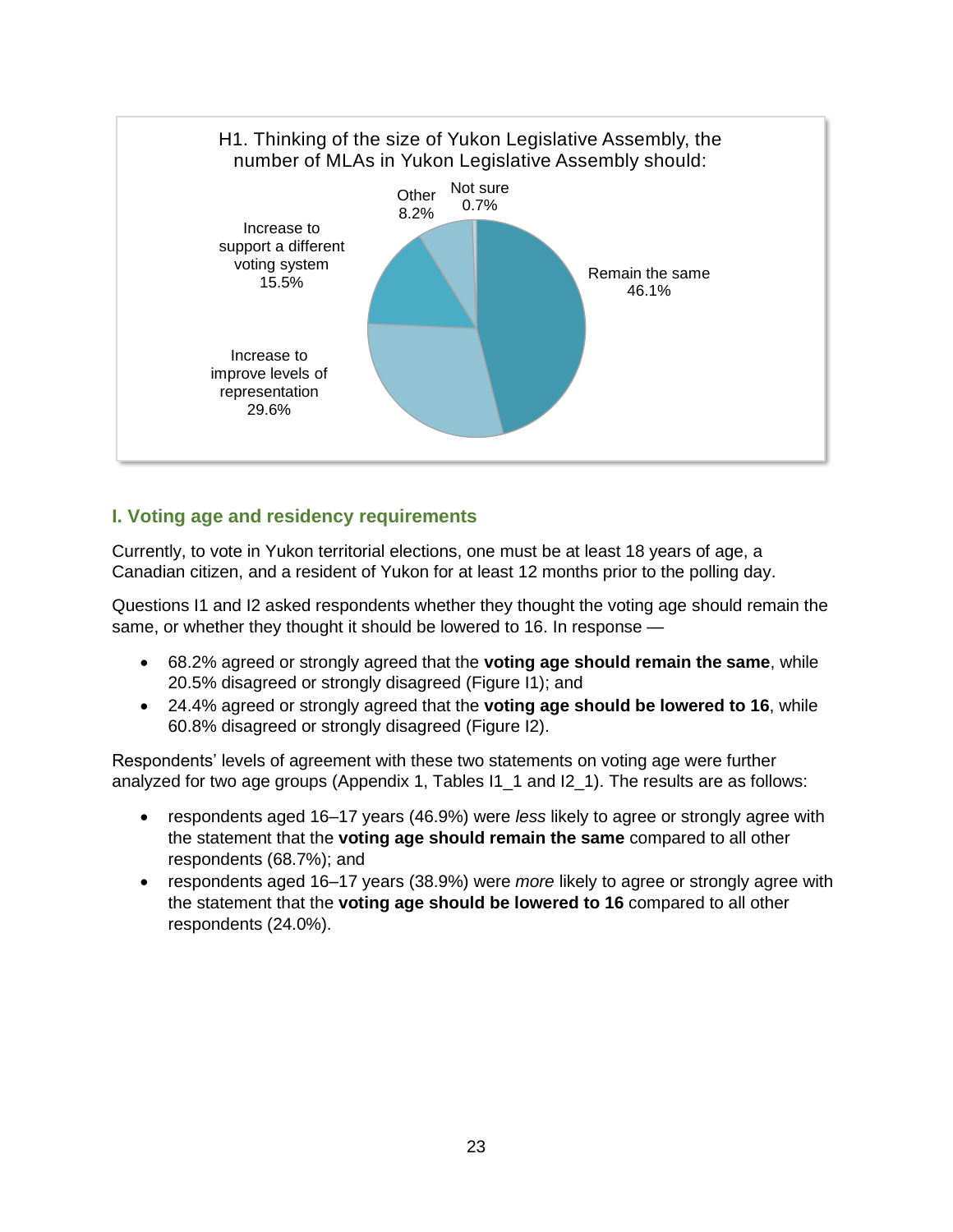



**Response consistency** was checked for respondents' level of agreement to statements in questions I1 and I2. Since a third option (e.g., raising the voting age) was not provided, a respondent could disagree or strongly disagree with both options. Also, a respondent could prefer one option over the other, or remain neutral to both options. However, it is logical that a respondent would agree or strongly agree with only one of them. An analysis of responses shows that about 98% of the responses to these two questions were consistent as only 1.9% agreed or strongly agreed with both options.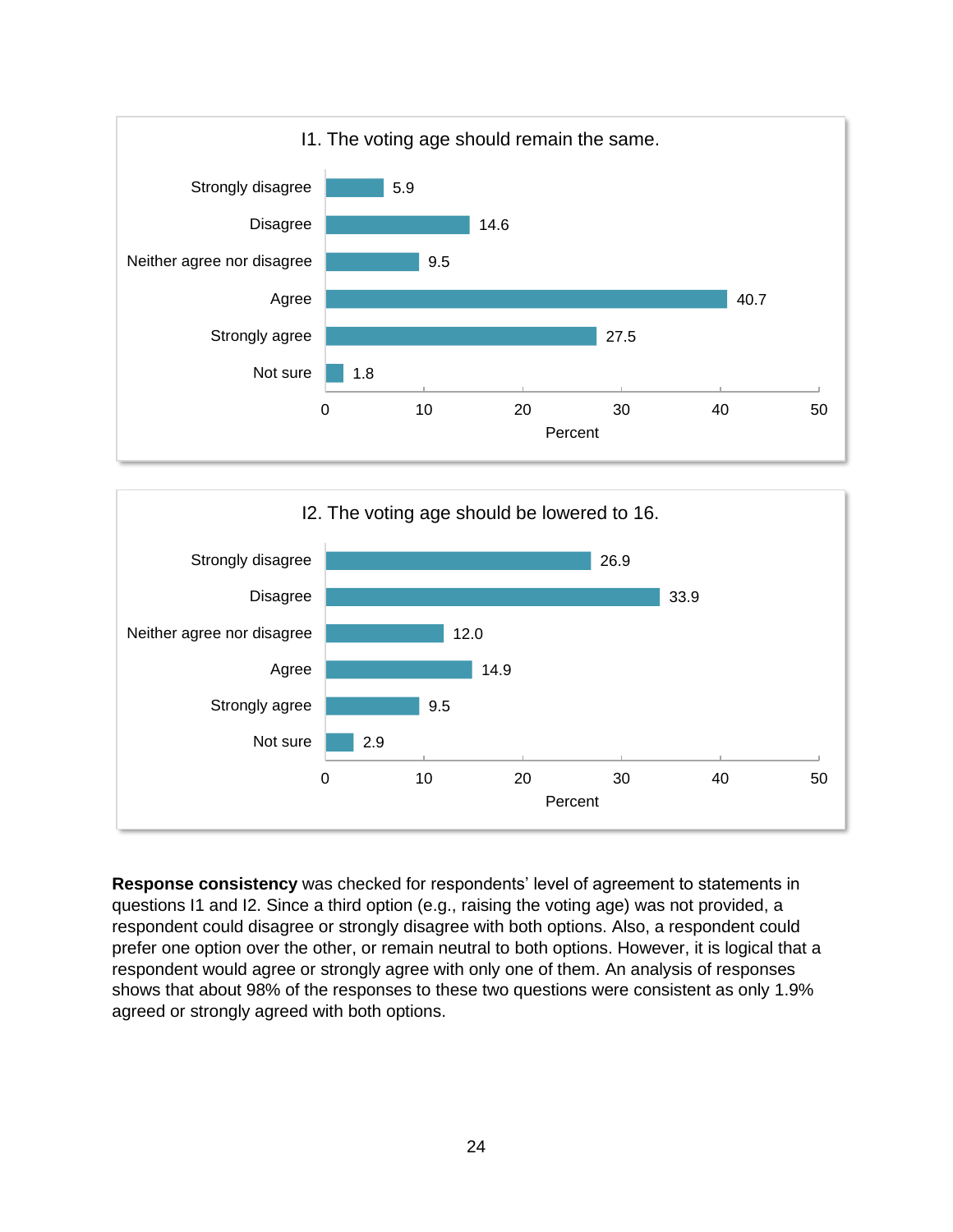Questions I3 and I4 asked respondents whether they thought the residency requirement should remain the same, or it should be lowered to 6 months. In response —

- 72.4% agreed or strongly agreed that the **residency requirement should remain the same**, while 14.9% disagreed or strongly disagreed (Figure I3); and
- 21.0% agreed or strongly agreed that the **residency requirement should be lowered to 6 months**, while 62.5% disagreed or strongly disagreed (Figure I4).





**Response consistency** was checked for respondents' level of agreement to statements in questions I3 and I4. Similar to the questions on voting age, a third option (e.g., increasing the residency requirement) was not provided. Therefore, a respondent could disagree or strongly disagree with both options, prefer one option over the other, or remain neutral to both options. However, it is logical that a respondent would agree or strongly agree with only one of them. About 96% of the responses to these two questions were consistent as 3.9% agreed or strongly agreed with both options.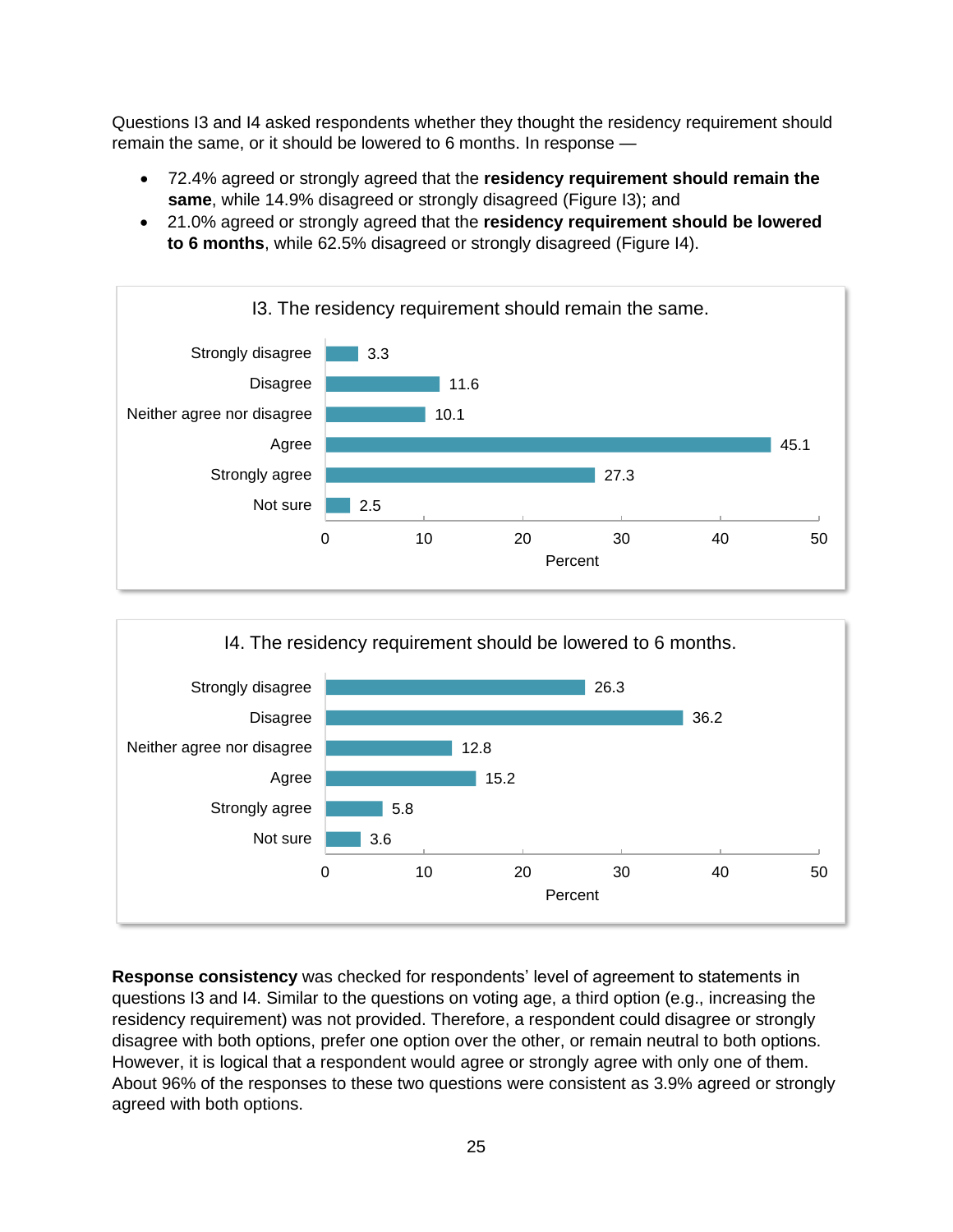## <span id="page-27-0"></span>**J. Moving forward on electoral system reform**

Section J asked respondents to indicate their level of agreement on the requirement of broad public support for any change to the electoral system, and how that level of support should be gauged. The results are as follows:

- 75.9% of respondents agreed or strongly agreed that *any change to the electoral system should require broad public support, in addition to the Legislative Assembly's approval*; 9.8% disagreed or strongly disagreed (Figure J1).
- 76.3% agreed or strongly agreed that *broad public support for changes to the electoral system should be gauged through a direct vote by Yukoners, through a plebiscite or referendum*; 6.8% disagreed or strongly disagreed (Figure J2).
- 33.1% agreed or strongly agreed that *broad public support for changes to the electoral*  system should be gauged through the creation of a **citizen's assembly**<sup>3</sup>; 33.7% disagreed or strongly disagreed (Figure J3).



<sup>&</sup>lt;sup>3</sup> A citizens' assembly is a body formed from a cross-section of the public, randomly selected and representative, to study the options available on issues of importance.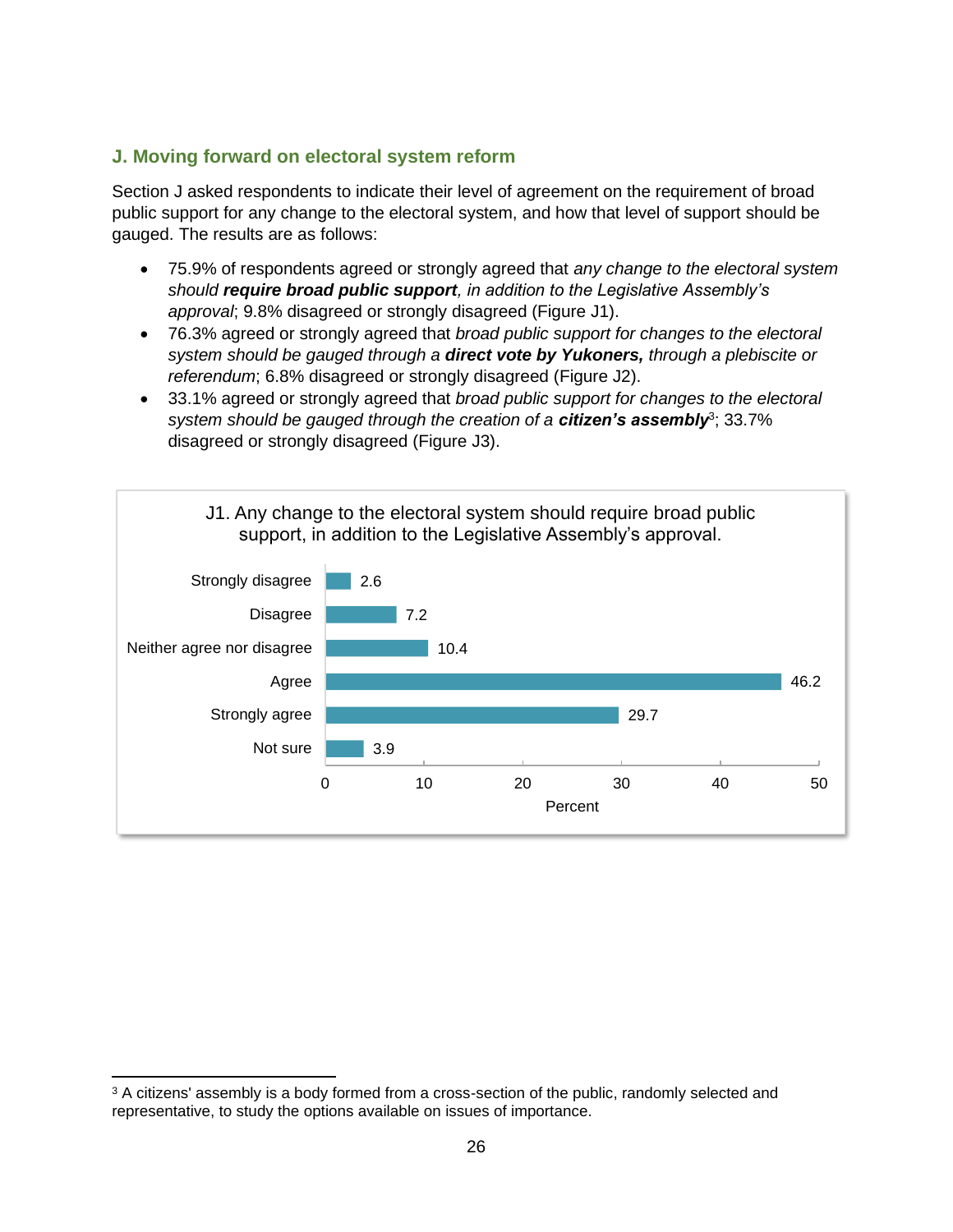

## J3. Broad public support for changes to the electoral system should be gauged through the creation of a citizens' assembly.

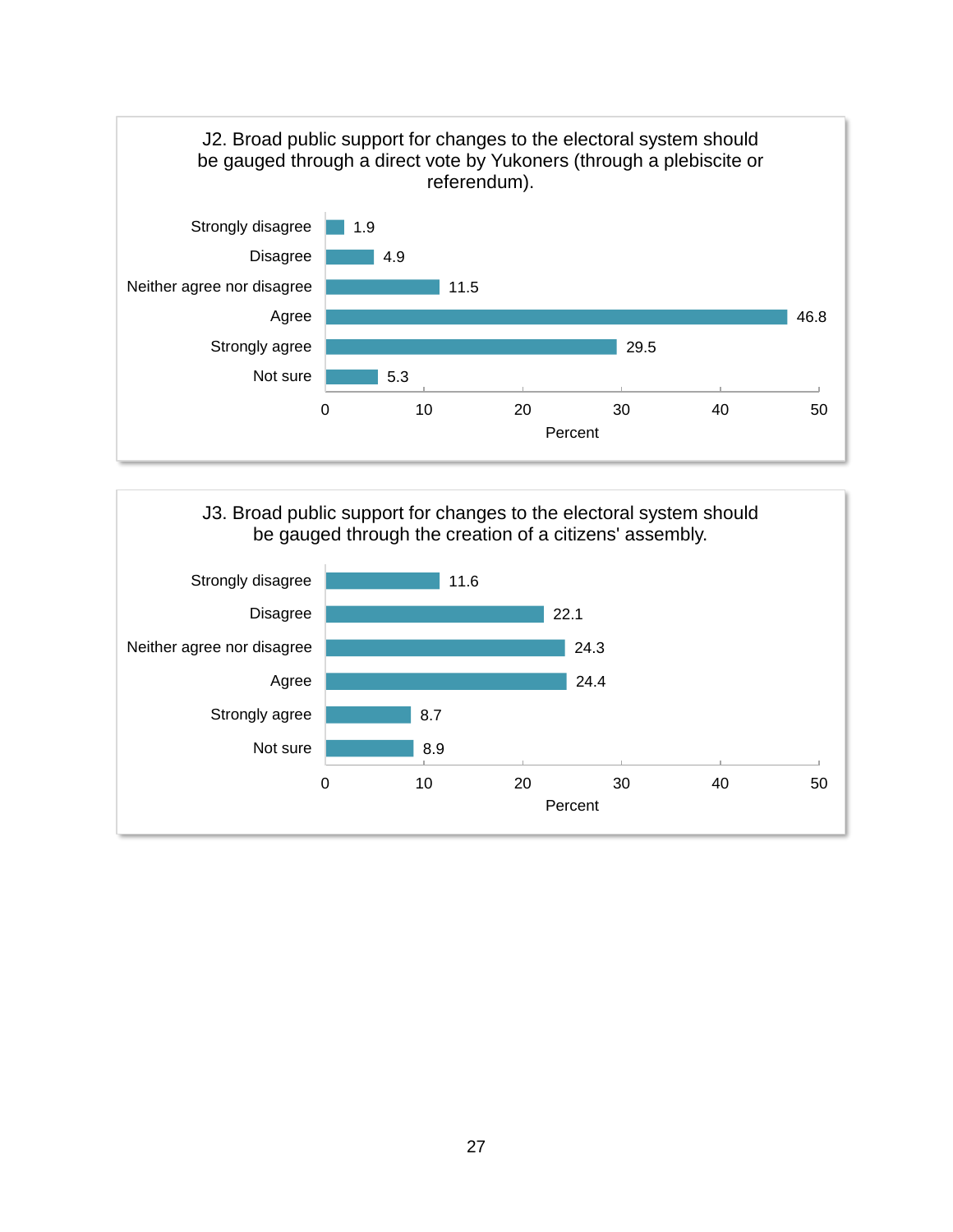## <span id="page-29-0"></span>Appendix 1. Data tables

Note: data provided in the "Percent" column may not add up to 100.0 due to rounding.

## **A. Your vote**

#### **A1 Did you vote in the last territorial election (in April 2021)?**

|       | Frequency | Percent |
|-------|-----------|---------|
| Yes   | 4694      | 76.6    |
| No    | 1435      | 23.4    |
| Total | 6129      | 100.0   |

#### **A2 Did you vote in previous territorial elections?**

|                                                     | Frequency | Percent |
|-----------------------------------------------------|-----------|---------|
| On every occasion that I have been eligible to vote | 4389      | 71.6    |
| Sometimes                                           | 676       | 11.0    |
| Never                                               | 1064      | 17.4    |
| Total                                               | 6129      | 100.0   |

#### **A3 When you have not voted in territorial elections, what has been the reason? Check all that apply:**

|                                                                | Frequency | Percent |
|----------------------------------------------------------------|-----------|---------|
| I was not a Canadian citizen                                   | 406       | 20.6    |
| Lack of time / Other responsibilities                          | 358       | 18.2    |
| Lack of confidence in candidates and/or parties and/or leaders | 324       | 16.4    |
| I did not meet the residency requirement                       | 309       | 15.7    |
| Felt that my vote would not count / would not impact the       |           |         |
| outcome                                                        | 278       | 14.1    |
| I was not old enough to vote                                   | 272       | 13.8    |
| Did not support any candidates running in my riding            | 240       | 12.2    |
| Not interested                                                 | 234       | 11.8    |
| Other reasons                                                  | 137       | 6.9     |
| Not aware that it was election day                             | 133       | 6.7     |
| Unable to access polling station because of distance and/or    |           |         |
| lack of transportation                                         | 111       | 5.6     |
| Did not know where to vote                                     | 91        | 4.6     |
| Unable to register to vote and/or provide sufficient           |           |         |
| identification and/or proof of address                         | 63        | 3.2     |
| Unable to access polling station because of physical barriers  | 39        | 2.0     |
| Total                                                          | 1974      |         |

[Skip if A1 = Yes **and** A2 = On every occasion]

### **A4 When you vote in territorial elections, do you feel that your vote "counts"?**

| [Skip if $A1 = No$ and $A2 = Never$ ] |           |         |
|---------------------------------------|-----------|---------|
|                                       | Frequency | Percent |
| Yes                                   | 2404      | 46.2    |
| Sometimes                             | 1806      | 34.7    |
| No                                    | 712       | 13.7    |
| Not sure                              | 278       | 5.3     |
| Total                                 | 5200      | 100.0   |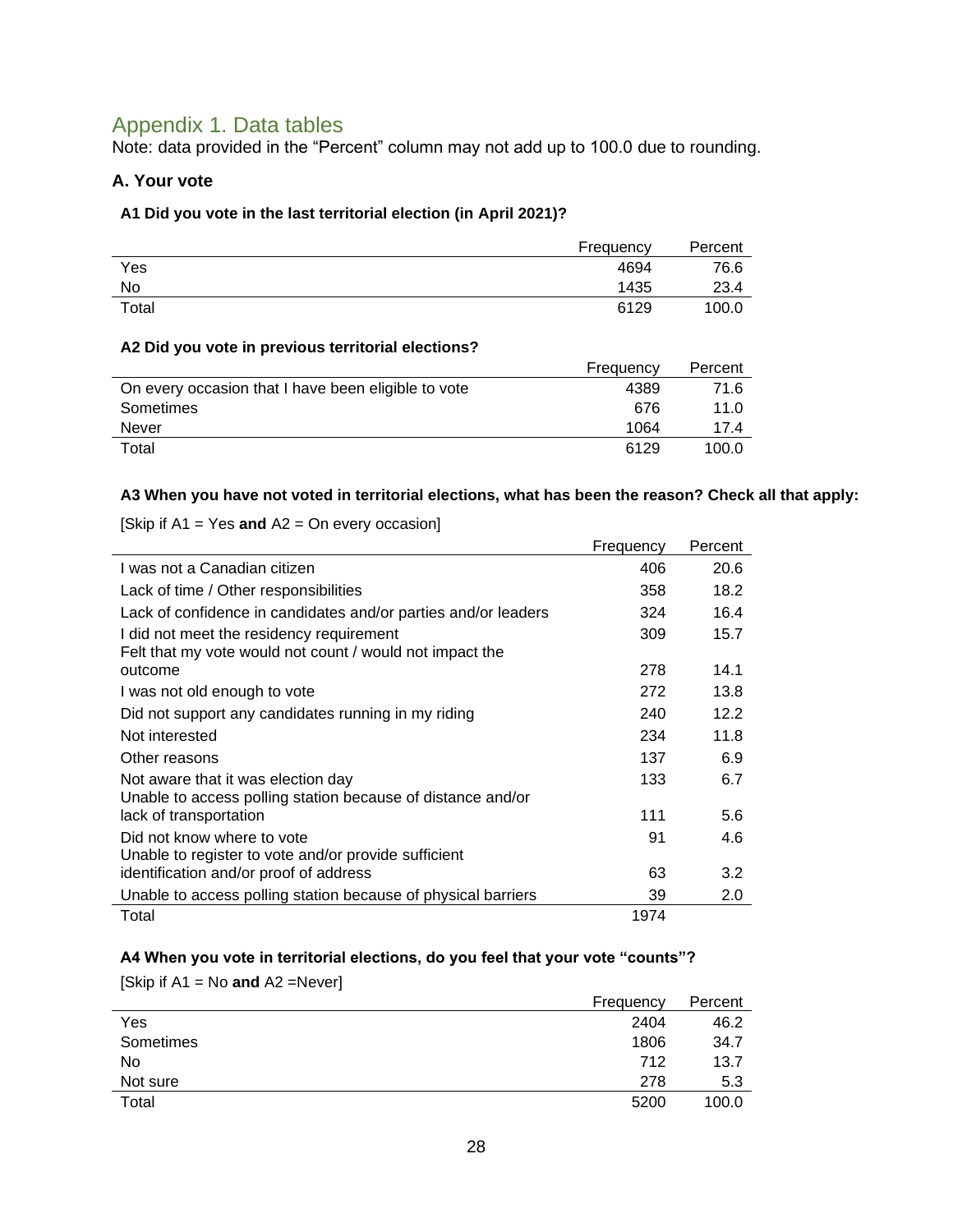**A5 When you have voted in territorial elections, which of the following motivated you to cast your ballot? Check all that apply:**

[Skip if A1 = No **and** A2 =Never]

| $300 \text{ N}$ in A i = 190 ding AZ = 1969611 |           |         |
|------------------------------------------------|-----------|---------|
|                                                | Frequency | Percent |
| Support for a local candidate                  | 3144      | 60.5    |
| Civic duty                                     | 3127      | 60.1    |
| Support for a party policy/platform            | 3066      | 59.0    |
| Opposition to party policy/platform            | 1827      | 35.1    |
| Support for a political party                  | 1824      | 35.1    |
| Opposition to a local candidate                | 1443      | 27.8    |
| Opposition to a political party                | 1423      | 27.4    |
| Support for a political party leader           | 1417      | 27.3    |
| Opposition to a political party leader         | 1075      | 20.7    |
| Other reasons                                  | 63        | 1.2     |
| Total                                          | 5200      |         |

### **B. Goals of a voting system**

**Thinking of Yukon territorial elections, how important is each of the following elements to you?**

#### **B1 Local representative**

|                      | Frequency | Percent |
|----------------------|-----------|---------|
| Not Important        | 163       | 2.7     |
| Slightly Important   | 352       | 5.8     |
| Moderately Important | 806       | 13.1    |
| Important            | 1948      | 31.8    |
| Very Important       | 2739      | 44.7    |
| Not sure             | 121       | 2.0     |
| Total                | 6129      | 100.0   |

#### **B2 Political party and/or its leader**

|                      | Frequency | Percent |
|----------------------|-----------|---------|
| Not Important        | 267       | 4.4     |
| Slightly Important   | 433       | 7.1     |
| Moderately Important | 1140      | 18.6    |
| Important            | 2183      | 35.6    |
| Very Important       | 1957      | 31.9    |
| Not sure             | 149       | 2.4     |
| Total                | 6129      | 100.0   |

#### **B3 Political party platforms**

|                      | Frequency | Percent |
|----------------------|-----------|---------|
| Not Important        | 163       | 2.7     |
| Slightly Important   | 234       | 3.8     |
| Moderately Important | 692       | 11.3    |
| Important            | 1893      | 30.9    |
| Very Important       | 2963      | 48.3    |
| Not sure             | 184       | 3.0     |
| Total                | 6129      | 100.0   |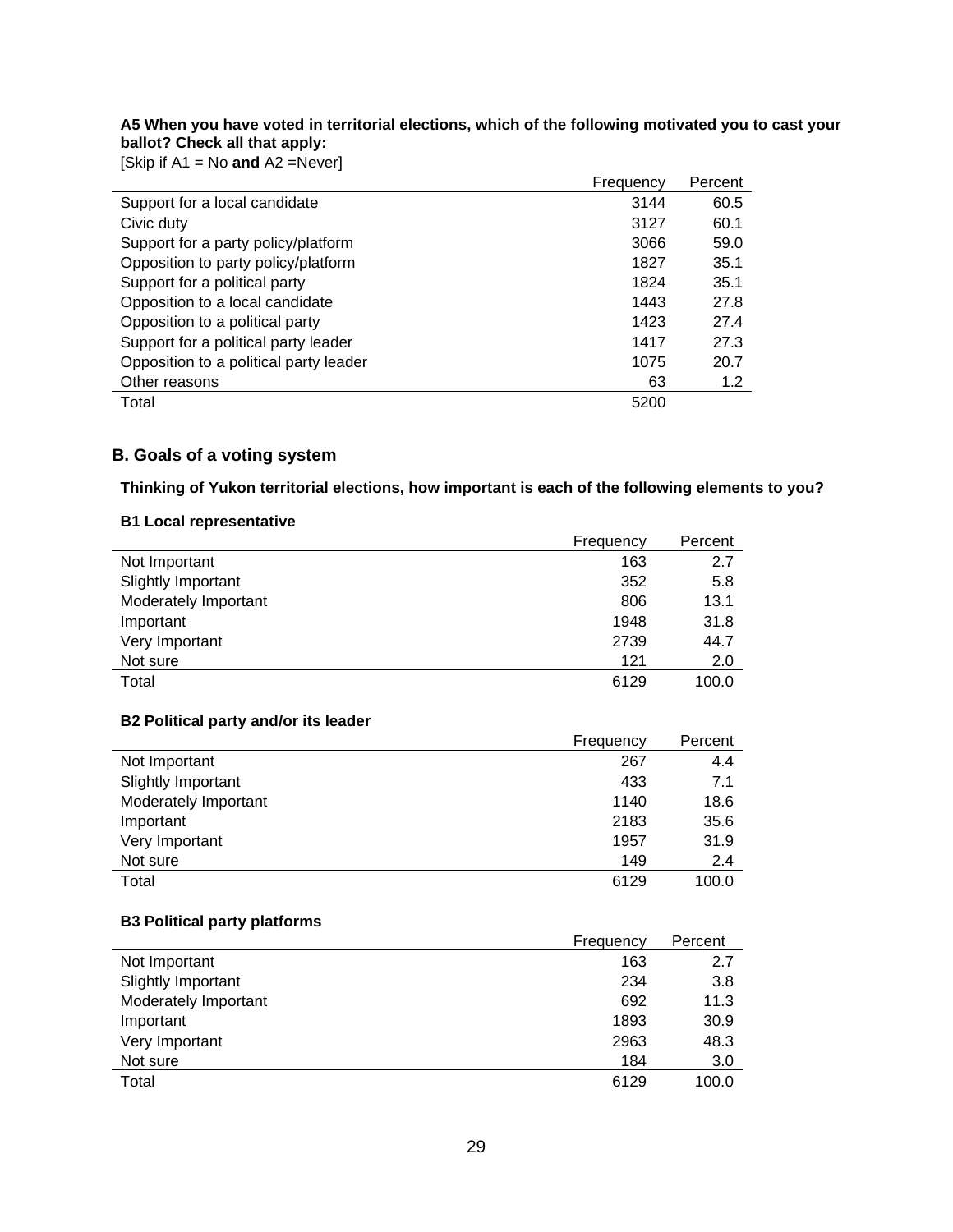**Please indicate your level of agreement or disagreement to each of the following statements:**

**B4 Yukon's electoral system should favour the following outcome: One political party holds a majority of seats in the Legislative Assembly and is able to implement its campaign platform.**

|                            | Frequency | Percent |
|----------------------------|-----------|---------|
| Strongly disagree          | 522       | 8.5     |
| <b>Disagree</b>            | 1205      | 19.7    |
| Neither agree nor disagree | 1471      | 24.0    |
| Agree                      | 1878      | 30.6    |
| Strongly agree             | 727       | 11.9    |
| Not sure                   | 327       | 5.3     |
| Total                      | 6129      | 100.0   |

**B5 Yukon's electoral system should favour the following outcome: No single political party holds the majority of seats in the Legislative Assembly, thereby increasing the likelihood that political parties will have to work together.**

|                            | Frequency | Percent |
|----------------------------|-----------|---------|
| Strongly disagree          | 420       | 6.8     |
| <b>Disagree</b>            | 1031      | 16.8    |
| Neither agree nor disagree | 1343      | 21.9    |
| Agree                      | 1924      | 31.4    |
| Strongly agree             | 1099      | 17.9    |
| Not sure                   | 312       | 5.1     |
| Total                      | 6129      | 100.0   |

**B6 Yukon's electoral system should ensure that voters elect local candidates to represent them in the Legislative Assembly.**

|                            | Frequency | Percent |
|----------------------------|-----------|---------|
| Strongly disagree          | 109       | 1.8     |
| Disagree                   | 183       | 3.0     |
| Neither agree nor disagree | 827       | 13.5    |
| Agree                      | 2725      | 44.5    |
| Strongly agree             | 2079      | 33.9    |
| Not sure                   | 207       | 3.4     |
| Total                      | 6129      | 100.0   |

#### **B7 Yukon's electoral system should ensure that the number of seats held by a party in the Legislative Assembly reflects the proportion of votes it received across the territory.**

|                            | Frequency | Percent |
|----------------------------|-----------|---------|
| Strongly disagree          | 220       | 3.6     |
| Disagree                   | 397       | 6.5     |
| Neither agree nor disagree | 782       | 12.8    |
| Agree                      | 2342      | 38.2    |
| Strongly agree             | 2048      | 33.4    |
| Not sure                   | 339       | 5.5     |
| Total                      | 6129      | 100.0   |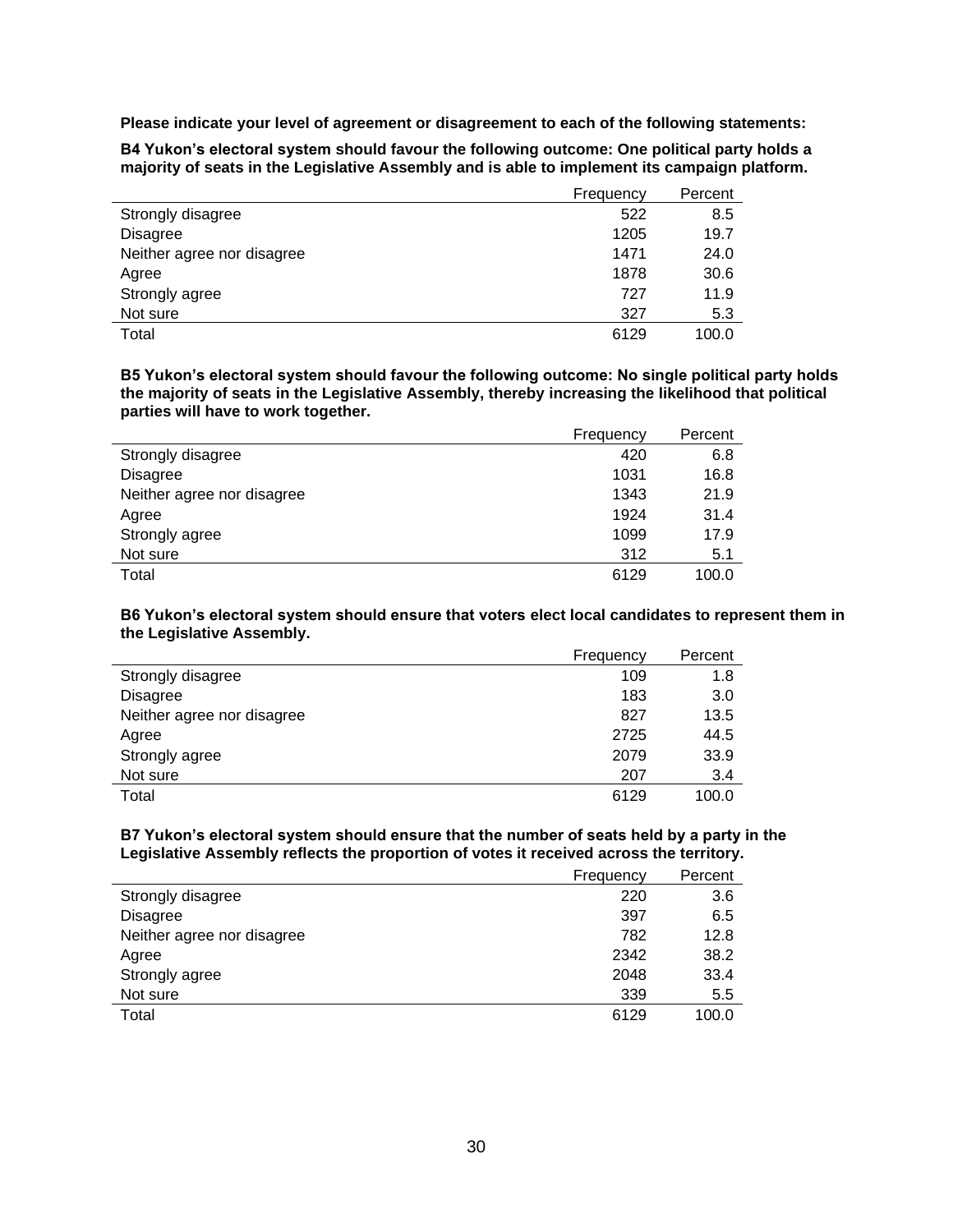## **C. Current electoral system**

**Thinking of Yukon territorial elections, please indicate your level of agreement or disagreement to each of the following statements:**

|                            | Frequency | Percent |
|----------------------------|-----------|---------|
| Strongly disagree          | 692       | 11.3    |
| <b>Disagree</b>            | 1848      | 30.1    |
| Neither agree nor disagree | 1315      | 21.5    |
| Agree                      | 1537      | 25.1    |
| Strongly agree             | 270       | 4.4     |
| Not sure                   | 468       | 7.6     |
| Total                      | 6129      | 100.0   |

**C1 The current electoral system adequately reflects voters' intentions.**

#### **C2 If I vote for a candidate in my riding who does not win, my vote is wasted.**

|                            | Frequency | Percent |
|----------------------------|-----------|---------|
| Strongly disagree          | 636       | 10.4    |
| <b>Disagree</b>            | 2321      | 37.9    |
| Neither agree nor disagree | 1158      | 18.9    |
| Agree                      | 1202      | 19.6    |
| Strongly agree             | 588       | 9.6     |
| Not sure                   | 223       | 3.6     |
| Total                      | 6129      | 100.0   |

#### **C3 The current electoral system should be maintained.**

|                            | Frequency | Percent |
|----------------------------|-----------|---------|
| Strongly disagree          | 988       | 16.1    |
| <b>Disagree</b>            | 1577      | 25.7    |
| Neither agree nor disagree | 1461      | 23.8    |
| Agree                      | 1165      | 19.0    |
| Strongly agree             | 373       | 6.1     |
| Not sure                   | 565       | 9.2     |
| Total                      | 6129      | 100.0   |

#### **C4 The current electoral system should be changed.**

|                            | Frequency | Percent |
|----------------------------|-----------|---------|
| Strongly disagree          | 288       | 4.7     |
| <b>Disagree</b>            | 723       | 11.8    |
| Neither agree nor disagree | 1489      | 24.3    |
| Agree                      | 1608      | 26.2    |
| Strongly agree             | 1378      | 22.5    |
| Not sure                   | 643       | 10.5    |
| Total                      | 6129      | 100.0   |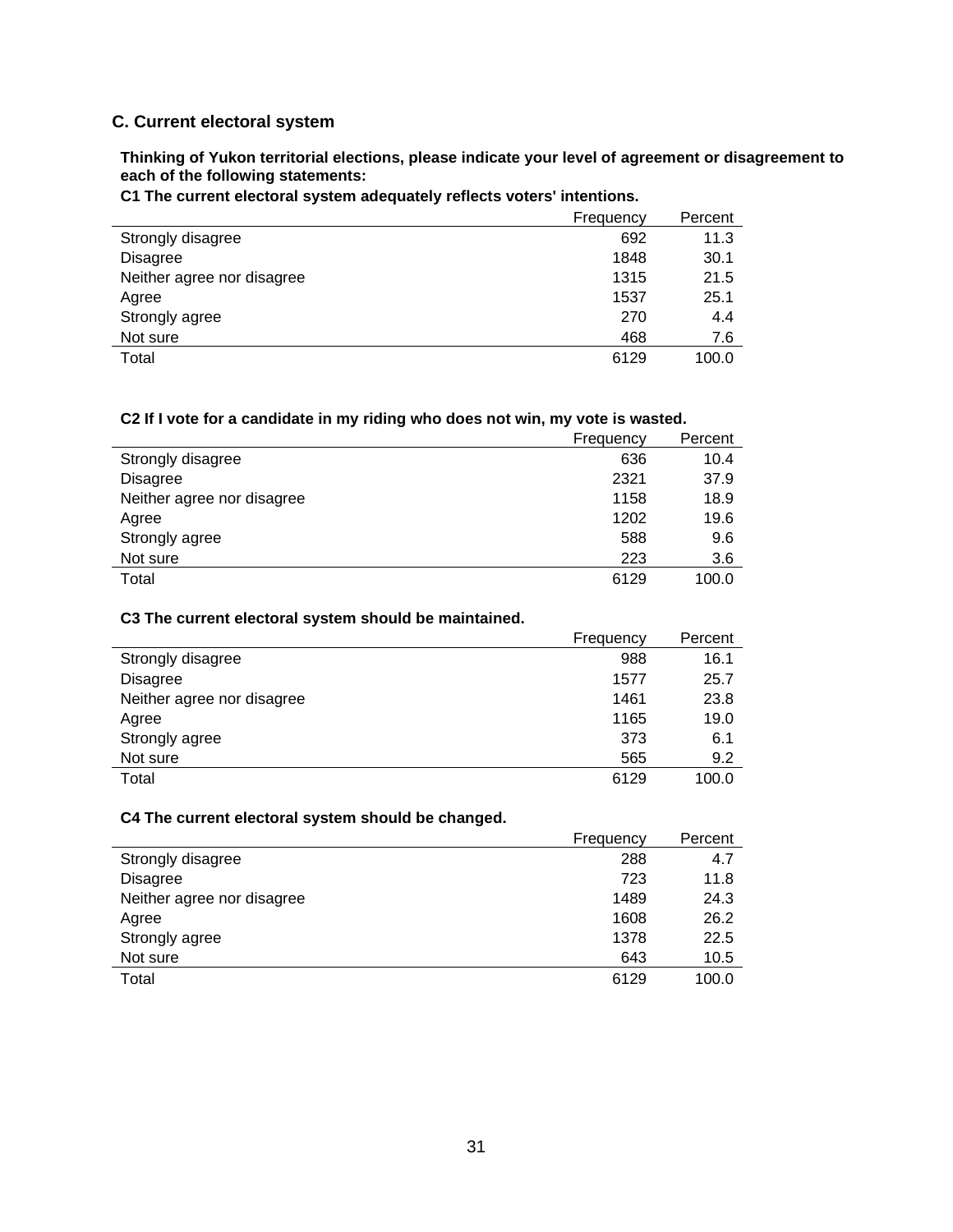#### **D. Plurality or majority systems**

**Thinking of Yukon territorial elections, please indicate your level of agreement or disagreement to each of the following statements:**

**D1 A candidate who receives the most votes, even if it is less than 50% of the total votes cast, should be elected to the Legislative Assembly.**

|                            | Frequency | Percent |
|----------------------------|-----------|---------|
| Strongly disagree          | 400       | 6.5     |
| <b>Disagree</b>            | 1449      | 23.6    |
| Neither agree nor disagree | 987       | 16.1    |
| Agree                      | 2272      | 37.1    |
| Strongly agree             | 640       | 10.4    |
| Not sure                   | 382       | 6.2     |
| Total                      | 6129      | 100.0   |

#### **D2 In order be elected to the Legislative Assembly, a candidate should have to obtain more than 50% of the votes cast.**

|                            | Frequency | Percent |
|----------------------------|-----------|---------|
| Strongly disagree          | 291       | 4.8     |
| Disagree                   | 1549      | 25.3    |
| Neither agree nor disagree | 1170      | 19.1    |
| Agree                      | 2200      | 35.9    |
| Strongly agree             | 559       | 9.1     |
| Not sure                   | 360       | 5.9     |
| Total                      | 6129      | 100.0   |

**D3 In a system that requires a candidate to receive more than 50% of votes cast, voters should be able to rank candidates on the ballot in order to elect a candidate in one round of voting.**

|                            | Frequency | Percent |
|----------------------------|-----------|---------|
| Strongly disagree          | 262       | 4.3     |
| <b>Disagree</b>            | 652       | 10.6    |
| Neither agree nor disagree | 1062      | 17.3    |
| Agree                      | 2461      | 40.2    |
| Strongly agree             | 1184      | 19.3    |
| Not sure                   | 508       | 8.3     |
| Total                      | 6129      | 100.0   |

**D4 In a system that requires a candidate to receive more than 50% of votes cast, a second round of voting should take place between the top two candidates to determine the victor if no candidate obtains more than half the votes cast during a first round of voting.**

|                            | Frequency | Percent |
|----------------------------|-----------|---------|
| Strongly disagree          | 486       | 7.9     |
| <b>Disagree</b>            | 1332      | 21.7    |
| Neither agree nor disagree | 1068      | 17.4    |
| Agree                      | 2114      | 34.5    |
| Strongly agree             | 667       | 10.9    |
| Not sure                   | 462       | 7.5     |
| Total                      | 6129      | 100.0   |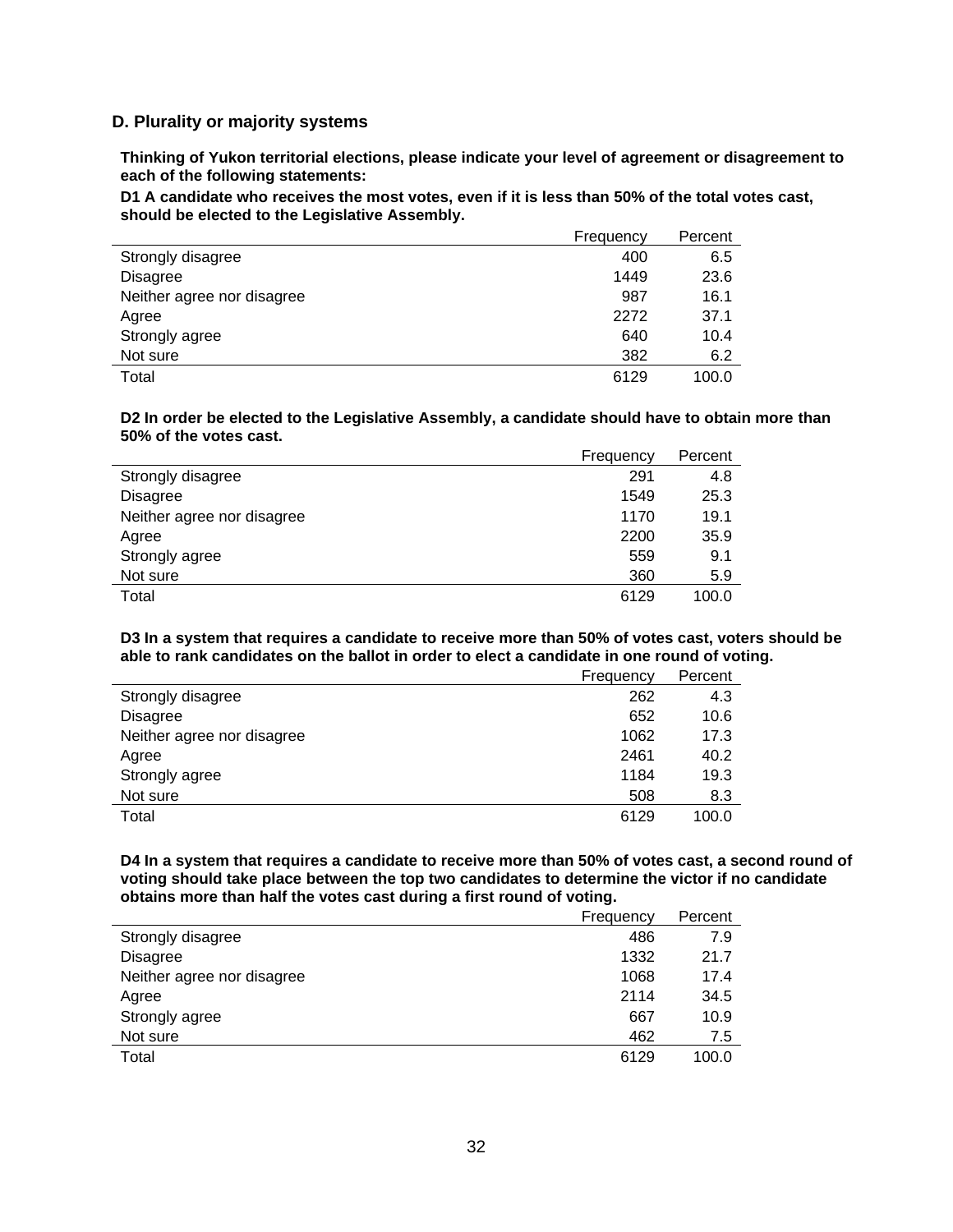#### **E. Proportional representation systems**

**Thinking of Yukon territorial elections, please indicate your level of agreement or disagreement to each of the following statements:**

**E1 Voters should vote for political parties (not specific candidates), and the seats should be allocated based on the percentage of votes obtained by each political party.**

|                            | Frequency | Percent |
|----------------------------|-----------|---------|
| Strongly disagree          | 926       | 15.1    |
| Disagree                   | 1784      | 29.1    |
| Neither agree nor disagree | 986       | 16.1    |
| Agree                      | 1614      | 26.3    |
| Strongly agree             | 496       | 8.1     |
| Not sure                   | 323       | 5.3     |
| Total                      | 6129      | 100.0   |

#### **E2 When voters vote for political parties instead of specific candidates, political parties should determine which of their candidates get elected from the party's list.**

|                            | Frequency | Percent |
|----------------------------|-----------|---------|
| Strongly disagree          | 1245      | 20.3    |
| Disagree                   | 2291      | 37.4    |
| Neither agree nor disagree | 1103      | 18.0    |
| Agree                      | 939       | 15.3    |
| Strongly agree             | 184       | 3.0     |
| Not sure                   | 368       | 6.0     |
| Total                      | 6129      | 100.0   |

**E3 When voters vote for political parties instead of specific candidates, voters should determine which candidates get elected from a party's list.**

|                            | Frequency | Percent |
|----------------------------|-----------|---------|
| Strongly disagree          | 281       | 4.6     |
| Disagree                   | 596       | 9.7     |
| Neither agree nor disagree | 1005      | 16.4    |
| Agree                      | 2765      | 45.1    |
| Strongly agree             | 1109      | 18.1    |
| Not sure                   | 373       | 6.1     |
| Total                      | 6129      | 100.0   |

**E4 Yukon's electoral system should produce a proportional Legislative Assembly (where seats roughly match the parties' vote shares) through the direct election of local representatives in multimember ridings.**

|                            | Frequency | Percent |
|----------------------------|-----------|---------|
| Strongly disagree          | 373       | 6.1     |
| <b>Disagree</b>            | 552       | 9.0     |
| Neither agree nor disagree | 1449      | 23.6    |
| Agree                      | 2184      | 35.6    |
| Strongly agree             | 751       | 12.3    |
| Not sure                   | 820       | 13.4    |
| Total                      | 6129      | 100.0   |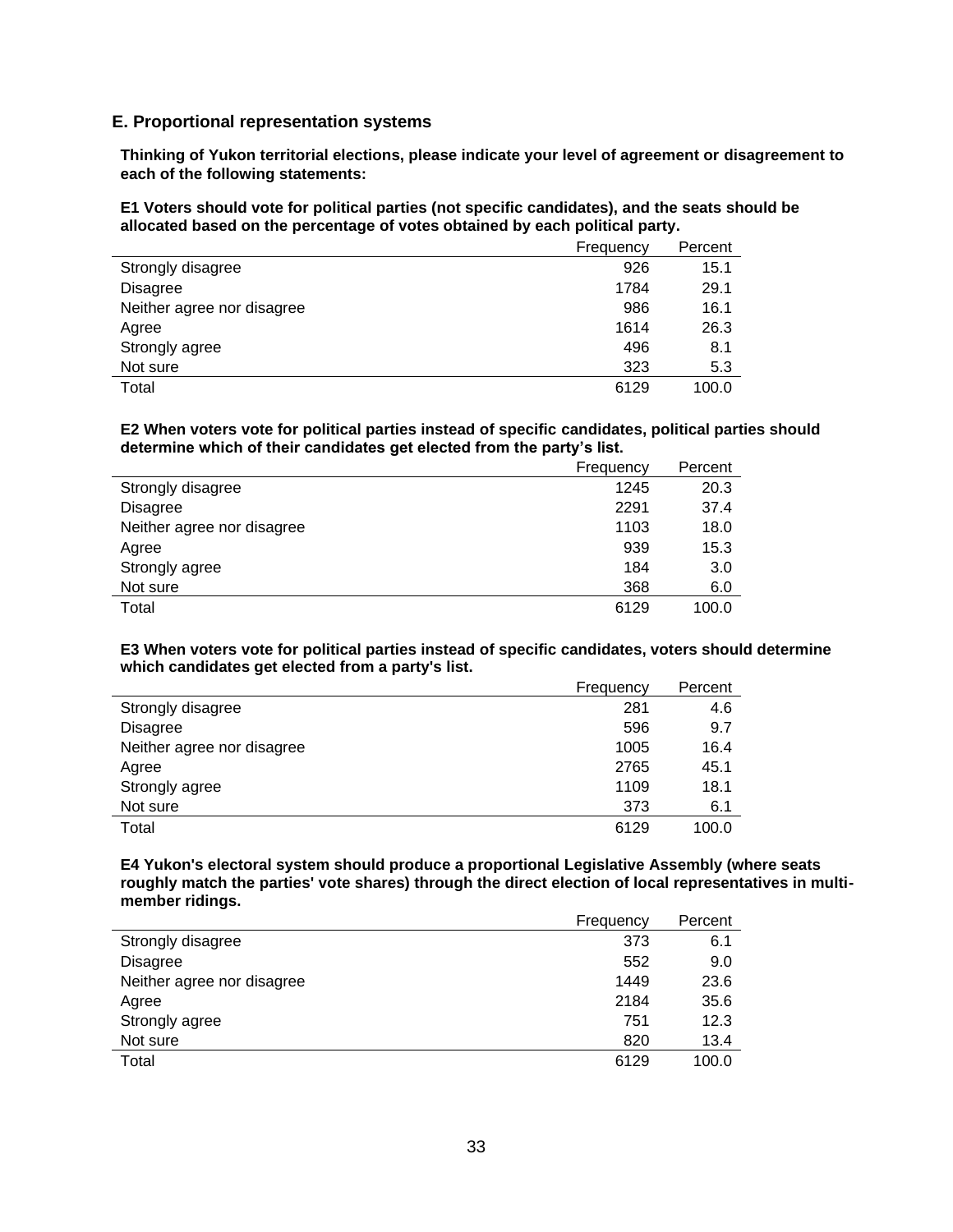#### **F. Mixed electoral systems**

**Thinking of Yukon territorial elections, please indicate your level of agreement or disagreement to each of the following statements:**

**F1 Voters should cast two votes on their ballots: one to directly elect a member to serve as their representative, and a second for a party or parties to fill remaining seats in the Legislative Assembly based on each party's vote share.**

|                            | Frequency | Percent |
|----------------------------|-----------|---------|
| Strongly disagree          | 547       | 8.9     |
| <b>Disagree</b>            | 1084      | 17.7    |
| Neither agree nor disagree | 1168      | 19.1    |
| Agree                      | 2129      | 34.7    |
| Strongly agree             | 616       | 10.1    |
| Not sure                   | 584       | 9.5     |
| Total                      | 6129      | 100.0   |

**F2 Remaining seats in the Legislative Assembly should be allocated in proportion to the percentage of votes received by each political party.**

|                            | Frequency | Percent |
|----------------------------|-----------|---------|
| Strongly disagree          | 435       | 7.1     |
| <b>Disagree</b>            | 755       | 12.3    |
| Neither agree nor disagree | 1140      | 18.6    |
| Agree                      | 2576      | 42.0    |
| Strongly agree             | 642       | 10.5    |
| Not sure                   | 581       | 9.5     |
| Total                      | 6129      | 100.0   |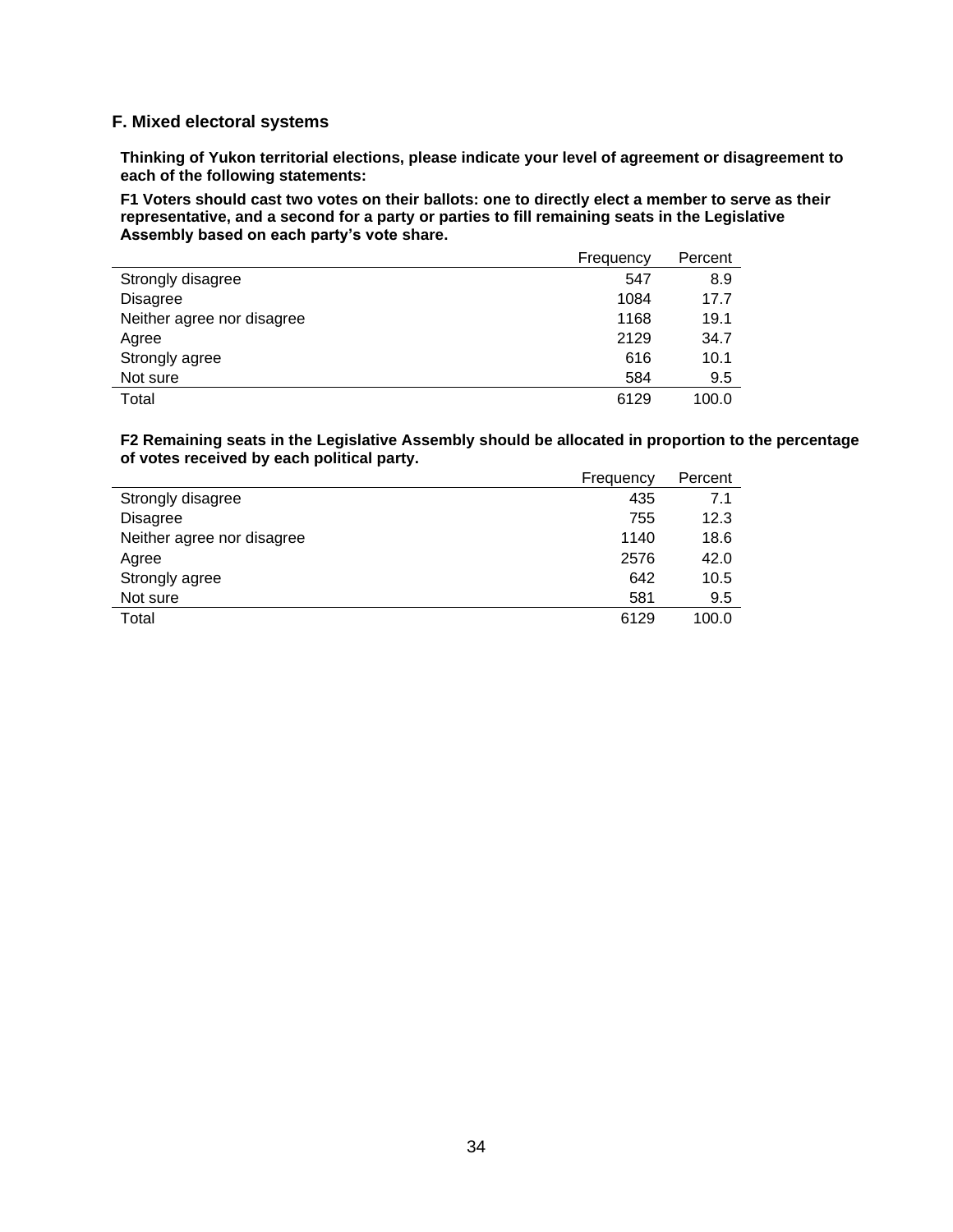## **G. Voting system preference**

|                                                   | Rank      |         |           |         |           |         |           |         |
|---------------------------------------------------|-----------|---------|-----------|---------|-----------|---------|-----------|---------|
|                                                   |           |         | っ         |         | 3         |         | 4         |         |
|                                                   | Frequency | Percent | Frequency | Percent | Frequency | Percent | Frequency | Percent |
| Plurality<br>system                               | 1907      | 31.1    | 1096      | 17.9    | 1249      | 20.4    | 1878      | 30.6    |
| Majority system<br>Proportional<br>representation | 1453      | 23.7    | 1914      | 31.2    | 1765      | 28.8    | 997       | 16.3    |
| system                                            | 1674      | 27.3    | 1644      | 26.8    | 1725      | 28.1    | 1086      | 17.7    |
| Mixed electoral<br>system                         | 1095      | 17.9    | 1475      | 24.1    | 1391      | 22.7    | 2168      | 35.4    |
| Total                                             | 6129      | 100     | 6129      | 100     | 6129      | 100     | 6129      | 100     |

#### **G1 Please rank the four voting systems in order of your preference (1 being your most preferred system and 4 being the least preferred).**

|                                          |       | <b>Rank Sum weight</b> |       | <b>Centroid weight</b> |
|------------------------------------------|-------|------------------------|-------|------------------------|
|                                          | Score | Rank                   | Score | Rank                   |
| Plurality<br>system                      | 1529  | 3                      | 1589  | 3                      |
| Majority<br>system                       | 1608  | 2                      | 1595  | 2                      |
| Proportional<br>representation<br>system | 1617  | 1                      | 1637  | 1                      |
| Mixed<br>electoral<br>system             | 1375  | 4                      | 1308  | 4                      |
|                                          | 6129  |                        | 6129  |                        |

## **H. Size of the legislative assembly**

#### **H1 Thinking of the size of Yukon Legislative Assembly, the number of MLAs in Yukon Legislative Assembly should:**

|                                                      | Frequency | Percent |
|------------------------------------------------------|-----------|---------|
| Remain the same                                      | 2823      | 46.1    |
| Increase to improve levels of representation         | 1817      | 29.6    |
| Increase to support a different voting system        | 949       | 15.5    |
| Other (please specify)                               | 500       | 8.2     |
| Not sure                                             | 40        | 0.7     |
| Total                                                | 6129      | 100.0   |
|                                                      |           |         |
| Other responses:                                     |           |         |
| Decrease                                             | 153       | 30.6    |
| Not informed                                         | 96        | 19.2    |
| Different representation: FN, Old Crow, rural, other | 185       | 37.0    |
| Request to change system to NWT's                    | 10        | 2.0     |
| Other                                                | 56        | 11.3    |
| Total                                                | 500       | 100.0   |
|                                                      |           |         |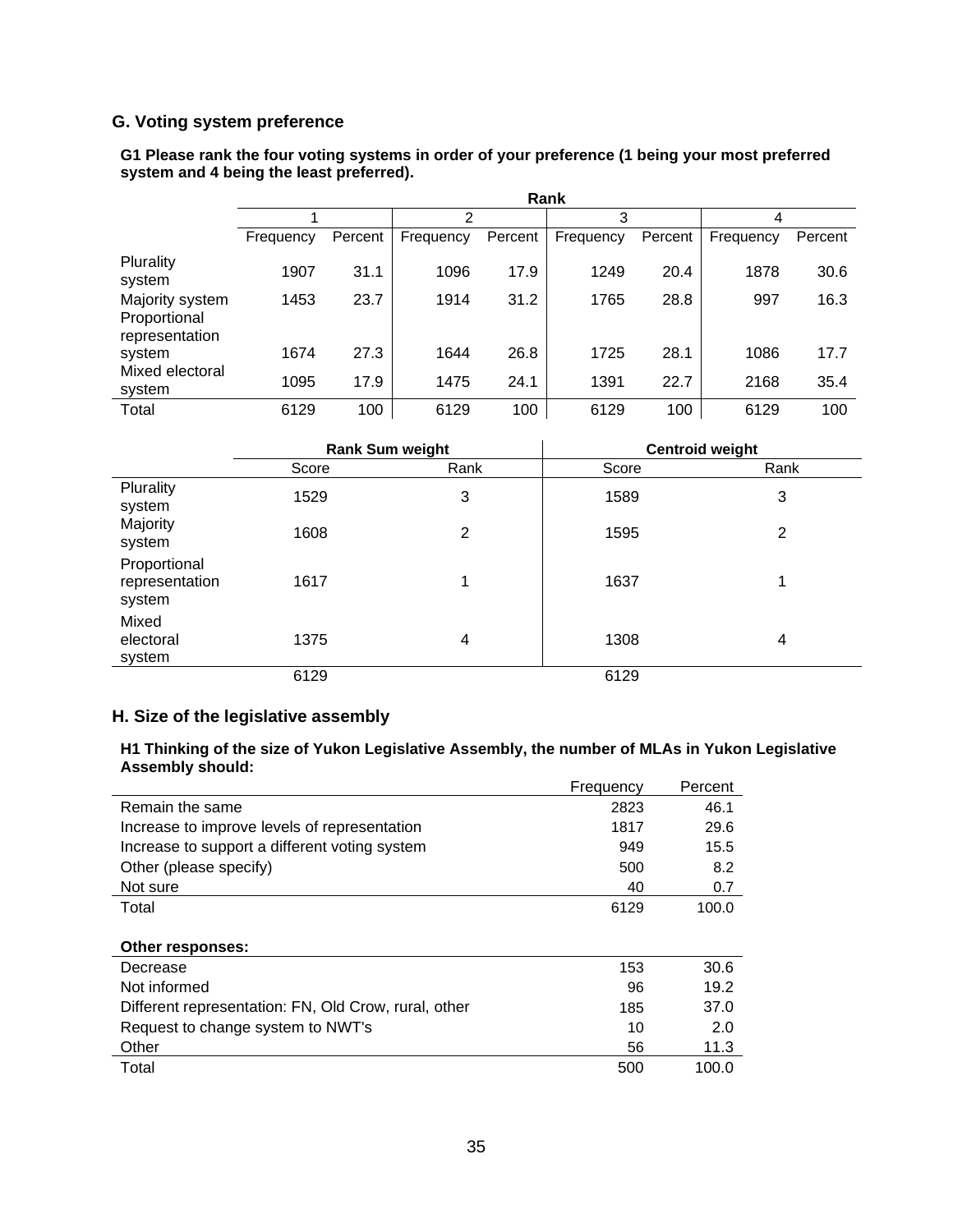## **I. Voting age and residency requirements**

## **I1 The voting age should remain the same.**

|                            | Frequency | Percent |
|----------------------------|-----------|---------|
| Strongly disagree          | 361       | 5.9     |
| <b>Disagree</b>            | 896       | 14.6    |
| Neither agree nor disagree | 582       | 9.5     |
| Agree                      | 2495      | 40.7    |
| Strongly agree             | 1684      | 27.5    |
| Not sure                   | 112       | 1.8     |
| Total                      | 6129      | 100.0   |

# **I1\_1 The voting age should remain the same, by age group**

|                            | Age 16-17 |         | Age 18+   |         |
|----------------------------|-----------|---------|-----------|---------|
|                            | Frequency | Percent | Frequency | Percent |
| Strongly disagree          | 22        | 13.7%   | 339       | 5.7%    |
| <b>Disagree</b>            | 39        | 24.0%   | 857       | 14.4%   |
| Neither agree nor disagree | 21        | 12.8%   | 561       | 9.4%    |
| Agree                      | 42        | 25.7%   | 2453      | 41.1%   |
| Strongly agree             | 34        | 21.2%   | 1649      | 27.6%   |
| Not sure                   | 4         | 2.6%    | 108       | 1.8%    |
| Total                      | 162       | 100.0%  | 5967      | 100.0%  |

## **I2 The voting age should be lowered to 16.**

|                            | Frequency | Percent |
|----------------------------|-----------|---------|
| Strongly disagree          | 1648      | 26.9    |
| <b>Disagree</b>            | 2076      | 33.9    |
| Neither agree nor disagree | 734       | 12.0    |
| Agree                      | 911       | 14.9    |
| Strongly agree             | 584       | 9.5     |
| Not sure                   | 176       | 2.9     |
| Total                      | 6129      | 100.0   |

# **I2\_1 The voting age should be lowered to 16, by age group**

|                            | Age 16-17 |         | Age 18+   |         |
|----------------------------|-----------|---------|-----------|---------|
|                            | Frequency | Percent | Frequency | Percent |
| Strongly disagree          | 45        | 28.0%   | 1603      | 26.9%   |
| <b>Disagree</b>            | 32        | 19.7%   | 2045      | 34.3%   |
| Neither agree nor disagree | 17        | 10.8%   | 717       | 12.0%   |
| Agree                      | 32        | 19.7%   | 879       | 14.7%   |
| Strongly agree             | 31        | 19.2%   | 553       | 9.3%    |
| Not sure                   | 4         | 2.6%    | 171       | 2.9%    |
| Total                      | 162       | 100.0%  | 5967      | 100.0%  |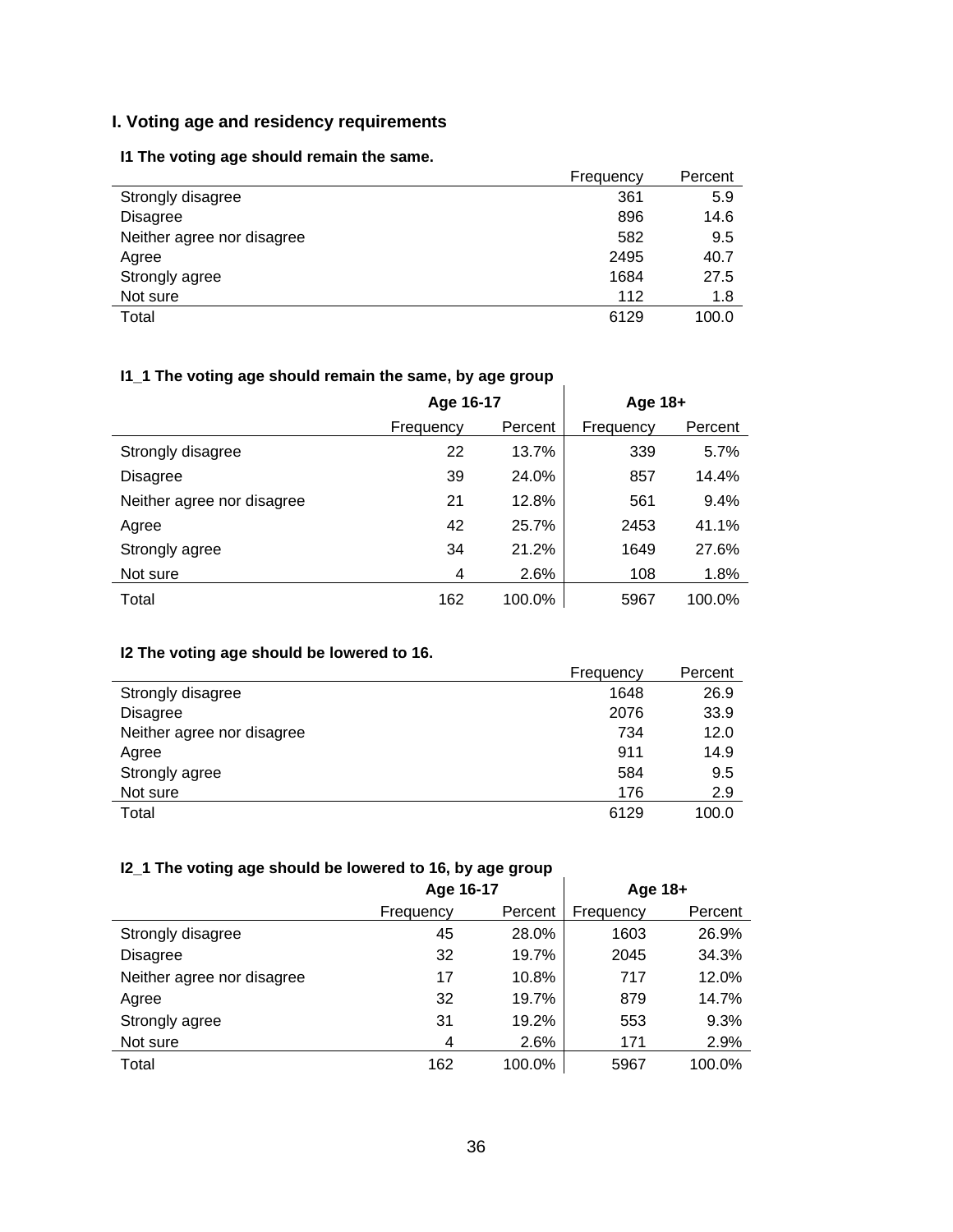## **I3 The residency requirement should remain the same.**

|                            | Frequency | Percent |
|----------------------------|-----------|---------|
| Strongly disagree          | 204       | 3.3     |
| <b>Disagree</b>            | 710       | 11.6    |
| Neither agree nor disagree | 621       | 10.1    |
| Agree                      | 2766      | 45.1    |
| Strongly agree             | 1674      | 27.3    |
| Not sure                   | 154       | 2.5     |
| Total                      | 6129      | 100.0   |

## **I4 The residency requirement should be lowered to 6 months.**

|                            | Frequency | Percent |
|----------------------------|-----------|---------|
| Strongly disagree          | 1612      | 26.3    |
| <b>Disagree</b>            | 2220      | 36.2    |
| Neither agree nor disagree | 787       | 12.8    |
| Agree                      | 935       | 15.2    |
| Strongly agree             | 356       | 5.8     |
| Not sure                   | 219       | 3.6     |
| Total                      | 6129      | 100.0   |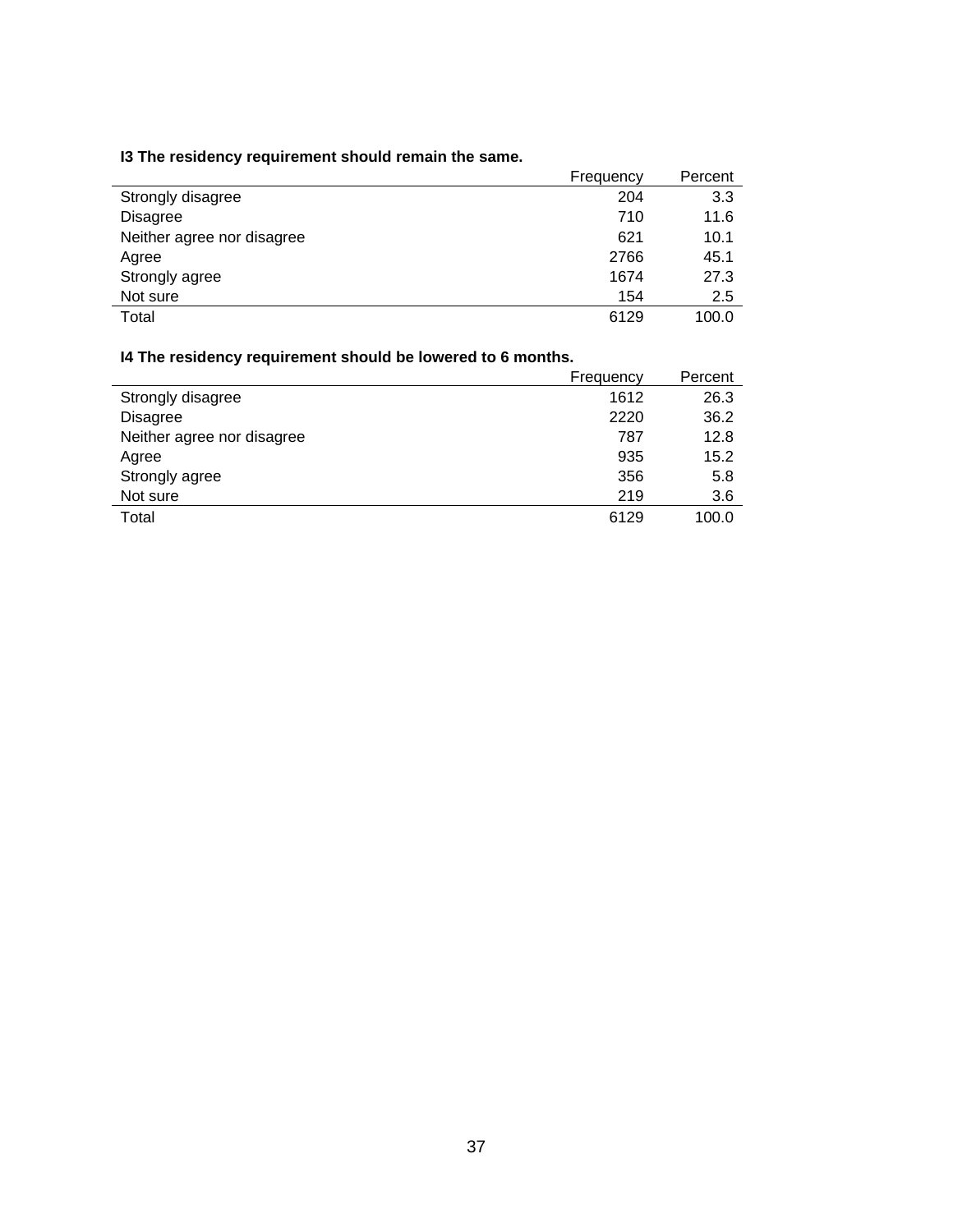#### **J. Moving forward on electoral system reform**

**Please indicate your level of agreement or disagreement to each of the following statements: J1 Any change to the electoral system should require broad public support, in addition to the Legislative Assembly's approval.**

|                            | Frequency | Percent |
|----------------------------|-----------|---------|
| Strongly disagree          | 159       | 2.6     |
| <b>Disagree</b>            | 441       | 7.2     |
| Neither agree nor disagree | 639       | 10.4    |
| Agree                      | 2830      | 46.2    |
| Strongly agree             | 1821      | 29.7    |
| Not sure                   | 239       | 3.9     |
| Total                      | 6129      | 100.0   |

**J2 Broad public support for changes to the electoral system should be gauged through a direct vote by Yukoners (through a plebiscite or referendum).**

|                            | Frequency | Percent |
|----------------------------|-----------|---------|
| Strongly disagree          | 117       | 1.9     |
| Disagree                   | 303       | 4.9     |
| Neither agree nor disagree | 708       | 11.5    |
| Agree                      | 2867      | 46.8    |
| Strongly agree             | 1809      | 29.5    |
| Not sure                   | 326       | 5.3     |
| Total                      | 6129      | 100.0   |

**J3 Broad public support for changes to the electoral system should be gauged through the creation of a citizens' assembly.**

|                            | Frequency | Percent |
|----------------------------|-----------|---------|
| Strongly disagree          | 709       | 11.6    |
| <b>Disagree</b>            | 1356      | 22.1    |
| Neither agree nor disagree | 1488      | 24.3    |
| Agree                      | 1497      | 24.4    |
| Strongly agree             | 532       | 8.7     |
| Not sure                   | 548       | 8.9     |
| Total                      | 6129      | 100.0   |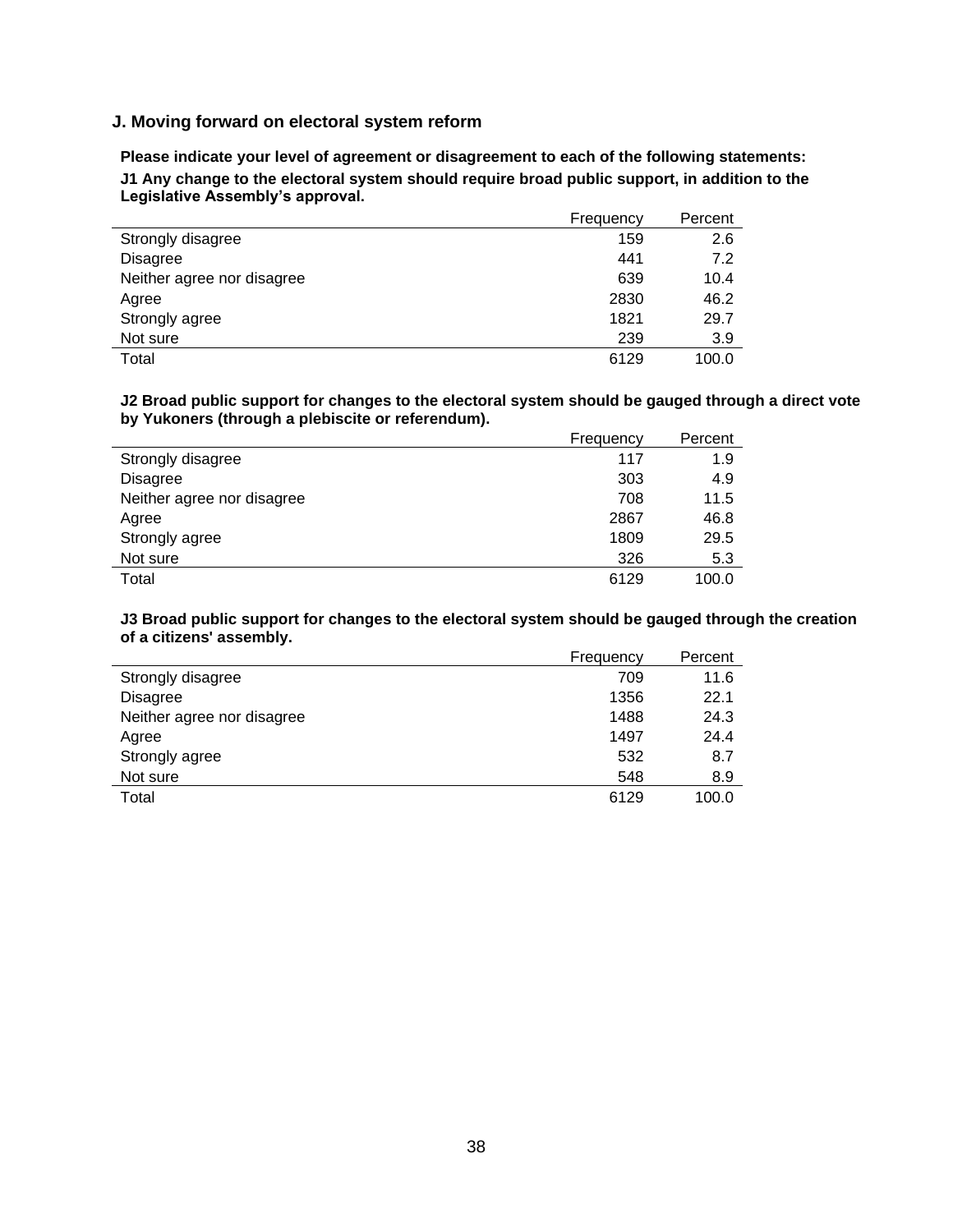# <span id="page-40-0"></span>Appendix 2. Yukon Electoral Reform Survey Questionnaire

## **A. YOUR VOTE**

#### **A1. Did you vote in the last territorial election (in April 2021)?**

 $\Box$  Yes  $\Box$  No

#### **A2. Did you vote in previous territorial elections?**

 $\Box$  On every occasion that I have been eligible to vote

□ Sometimes

☐ Never

#### **A3.** [Skip if A1 = Yes **and** A2 = On every occasion] **When you have not voted in territorial elections, what has been the reason? Check all that apply:**

 $\Box$  Lack of time / Other responsibilities

 $\Box$  Did not know where to vote

 $\Box$  Unable to access polling station because of physical barriers

- $\Box$  Unable to access polling station because of distance and/or lack of transportation
- $\Box$  Not aware that it was election day

☐ Not interested

 $\Box$  Felt that my vote would not count / would not impact the outcome

 $\Box$  Did not support any candidates running in my riding

- $\Box$  Lack of confidence in candidates and/or parties and/or leaders
- $\Box$  Unable to register to vote and/or provide sufficient identification and/or proof of address
- $\Box$  I did not meet the residency requirement
- ☐ I was not a Canadian citizen
- $\Box$  I was not old enough to vote
- $\Box$  Other (please specify):  $\_$

**A4.** [Skip if A1 = No **and** A2 =Never] **When you vote in territorial elections, do you feel that your vote "counts"?**

| $\Box$ Yes | $\Box$ No |
|------------|-----------|
|            |           |

☐ Sometimes ☐ Not sure

**A5.** [Skip if A1 = No **and** A2 =Never] **When you have voted in territorial elections, which of the following motivated you to cast your ballot? Check all that apply:**

- 
- 
- 
- $\Box$  Opposition to a party's policy/platform  $\Box$  Civic duty
- 
- $\Box$  Support for a local candidate  $\Box$  Opposition to a political party
- ☐ Opposition to a local candidate ☐ Support for a political party leader
- $\Box$  Support for a party's policy/platform  $\Box$  Opposition to a political party leader
	-
- ☐ Support for a political party ☐ Other (please specify): \_\_\_\_\_\_\_\_\_\_\_\_\_\_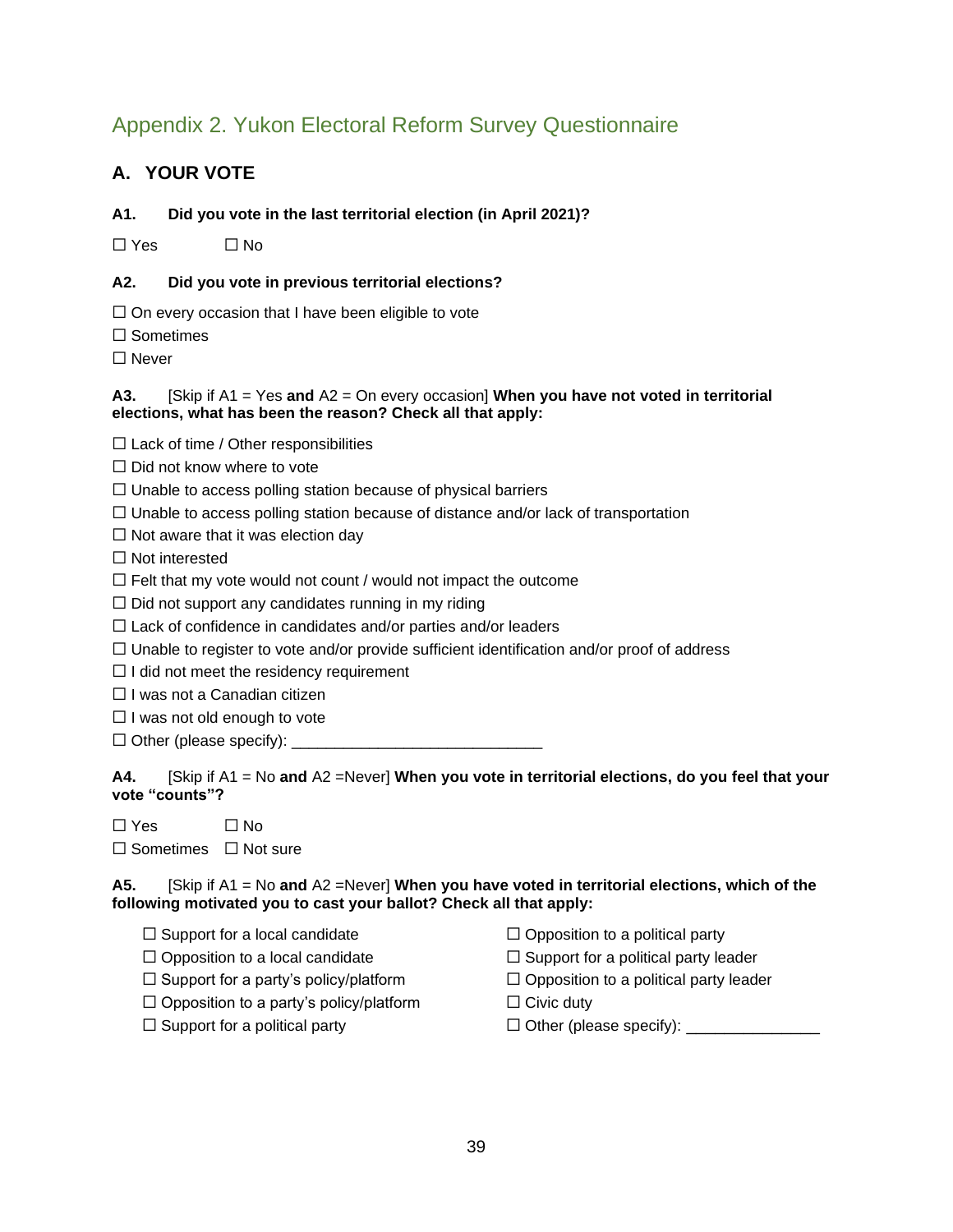## **B. GOALS OF A VOTING SYSTEM**

#### **Thinking of Yukon territorial elections, how important is each of the following elements to you?**

|            |                                             | Not<br>important | Slightly<br>important | Moderately<br>important | Important | Verv<br>important | Not<br>sure |
|------------|---------------------------------------------|------------------|-----------------------|-------------------------|-----------|-------------------|-------------|
| <b>B1.</b> | <b>Local representative</b>                 |                  |                       |                         |           |                   |             |
| <b>B2.</b> | <b>Political party and/or</b><br>its leader |                  | П                     |                         |           |                   |             |
| <b>B3.</b> | <b>Political party</b><br>platforms         |                  |                       |                         |           |                   |             |

**Please indicate your level of agreement or disagreement to each of the following statements:**

**B4. Yukon's electoral system should favour the following outcome: One political party holds a majority of seats in the Legislative Assembly and is able to implement its campaign platform.**

| Strongly<br>disagree | Disagree | Neither agree<br>nor disagree | Strongly agree<br>Aaree |  | Not sure |
|----------------------|----------|-------------------------------|-------------------------|--|----------|
|                      |          |                               |                         |  |          |

**B5. Yukon's electoral system should favour the following outcome: No single political party holds the majority of seats in the Legislative Assembly, thereby increasing the likelihood that political parties will have to work together.**

| Strongly<br>disagree | Disagree | Neither agree<br>nor disagree | Agree | Strongly agree | Not sure |
|----------------------|----------|-------------------------------|-------|----------------|----------|
| -                    |          |                               |       |                |          |

#### **B6. Yukon's electoral system should ensure that voters elect local candidates to represent them in the Legislative Assembly.**

| Strongly<br>disagree | Disagree | Neither agree<br>nor disagree | Agree | Strongly agree | Not sure |
|----------------------|----------|-------------------------------|-------|----------------|----------|
|                      |          |                               |       |                |          |

#### **B7. Yukon's electoral system should ensure that the number of seats held by a party in the Legislative Assembly reflects the proportion of votes it received across the territory.**

| Strongly | Disagree | Neither agree |  | Strongly agree |  |  |
|----------|----------|---------------|--|----------------|--|--|
| disagree |          | nor disagree  |  | Agree          |  |  |
|          |          |               |  |                |  |  |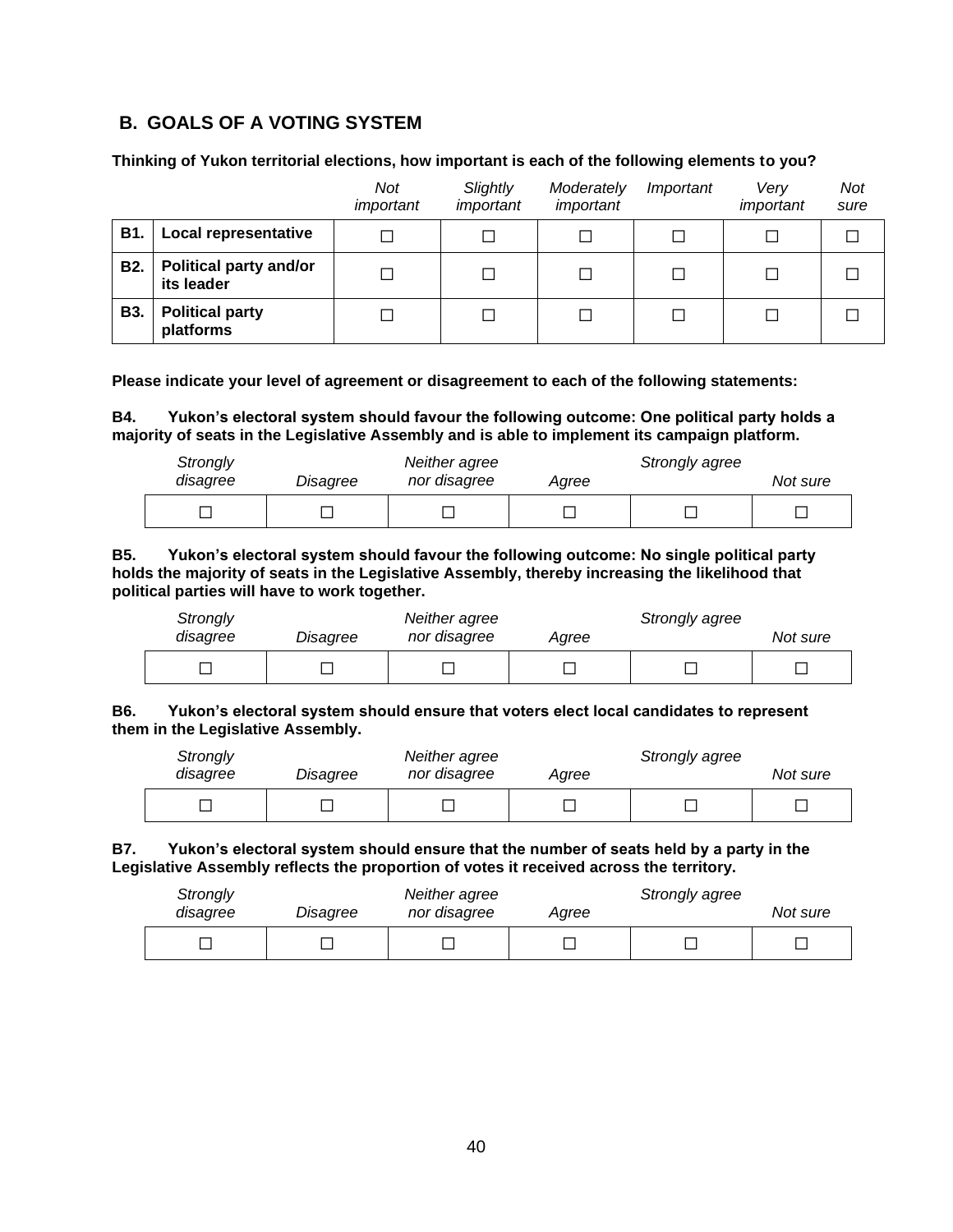## **C. CURRENT ELECTORAL SYSTEM**

**Thinking of Yukon territorial elections, please indicate your level of agreement or disagreement to each of the following statements:**

|                  |                                                                                   | Strongly<br>disagree | Disagree | Neither agree<br>nor disagree | Agree | Strongly<br>agree | <b>Not</b><br>sure |
|------------------|-----------------------------------------------------------------------------------|----------------------|----------|-------------------------------|-------|-------------------|--------------------|
| C1.              | The current electoral system<br>adequately reflects voters'<br>intentions.        |                      |          | П                             |       |                   |                    |
| C2.              | If I vote for a candidate in my<br>riding who does not win, my<br>vote is wasted. |                      |          | П                             |       |                   |                    |
| C <sub>3</sub> . | The current electoral system<br>should be maintained.                             |                      |          | П                             |       |                   |                    |
| C4.              | The current electoral system<br>should be changed.                                |                      |          |                               |       |                   |                    |

## **D. PLURALITY OR MAJORITY SYSTEMS**

In a [plurality system](https://www.britannica.com/topic/election-political-science/Plurality-and-majority-systems) (commonly known as first-past-the-post system), the candidate who receives more votes than any other candidate is elected. In a [majority system,](https://www.britannica.com/topic/election-political-science/Plurality-and-majority-systems) the party or candidate winning more than 50% of the vote cast in a riding is awarded the contested seat.

**Thinking of Yukon territorial elections, please indicate your level of agreement or disagreement to each of the following statements:**

#### **D1. A candidate who receives the most votes, even if it is less than 50% of the total votes cast, should be elected to the Legislative Assembly.**

| Strongly<br>disagree | Disagree | Neither agree<br>nor disagree | Agree | Strongly agree | Not sure |
|----------------------|----------|-------------------------------|-------|----------------|----------|
|                      |          |                               |       |                |          |

#### **D2. In order be elected to the Legislative Assembly, a candidate should have to obtain more than 50% of the votes cast.**

| Strongly<br>disagree | Disagree | Neither agree<br>nor disagree | Agree | Strongly agree | Not sure |
|----------------------|----------|-------------------------------|-------|----------------|----------|
|                      |          |                               |       |                |          |

#### **D3. In a system that requires a candidate to receive more than 50% of votes cast, voters should be able to rank candidates on the ballot in order to elect a candidate in one round of voting.**

| Strongly<br>disagree | Disagree | Neither agree<br>nor disagree | Agree | Strongly agree | Not sure |
|----------------------|----------|-------------------------------|-------|----------------|----------|
|                      |          |                               |       |                |          |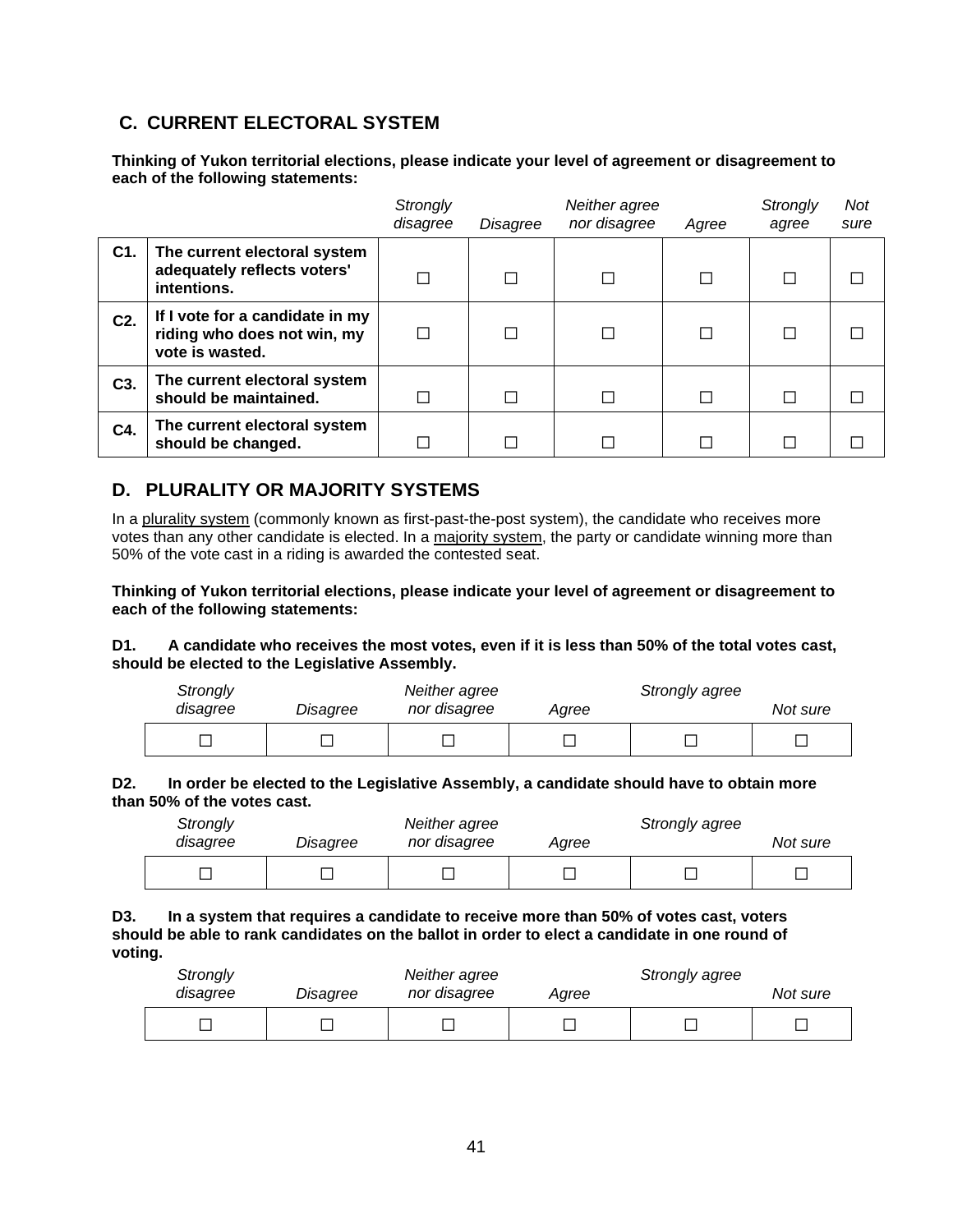**D4. In a system that requires a candidate to receive more than 50% of votes cast, a second round of voting should take place between the top two candidates to determine the victor if no candidate obtains more than half the votes cast during a first round of voting.**

| Strongly<br>disagree | Disagree | Neither agree<br>nor disagree | Agree | Strongly agree | Not sure |
|----------------------|----------|-------------------------------|-------|----------------|----------|
|                      |          |                               |       |                |          |

## **E. PROPORTIONAL REPRESENTATION SYSTEMS**

In a [proportional representation](https://www.britannica.com/topic/proportional-representation) system, the distribution of seats is broadly proportional to the distribution of the popular vote among political parties.

#### **Thinking of Yukon territorial elections, please indicate your level of agreement or disagreement to each of the following statements:**

#### **E1. Voters should vote for political parties (not specific candidates), and the seats should be allocated based on the percentage of votes obtained by each political party.**

| Strongly<br>disagree | Disagree | Neither agree<br>nor disagree | Agree | Strongly agree | Not sure |
|----------------------|----------|-------------------------------|-------|----------------|----------|
|                      |          |                               |       |                |          |

#### **E2. When voters vote for political parties instead of specific candidates, political parties should determine which of their candidates get elected from the party's list.**

| Strongly<br>disagree | Disagree | Neither agree<br>nor disagree | Agree | Strongly agree | Not sure |
|----------------------|----------|-------------------------------|-------|----------------|----------|
|                      |          |                               |       |                |          |

#### **E3. When voters vote for political parties instead of specific candidates, voters should determine which candidates get elected from a party's list.**

| Strongly<br>disagree | Disagree | Neither agree<br>nor disagree | Agree | Strongly agree | Not sure |
|----------------------|----------|-------------------------------|-------|----------------|----------|
|                      |          |                               |       |                |          |

#### **E4. Yukon's electoral system should produce a proportional Legislative Assembly (where seats roughly match the parties' vote shares) through the direct election of local representatives in multi-member ridings.**

(A *multi-member riding* is an electoral district that has more than one member in the Legislative Assembly. Voters in a *multi-member riding* mark off as many names on their ballots as there are seats to be filled, and candidates with the most votes are declared elected.)

| Strongly<br>disagree | Disagree | Neither agree<br>nor disagree | Agree | Strongly agree | Not sure |
|----------------------|----------|-------------------------------|-------|----------------|----------|
|                      |          |                               |       |                |          |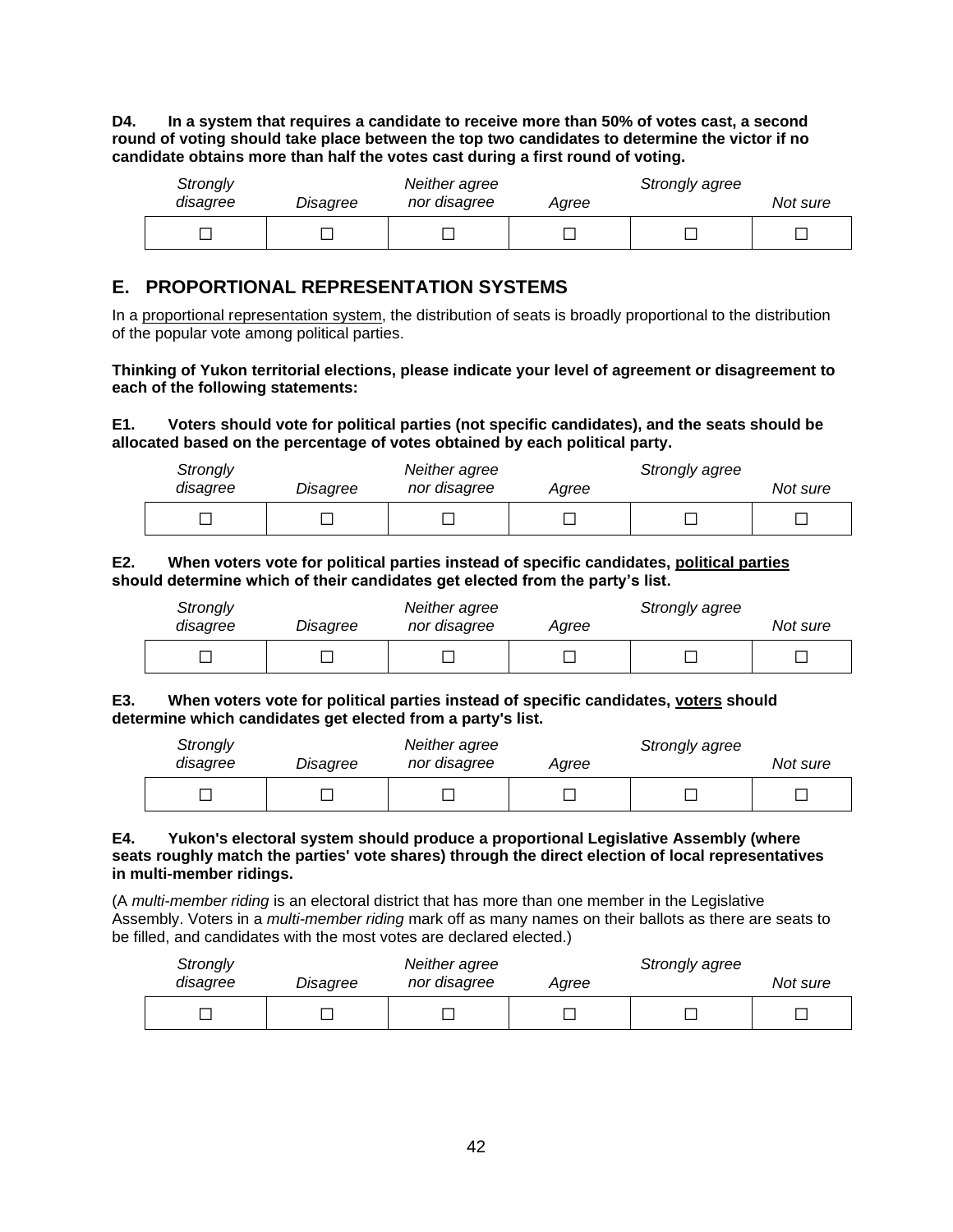## **F. MIXED ELECTORAL SYSTEMS**

A mixed electoral system blends different voting systems. Members in some ridings are elected directly (the candidate who receives more votes than any other candidate) and members in the remaining ridings are elected from party lists based on each party's vote share.

**Thinking of Yukon territorial elections, please indicate your level of agreement or disagreement to each of the following statements:**

**F1. Voters should cast two votes on their ballots: One to directly elect a member to serve as their representative, and a second for a party or parties to fill remaining seats in the Legislative Assembly based on each party's vote share.**

| Strongly<br>disagree | Disagree | Neither agree<br>nor disagree | Aaree | Strongly agree | Not sure |
|----------------------|----------|-------------------------------|-------|----------------|----------|
|                      |          |                               |       |                |          |

#### **F2. Remaining seats in the Legislative Assembly should be allocated in proportion to the percentage of votes received by each political party.**

| Strongly<br>disagree | Disagree | Neither agree<br>nor disagree | Aaree | Strongly agree | Not sure |
|----------------------|----------|-------------------------------|-------|----------------|----------|
|                      |          |                               |       |                |          |

## **G. VOTING SYSTEM PREFERENCE**

This survey considers four voting systems.

- In a plurality system, the candidate who receives more votes than any other candidate is elected. Our current electoral system is a plurality system.
- In a majority system, the party or candidate winning more than 50% of the votes cast in a riding is awarded the contested seat.
- In a proportional representation system, the distribution of seats is broadly proportional to the distribution of the popular vote among political parties.
- A mixed electoral system blends different voting systems. Members in some ridings are elected directly (the candidate who receives more votes than any other candidate) and members in the remaining ridings are elected from party lists based on each party's vote share.

#### **G1. Please rank the four voting systems in order of your preference (1 being your most preferred system and 4 being the least preferred).**

| <b>Rank Order</b> | <b>System</b>                      |
|-------------------|------------------------------------|
|                   | <b>Plurality system</b>            |
|                   | Majority system                    |
|                   | Proportional representation system |
|                   | Mixed electoral system             |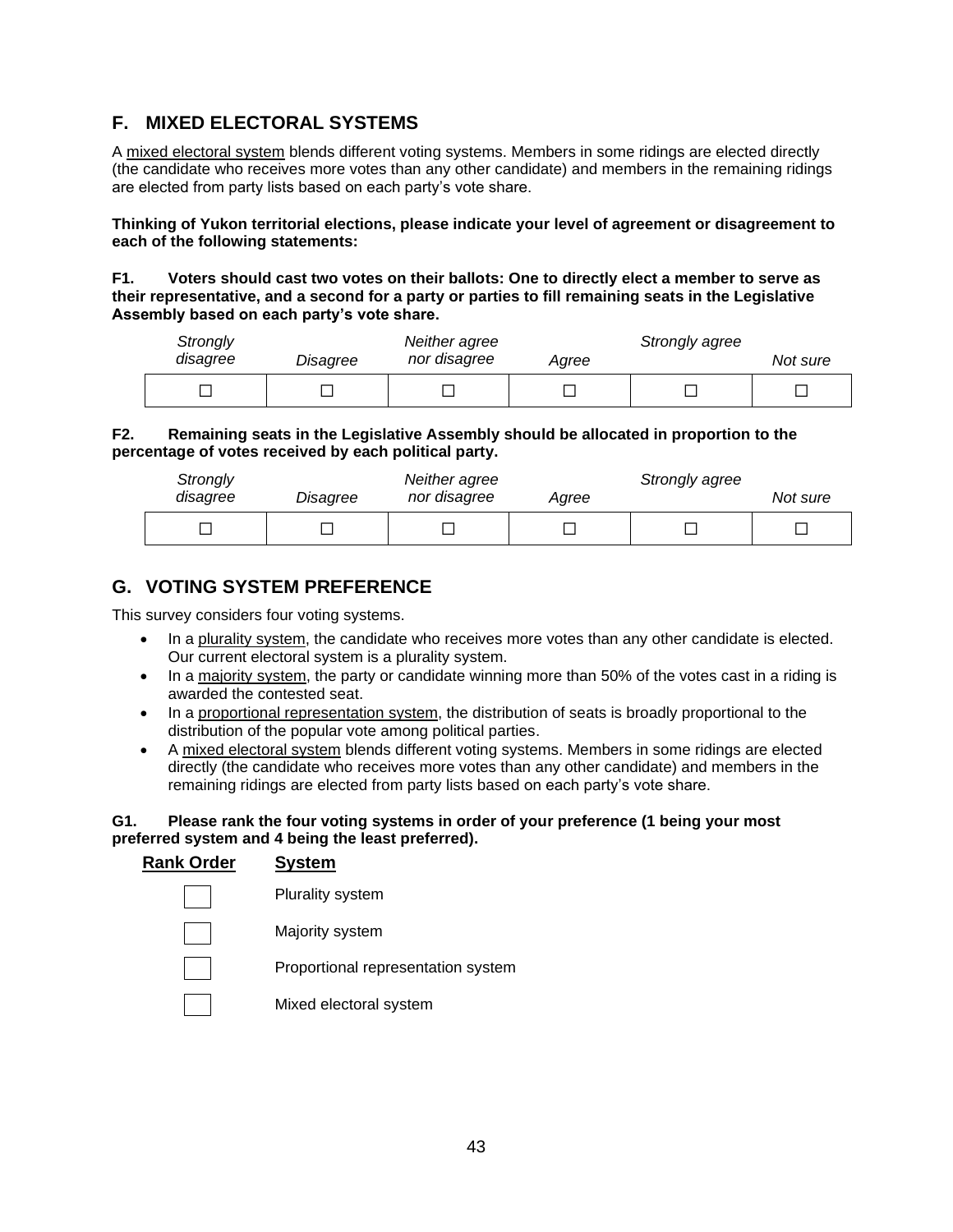## **H. SIZE OF THE LEGISLATIVE ASSEMBLY**

Yukon has 19 Members of the Legislative Assembly (MLAs) for a population of about 43.0 thousand and an area of  $482,443$  km<sup>2</sup>.

The Northwest Territories also have 19 MLAs (population 45.5 thousand; area 1,346,106 km<sup>2</sup>). Nunavut has 22 MLAs (population 39.4 thousand; area 2,093,190 km<sup>2</sup>), and

Prince Edward Island has 27 MLAs (population 164.3 thousand; area 5,660 km<sup>2</sup>).

#### **H1. Thinking of the size of Yukon Legislative Assembly, the number of MLAs in Yukon Legislative Assembly should:**

- $\Box$  Remain the same
- ☐ Increase to improve levels of representation

 $\Box$  Increase to support a different voting system

 $\Box$  Other (please specify):  $\Box$ 

## **I. VOTING AGE AND RESIDENCY REQUIREMENTS**

Currently, to vote in Yukon territorial elections, one must be at least 18 years of age, a Canadian citizen, and a resident of Yukon for at least 12 months prior to the polling day.

#### **Thinking of Yukon territorial elections, please indicate your level of agreement or disagreement to each of the following statements:**

#### **I1. The voting age should remain the same.**

| Strongly<br>disagree | Disagree | Neither agree<br>nor disagree | Agree | Strongly agree | Not sure |
|----------------------|----------|-------------------------------|-------|----------------|----------|
|                      |          |                               |       |                |          |

#### **I2. The voting age should be lowered to 16.**

| Strongly<br>disagree | Disagree | Neither agree<br>nor disagree | Aaree | Strongly agree | Not sure |
|----------------------|----------|-------------------------------|-------|----------------|----------|
|                      |          |                               |       |                |          |

#### **I3. The residency requirement should remain the same.**

| Strongly<br>disagree | Disagree | Neither agree<br>nor disagree | Agree | Strongly agree | Not sure |
|----------------------|----------|-------------------------------|-------|----------------|----------|
|                      |          |                               |       |                |          |

#### **I4. The residency requirement should be lowered to 6 months.**

| Strongly<br>disagree | Disagree | Neither agree<br>nor disagree | Agree | Strongly agree | Not sure |
|----------------------|----------|-------------------------------|-------|----------------|----------|
|                      |          |                               |       |                |          |